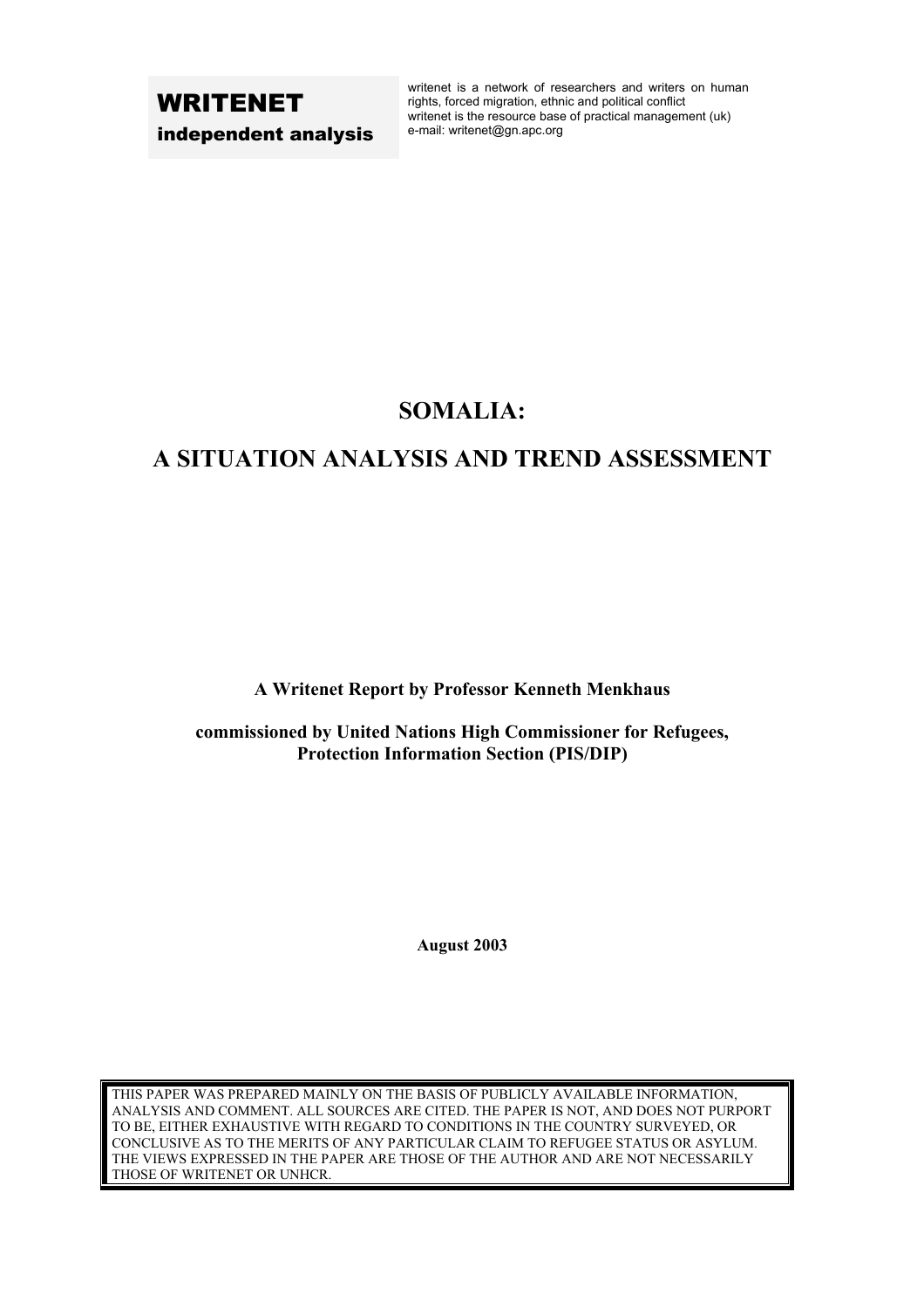# **TABLE OF CONTENTS**

| 1                       |                                                                           |  |  |  |
|-------------------------|---------------------------------------------------------------------------|--|--|--|
| $\mathbf{2}$            |                                                                           |  |  |  |
|                         | 2.1                                                                       |  |  |  |
|                         | 2.2                                                                       |  |  |  |
|                         | 2.3                                                                       |  |  |  |
|                         | 2.4                                                                       |  |  |  |
|                         | 2.5                                                                       |  |  |  |
|                         | 2.6                                                                       |  |  |  |
|                         | 2.7                                                                       |  |  |  |
| $\mathbf{3}$            | <b>Inventory of Contemporary Actors and Issues10</b>                      |  |  |  |
|                         | 3.1                                                                       |  |  |  |
|                         | 3.2                                                                       |  |  |  |
|                         | Reconciliation: The Aftermath of the Mbagathi Peace Process 15<br>3.2.1   |  |  |  |
|                         | 3.2.2                                                                     |  |  |  |
|                         | 3.2.3                                                                     |  |  |  |
|                         | 3.2.4                                                                     |  |  |  |
|                         | 3.2.5                                                                     |  |  |  |
|                         | 3.2.6                                                                     |  |  |  |
|                         | 3.2.7                                                                     |  |  |  |
|                         | 3.3                                                                       |  |  |  |
|                         | 3.4                                                                       |  |  |  |
|                         | 3.5                                                                       |  |  |  |
|                         | 3.6                                                                       |  |  |  |
| $\overline{\mathbf{4}}$ |                                                                           |  |  |  |
|                         | 4.1                                                                       |  |  |  |
|                         | 4.1.1                                                                     |  |  |  |
|                         | 4.1.2                                                                     |  |  |  |
|                         | 4.1.3                                                                     |  |  |  |
|                         | 4.2                                                                       |  |  |  |
|                         | 4.3                                                                       |  |  |  |
| $\overline{5}$          |                                                                           |  |  |  |
|                         | 5.1                                                                       |  |  |  |
|                         | 5.2                                                                       |  |  |  |
|                         | 5.3                                                                       |  |  |  |
|                         | 5.4                                                                       |  |  |  |
|                         | 5.5                                                                       |  |  |  |
|                         | 5.6                                                                       |  |  |  |
|                         | 5.7<br>Repatriation Efforts: Status of and Issues Related to Returnees 42 |  |  |  |
|                         | 5.8                                                                       |  |  |  |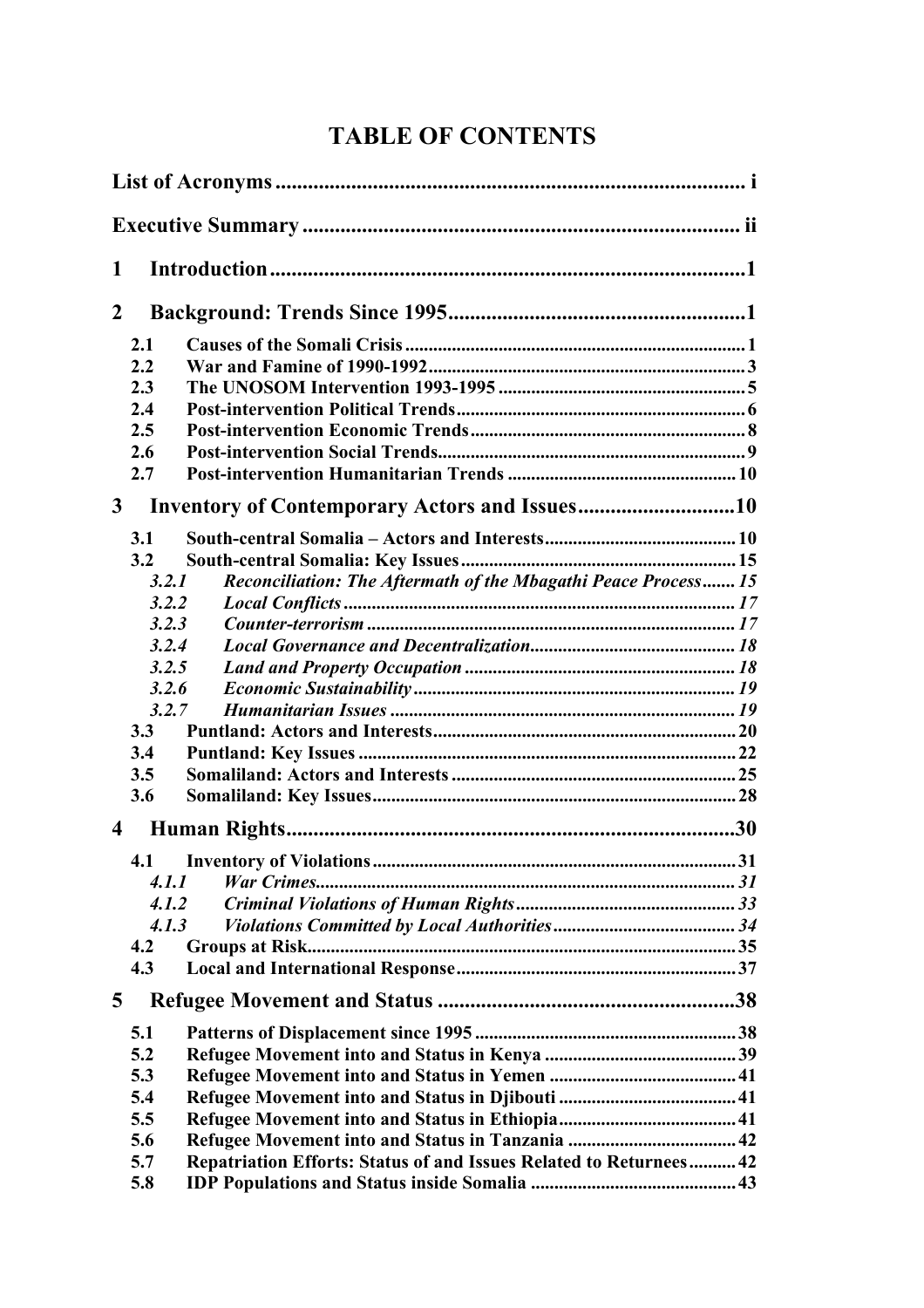|   | 5.9 |                                                                      |     |
|---|-----|----------------------------------------------------------------------|-----|
| 6 |     |                                                                      |     |
|   | 6.1 | Issues Related to Nairobi-based Country Offices  44                  |     |
|   | 6.2 | <b>Mapping of NGO/IGO Presence and Activities inside Somalia  45</b> |     |
|   | 6.3 |                                                                      |     |
| 7 |     |                                                                      |     |
|   | 7.1 |                                                                      |     |
|   | 7.2 |                                                                      |     |
| 8 |     |                                                                      |     |
|   | 8.1 |                                                                      |     |
|   | 8.2 |                                                                      |     |
|   | 8.3 |                                                                      |     |
|   | 8.4 |                                                                      |     |
| 9 |     |                                                                      | .55 |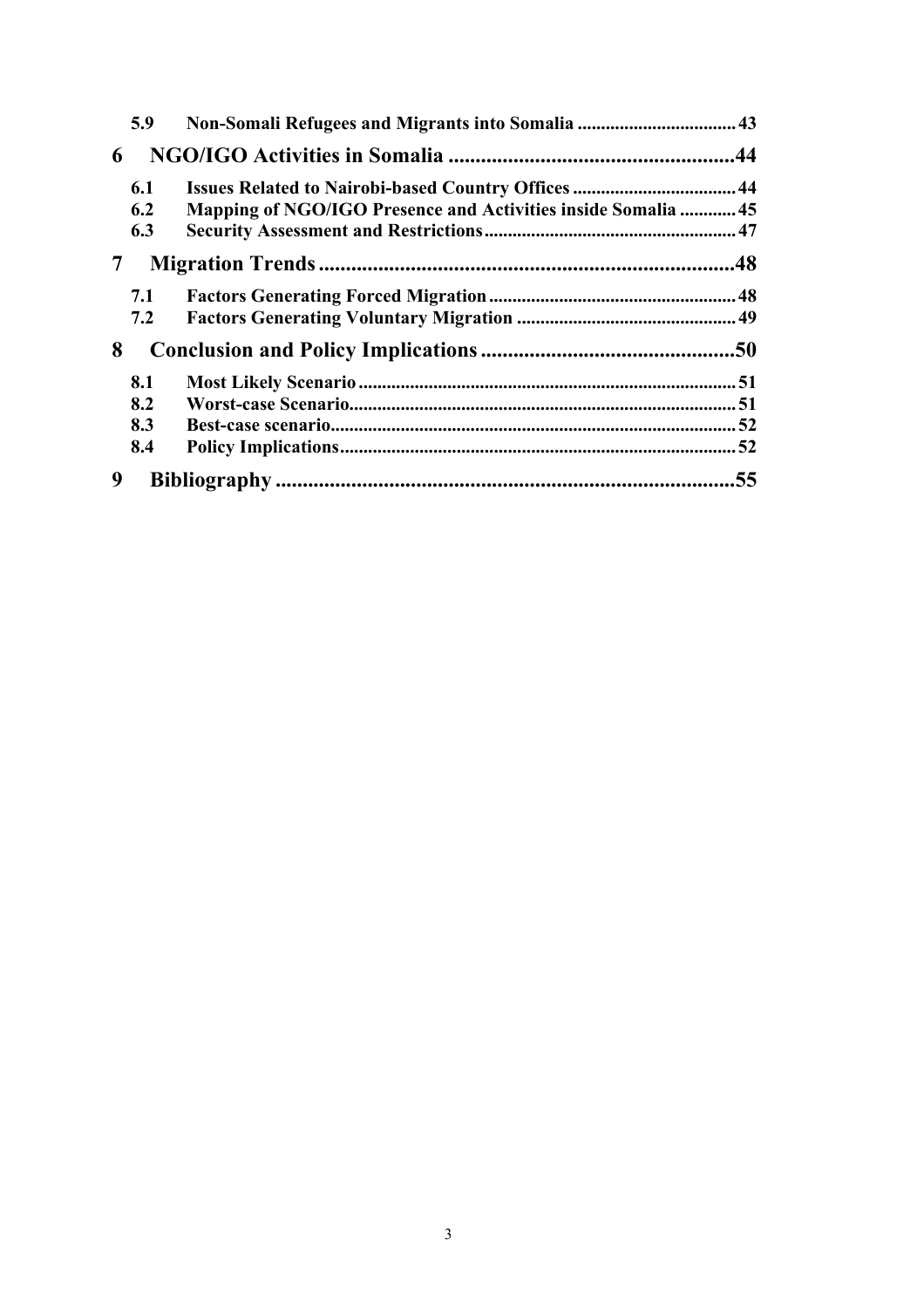# <span id="page-3-0"></span>**List of Acronyms**

| <b>AIAI</b><br>AU                                      | Al-Ittihad al-Islamiyya<br>African Union                                                                                                                               |
|--------------------------------------------------------|------------------------------------------------------------------------------------------------------------------------------------------------------------------------|
| CAP<br><b>CARE</b>                                     | United Nations Consolidated Inter-Agency Appeal<br>Cooperative for Assistance and Relief Everywhere                                                                    |
| <b>ECHO</b><br>EU                                      | European Commission Humanitarian Office<br>European Union                                                                                                              |
| $G-8$                                                  | Group of Eight                                                                                                                                                         |
| <b>ICRC</b><br><b>IGAD</b><br><b>IGO</b><br><b>ILO</b> | International Committee of the Red Cross<br>Inter-Governmental Authority on Development<br>Inter-Governmental Organization<br><b>International Labour Organization</b> |
| <b>JVA</b>                                             | Jubba Valley Authority                                                                                                                                                 |
| <b>NGO</b><br><b>NEC</b>                               | Non-Governmental Organization<br><b>National Electoral Commission</b>                                                                                                  |
| <b>RRA</b>                                             | Rahanweyn Resistance Army                                                                                                                                              |
| <b>SACB</b><br><b>SNM</b><br><b>SRRC</b>               | Somalia Aid Coordination Body<br><b>Somali National Movement</b><br>Somali Reconciliation and Restoration Council                                                      |
| <b>TNG</b>                                             | <b>Transitional National Government</b>                                                                                                                                |
| <b>UCID</b><br><b>UDUB</b>                             | Ururka Caddaalada Iyo Daryeelka - Justice and Restoration Movement<br>Ururka Dimuqraadiga Ummadda Bahawday -<br>Democratic United Peoples' Movement                    |
| <b>UN</b>                                              | <b>United Nations</b>                                                                                                                                                  |
| <b>UNCAS</b>                                           | United Nations Consolidated Air Service                                                                                                                                |
| <b>UNDP</b>                                            | <b>United Nations Development Programme</b>                                                                                                                            |
| <b>UNHCR</b>                                           | United Nations High Commissioner for Refugees                                                                                                                          |
| <b>UNICEF</b>                                          | United Nations Children's Fund                                                                                                                                         |
| <b>UNITAF</b>                                          | United Nations Task Force on Somalia                                                                                                                                   |
| <b>UNOSOM</b>                                          | United Nations Operation in Somalia                                                                                                                                    |
| <b>UNSECOORD</b>                                       | <b>UN Security Coordinator</b>                                                                                                                                         |
| US                                                     | <b>United States</b>                                                                                                                                                   |
| <b>USC</b>                                             | <b>United Somali Congress</b>                                                                                                                                          |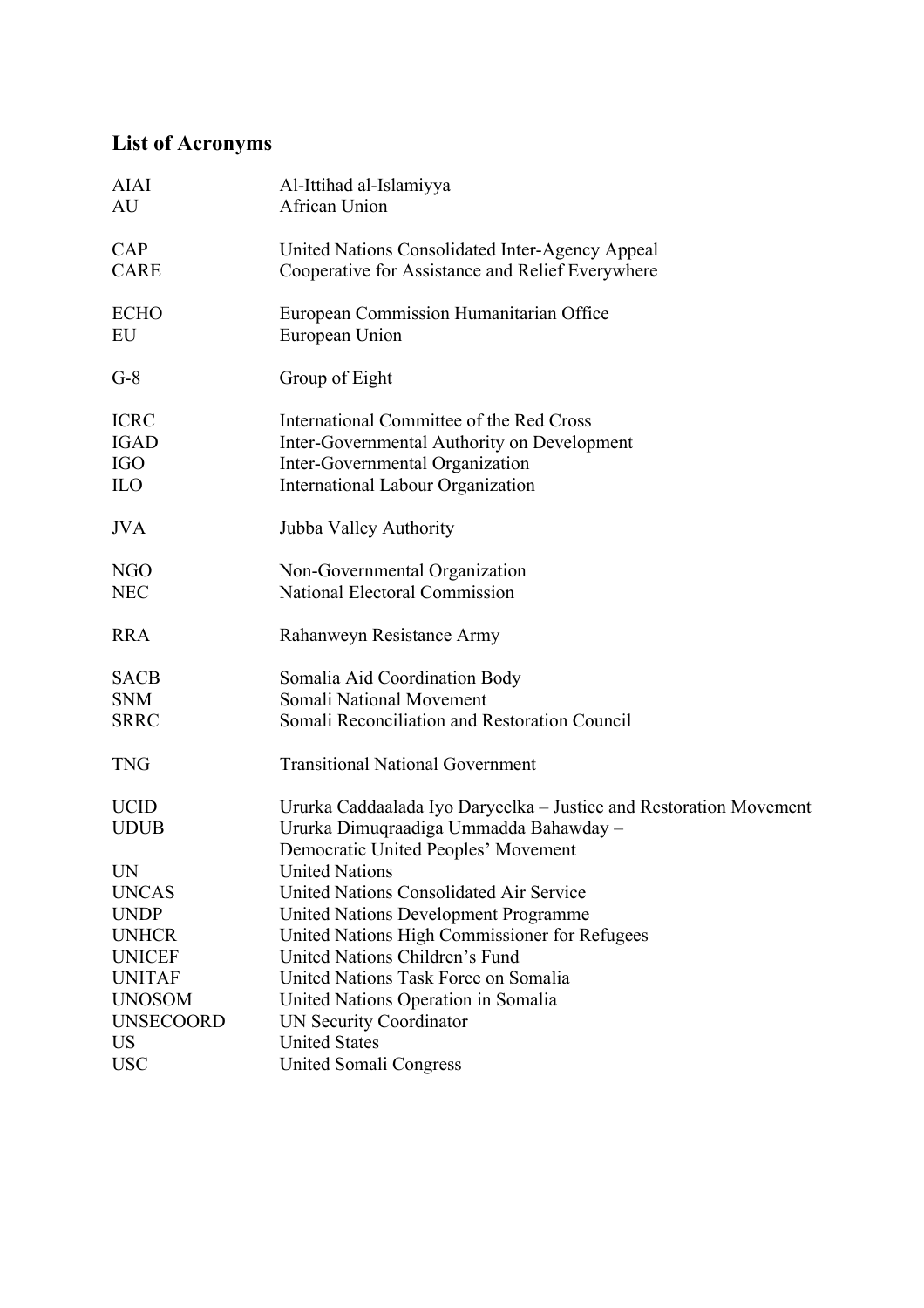# <span id="page-4-0"></span>**Executive Summary**

Somalia has witnessed significant changes since 1995 in its politics and economy. Though it remains a collapsed state, it is a very different setting today than it was eight years ago. Armed conflict is more localized and less destructive; modest levels of rule of law are being reasserted by clan elders and *sharia* courts; the power of militia leaders has been eroded by the rising influence of businessmen; and commercial and service sectors of the economy have rapidly expanded. Many of these trends are a reflection of shifting interests on the part of some of the country's elites, who once profited from a wartime economy but who now seek a stable and secure environment.

Despite these changes, south-central Somalia remains a dangerous, unstable, and nonpermissive environment for international aid agencies. Pockets of security and stability exist in the south, but are prone to sudden setbacks due to armed clashes or threats against aid agencies. As of mid-2003, aid agencies can safely and constructively operate in only a handful of limited areas of south Somalia. Major flashpoints of conflict include Middle Shabelle region, south Mudug region, North Mogadishu, Medina district in Mogadishu, Lower Shabelle, Bay region, Gedo region, Buaale (Middle Jubba), and Kismayo.

By contrast, the northern zones of Somalia – Somaliland and Puntland – are on a fundamentally different political trajectory, enjoying much higher levels of stability and administration. Secessionist Somaliland has successful managed several challenges in the past two years, including a constitutional succession upon the death of the President, and closely contested municipal and presidential elections. How the Rayale administration handles the upcoming parliamentary elections will be crucial to the future direction of Somaliland. The current economic crisis in Somaliland is adding to political pressures there and is a serious matter. Puntland has emerged from a two year political crisis and now appears to be consolidating its peace, aided by the economic boom which is fuelled by record commercial traffic through its seaport at Bosaso.

Humanitarian crises continue to plague Somalia, especially in the south, but have been less catastrophic in scope than was the case in the early 1990s. Droughts and floods have led to food shortages and minor levels of displacement since 1997, but reduced levels of warfare and predatory looting have prevented these natural disasters from becoming widespread famines. Few Somali refugees have crossed borders since 1998; the trend has been for gradual repatriation, especially into Somaliland from Ethiopian camps. Humanitarian emergencies in the coming three to five years in Somalia are likely to remain relatively localized, and will produce at most modest levels of displacement. The largest concentration of Somali refugees, in Kenya, are mainly from south-central Somalia. Given prevailing insecurity there, it is unlikely that the Somali refugees in Kenya will seek repatriation in large numbers.

Several groups inside Somalia are especially vulnerable in the event of political crisis, economic downturn, or natural disaster. Chief among these are the 300,000 internally displaced persons, concentrated in Mogadishu, Kismayo, and Bosaso, as well as the large population of returnees in Hargeisa.

The current peace talks at Mbagathi, Kenya, are unlikely to change the security situation in Mogadishu and south Somalia in the near term. Even if a transitional government is formed, it will probably not be able to assume a presence in Mogadishu, and will have to declare a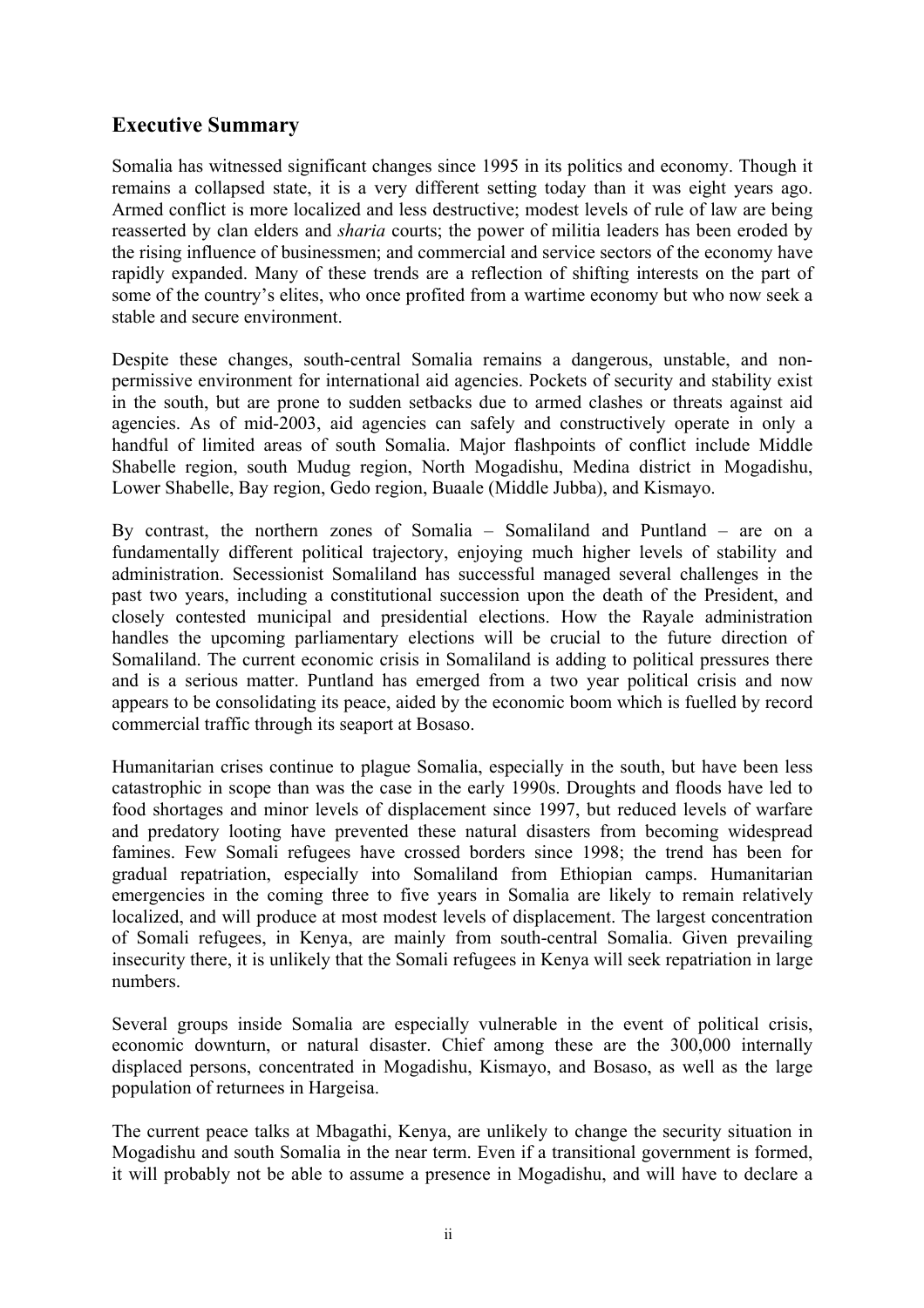provisional capital elsewhere. A likely result of the peace talks is a split between an Mbagathi government, led by Abdullahi Yusuf and supported by Ethiopia, and rejectionists, organized around the current Transitional National Administration of Abdiqassim Salad and supported by Arab states.

Heavy and widespread armed conflict is unlikely in Somalia in the near term; instead, the most likely scenario is for continued localized clashes. The revival of a functional national government is also unlikely; instead, local and regional polities, and a resurgence of local *sharia* courts, will probably remain the sole source of governance and rule of law. Nonetheless, aid agencies need to be prepared for a variety of post-Mbagathi contingencies, including a worst-case scenario (combined heavy fighting and natural disaster, producing widespread displacement) and a best-case scenario (reconciliation and reopening of Mogadishu to all Somalis, which will precipitate a large movement of Somalis back to the capital and require substantial rehabilitation assistance, and which will necessitate relocation of Nairobi offices to Mogadishu).

Somalia's chronically unstable and unpredictable local conditions demand maximum flexibility in programming on the part of aid agencies. The international aid community must also work to ensure that non-emergency assistance does not become too concentrated in the more permissive environments of Puntland and Somaliland. New strategies to better assist IDPs throughout the country are urgently needed, and more sustained assistance to returnees is essential if they are to be successfully reintegrated into local economies. Given the real possibility that no functional central government will emerge from peace talks in the short term, aid agencies will continue to face the challenges of managing relations with a host of non-state actors. Tracking and understanding the changing interests of those actors is essential if agencies are to maximize success in a high-risk setting.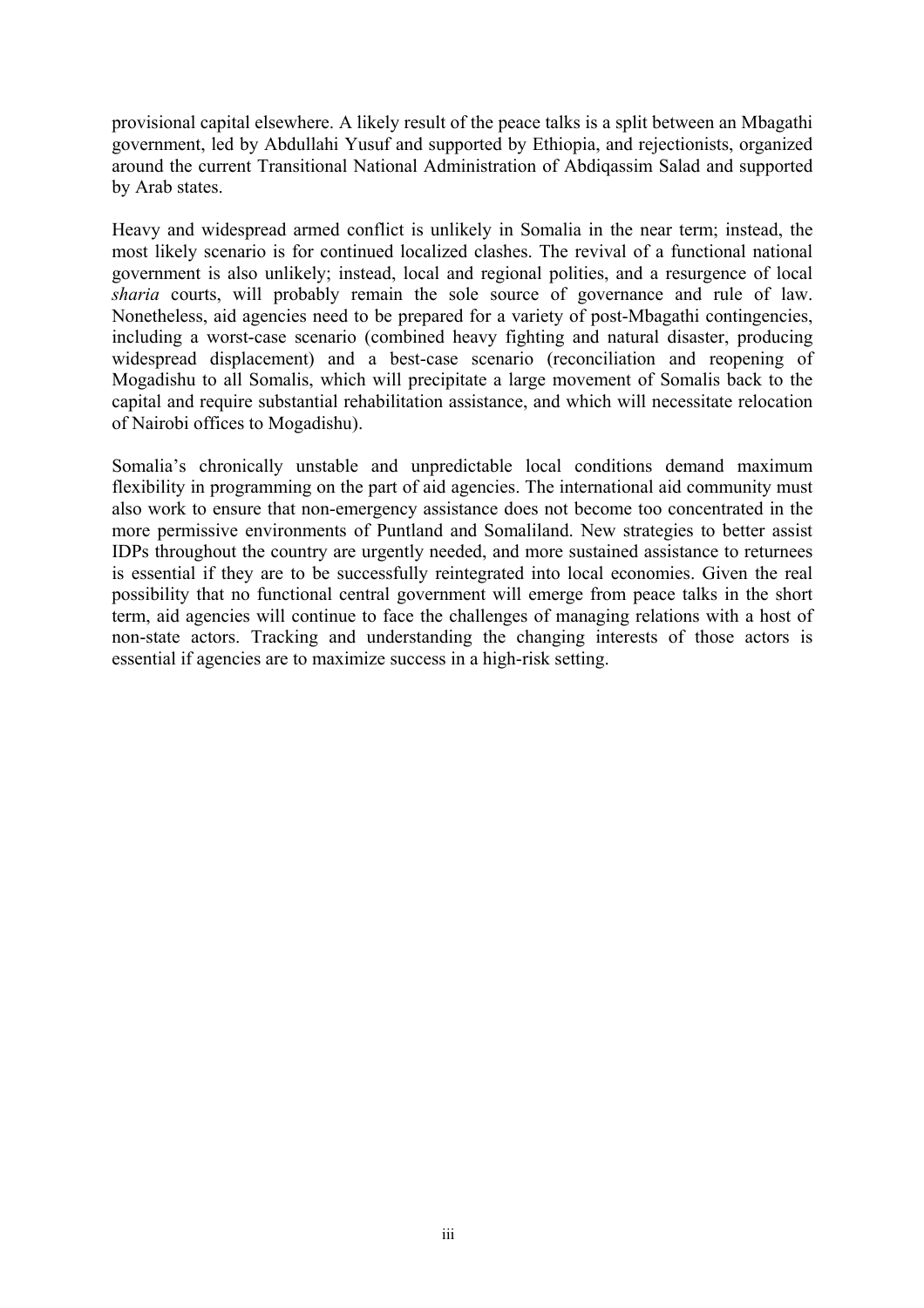# <span id="page-6-0"></span>**1 Introduction**

Twelve years after the fall of the government of Siyad Barre in January 1991, Somalia remains without a functioning, recognized central government. No other country in the contemporary era has endured such a prolonged period of complete state collapse. The crisis of the state in Somalia has been accompanied by warfare and armed criminality, which in turn have spawned multiple, chronic humanitarian emergencies. The country consistently ranks among the poorest in the world on key indicators of human development such as life expectancy, per capita income, malnutrition, and infant mortality, making much of the population highly vulnerable.<sup>[1](#page-6-1)</sup> Somalia today has earned a dubious place alongside states such as Congo and Liberia as one of the most intractable "complex political emergencies" in the post-Cold War era.

Somalia is also unique for having attracted and then driven away one of the largest UN humanitarian interventions in history. The UN Operation in Somalia (UNOSOM) of 1993- 1995 became embroiled in an armed conflict with one of the principal Mogadishu warlords, a debacle which left a strong distaste in the international community for subsequent involvement in Somalia. The result is that since 1995 Somalia has been able to attract only modest external assistance and sporadic diplomatic attention, despite the many challenges it faces.

Much of what the international community knows about Somalia consists of increasingly outof-date stereotypes derived from the anarchy of the early 1990s. Since 1995, Somalia has witnessed important changes in its politics, armed conflicts, local governance, economic activities, social institutions, and household coping mechanisms. Though it remains a dangerous, difficult, and generally non-permissive environment for international aid agencies, the country is dramatically different from the years of its worst warfare and famine. Its political landscape features new local actors and interests, and its economy has generated dynamic new sectors and innovative livelihood strategies which were non-existent a decade ago. Understanding these changes is essential if aid agencies are successfully to anticipate rehabilitation opportunities and work effectively with, rather than against, the prevailing political and economic currents in Somali society. This paper describes and assesses the most significant trends and changes in Somalia in recent years and provides a current situation analysis of the country as of mid-2003.

# **2 Background: Trends Since 1995**

# **2.1 Causes of the Somali Crisis**

 $\overline{a}$ 

Numerous underlying and precipitating factors have contributed to Somalia's protracted collapse and humanitarian crises. The legacy of these forces continues to influence political and economic dynamics in the country today. Among the most important are the following:

*Underdevelopment.* Even before the civil war, Somalia was one of the poorest countries in the world. The bulk of the population worked in a subsistence economy either as pastoralists

<span id="page-6-1"></span><sup>&</sup>lt;sup>1</sup> United Nations Development Programme, *Human Development Report 2003*, New York: Oxford University Press, 2003, p. 339; United Nations Development Programme, *Somalia Human Development Report 2001*, Nairobi, 2001, p. 37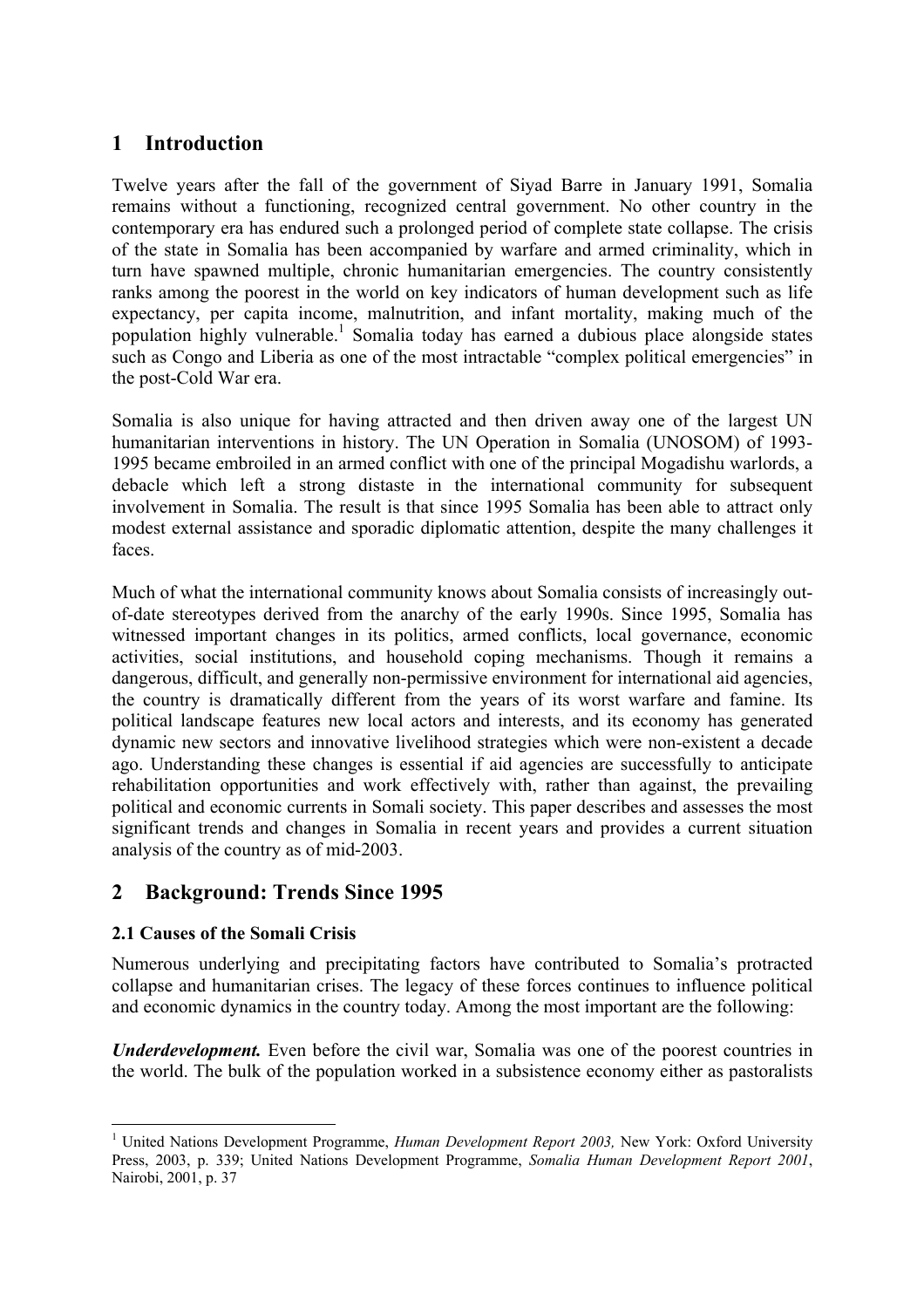(60% of the pre-war population) or farmers  $(17%)$ .<sup>[2](#page-7-0)</sup> In pre-war studies, Somalia's GNP per capita was calculated at only US\$170, the fifth lowest in the world, and its life expectancy was 47 years.<sup>3</sup> Significantly, food aid to the country increased at a rate of 9.7 per cent annually over the course of the 1970s and 1980s.<sup>[4](#page-7-2)</sup> Though some analysts astutely observed that Somalia's "hidden economy" of remittances and other income sources painted a less bleak picture, the country's economy was still undeniably underdeveloped.<sup>[5](#page-7-3)</sup> Worse, the climate of the Horn of Africa makes it exceptionally susceptible to weather extremes such as severe droughts and floods. Thus the high level of vulnerability to food insecurity and humanitarian crisis in Somalia is not new. Though Somali rural dwellers possess an impressive range of coping and survival mechanisms, they are unusually prone to humanitarian emergencies.

*Clannism.* Somalia is a lineage-based society, in which virtually all members of society enjoy membership in a patrimonial clan-family. Each clan-family is in turn subdivided by clan, sub-clan, and sub-sub-clan, all on the basis of a Somali's extended family tree. Depending on circumstances, different levels of lineage identity can be mobilized politically, making Somali clannism very fluid and unstable in nature. A clan may be cohesive against an external threat one month, only to fall prey to internal disputes the next month. Clannism has a range of virtues – it provides its members physical security, a social welfare safety net, and a rich body of customary law (*xeer*) designed to minimize and manage conflict. Blood payment (*diya*) groups, which serve to deter crime and prevent cycles of retaliatory violence, are also lineage-based. But clan can also be a force for division and fragmentation, especially when manipulated for political purposes. The government of Siyad Barre (1969-1990) exploited clan identity in a campaign of divide-and-rule. That regime is widely blamed for the rise of the destructive clannism which has afflicted Somalia since 1990 and which has made reconciliation and cooperation much more difficult to achieve.<sup>6</sup>

*Corrupt, Repressive State.* Under Barre, the central state in Somalia was notoriously corrupt, authoritarian, and patronage-based. It was also well-funded, thanks to the country's strategic significance in the Cold War, enabling Somalia to attract one of the world's highest levels of foreign aid per capita. By the 1980s over 50 per cent of the national GNP was foreign assistance, allowing the Barre regime to build up a bloated civil service and military.<sup>7</sup> Political energies were almost entirely devoted to securing one's "piece of the national cake" within the government. Moreover, external military support from the East Bloc (1970-1978) and then the West (1980-1989) enabled a coalition of clans in power to engage in highly authoritarian practices. For Somalis, the only central state they knew was an instrument of repression, expropriation and ethnic hegemony. Anger at the state fuelled the popular uprisings which brought down the Barre regime. It has also left a legacy of fear and distrust towards efforts to revive a central government. The history of the state as cash cow has

<span id="page-7-0"></span> 2 United Nations Development Programme, *Somalia Human Development Report 2001*, p. 57

<span id="page-7-1"></span><sup>3</sup> World Bank, *World Development Report 1990: Poverty*, New York: Oxford University Press, 1990, p. 170

<span id="page-7-2"></span><sup>4</sup> Rawson, D., *The Somali State and Foreign Aid*, Washington DC: Foreign Service Institute, 1993, p. 37

<span id="page-7-3"></span><sup>5</sup> Jamal, V., Somalia: Survival in a 'Doomed' Economy, *International Labour Review*, Vol. 127, No. 6, 1988, pp. 783-812

<span id="page-7-4"></span><sup>6</sup> Lyons, T. and Samatar, A. I., *Somalia: State Collapse, Multilateral Intervention, and Strategies of Political Reconstruction*, Washington DC, Brookings Institution, 1995, pp. 17-24

<span id="page-7-5"></span><sup>7</sup> Menkhaus, K., US Foreign Assistance to Somalia: Phoenix from the Ashes? *Middle East Policy*, Vol. 5, No. 1, January 1997, pp. 124-49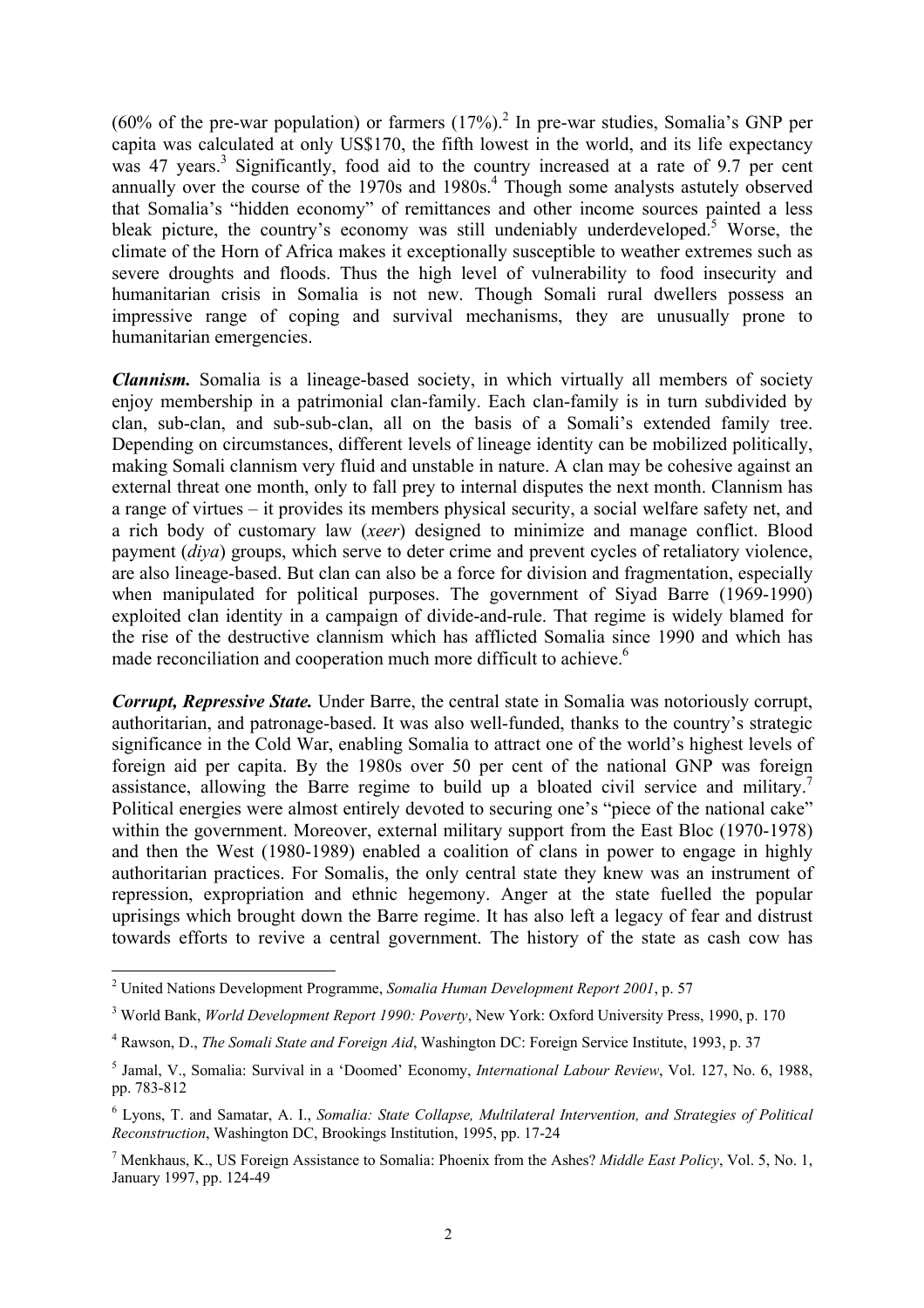<span id="page-8-0"></span>contributed to a tendency on the part of the Somali political class to view positions in the state as a prize to be won, not as an administrative responsibility to be assumed.

*End of the Cold War.* The end of the Cold War dramatically reduced Somalia's strategic importance and made it possible for Western donors to place political conditions on foreign aid. The Barre regime's very poor human rights record, including its genocidal response to an uprising in the northwest of the country in 1988-1990, led to a freezing of almost all foreign aid by 1989. Without that aid, the Somali state was a castle built on sand, and within a year the government lost control of most of the countryside, before collapsing entirely in January 1991. The sudden loss of external support is probably the single most important precipitating cause of the collapse of the Somali state, and serves as a cautionary note for current efforts to revive a sustainable central government. Somalia's tax base can only support a minimalist state structure, and external sources of funding for a revived state will remain modest. To the extent that this reduces the ability of leaders to use state resources to seal alliances via timehonoured patronage politics, this increases the difficulty of re-establishing a government.

*Missed Diplomatic Opportunities.* Though Somalia was headed toward an inevitable crisis in 1988-1990, the complete collapse of the state and the country's subsequent descent into heavily armed anarchy could have been avoided had there been sustained and effective external diplomatic engagement in the crisis. But there was no such effort; the world was preoccupied with dramatic events surrounding the end of the Cold War and the Gulf War, and Somalia was simply left to its own fate. Years of frustration with the corrupt Barre regime contributed to a sense of "donor fatigue" with Somalia, which made disengagement an attractive option.<sup>[8](#page-8-1)</sup> That same sense of external fatigue with Somalia would resurface following the unsuccessful UN operation in 1993-1995.

## **2.2 War and Famine of 1990-1992**

 $\overline{a}$ 

The beginning of Somalia's collapse can be traced to an offensive launched by the Somali National Movement (SNM) in the northwest of the country in May 1988. The regime's brutal response against the Isaaq clan in the northwest – a genocidal campaign which drove a half million refugees into Ethiopia – led both to the freezing of aid by western donors and to the rise of numerous other clan-based liberation fronts. When one of those movements, the United Somali Congress (USC), pushed the regime out of Mogadishu in January 1991, the legacy of deep clan divisions and myopic political leadership among the country's multiple armed factions stymied efforts to create a government of national unity. Instead, the country fell into heavily-armed chaos. Swarms of uncontrolled gunmen and residents looted everything of value in government buildings and in Mogadishu's residential neighbourhoods. Inter-clan violence led to massacres, ethnic cleansing, and a massive exodus of displaced persons in all directions. Hundreds of thousands of Somali refugees crossed the Kenyan and Ethiopian borders. In the south, armed battles pitting factions of the Darood and Hawiye clanfamilies swept across the countryside. In the midst of the fighting, agricultural communities in Bay region, the Lower Shabelle, and the Jubba valley areas were repeatedly looted and attacked by all sides. The area between Mogadishu and the Kenyan border became a "shatter zone" within which residents were exposed to repeated rounds of looting until they began to starve. Mogadishu itself became the epicentre of very destructive shelling and warfare

<span id="page-8-1"></span><sup>&</sup>lt;sup>8</sup> Menkhaus, K. and Ortmayer, L., Somalia: Misread Crises and Missed Opportunities, in B. Jentleson (ed.), *Preventive Diplomacy in the Post-Cold War World: Opportunities Missed, Opportunities Seized, and Lessons to be Learned*, New York: Carnegie Endowment, 1999, pp. 211-37; Sahnoun, M., *Somalia: The Missed Opportunities,* Washington DC: US Institute of Peace Press, 1994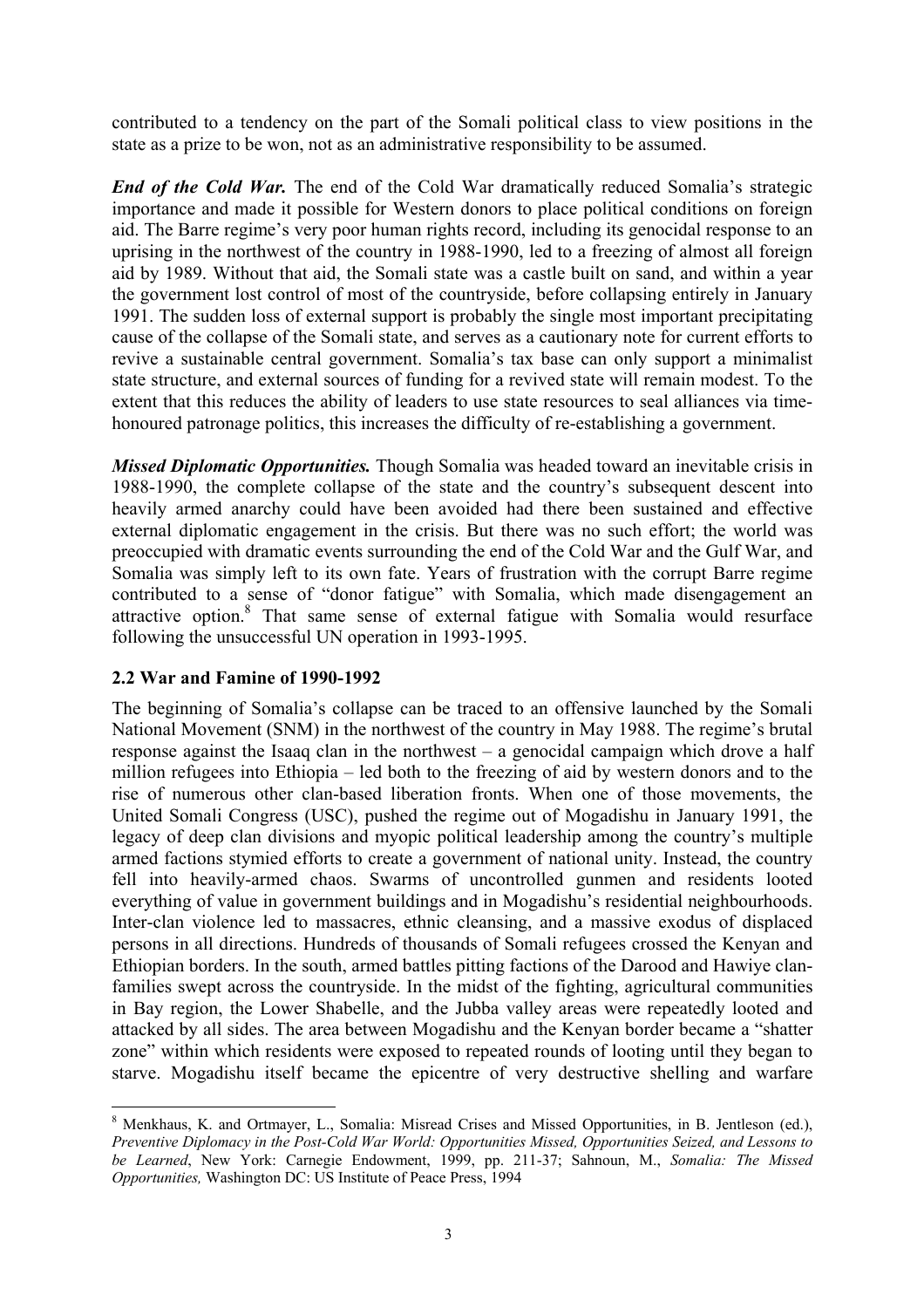between the rival USC militias of General Mohamed Farah Aideed and Ali Madhi, reducing much of the city centre to rubble. The massive famine which occurred from late 1991 through 1992, and which ultimately claimed an estimated 240,000 Somali lives, was thus almost entirely due to armed conflict and wartime plundering.<sup>[9](#page-9-0)</sup> Tragically, the populations which suffered the brunt of the famine bore the least responsibility for the crisis which provoked it.

One of the hallmark features of the crisis of 1991-1992 was the rise of an economy of plunder, in which a wide range of social groups – from illiterate gunmen who fought to loot, to merchants of war who made millions of dollars exporting scrap metal from dismantled factories – came to have a vested economic interest in continued lawlessness and armed conflict. International relief supplies became part of this economy, as warlords fought to control key ports of entry and transit of the valuable food shipments brought into the country. Militias charged exorbitant fees to "guard" the food aid, and were complicit in diversion of relief supplies. By 1992, the food aid had become the principal commodity over which warlords fought. Emergency relief became part of the problem rather than part of the solution. $10$ 

Another important aspect of the civil war of 1991-1992 was the almost complete breakdown of authority at all levels. Militias were under only the loosest control of militia commanders, and fought mainly in order to loot. Clan elders lost control of young teen-age gunmen. Both clan customary law (*xeer*) and Islamic law were rendered largely irrelevant as constraints on lawless behaviour. The result was an epidemic of massacres, rape, and other previously taboo brutalities.

Finally, the period of civil war in 1991-1992 marked the beginning of a trend which saw the northern and southern regions of the country take increasingly divergent paths. While southern Somalia – from Beled Weyn and the Shabelle river valley south to the Kenyan border – plunged into the worst forms of warlordism and anarchy, the north of the country stayed generally free of armed conflict and lawlessness. In the northwest, Somaliland dissolved its 1960 union with the rest of Somalia and seceded in May 1991, and then set about the task of reintegrating refugees, rebuilding damaged cities, and establishing a national government.<sup>11</sup> Though it suffered two brief but serious episodes of armed conflict in 1994 and 1996, Somaliland was far more peaceful and respectful of the rule of law than the south, and its economy far more prosperous, thanks to booming trade through the all-weather seaport of Berbera. Economic and political progress was more gradual in the northeast, but the Puntland community managed to maintain a state of peace and basic rule of law throughout the 1990s. Over time, these two northern regions of Somalia came to have less and less in common with their troubled neighbours in the south.

<span id="page-9-0"></span><sup>9</sup> Refugee Policy Group, *Hope Restored? Humanitarian Aid in Somalia 1990-1994,* Washington DC, November 1994, p. 5

<span id="page-9-1"></span><sup>10</sup> *Idem*., p. 26*;* Prendergast, J., *Crisis Response: Humanitarian Band-Aids in Sudan and Somalia*, London: Pluto Press, 1997, p. 4; Nastios, A., Humanitarian Relief Intervention in Somalia: The Economics of Chaos, in Clarke, W, and Herbst, G. (eds.), *Learning from Somalia: The Lessons of Armed Humanitarian Intervention*, Boulder: Westview Press, 1997, pp. 82-3

<span id="page-9-2"></span><sup>&</sup>lt;sup>11</sup> International Crisis Group, *Somaliland: Democratisation and its Discontents*, Nairobi; Brussels: 28 July 2003, p. 6; Bradbury, M., *Somaliland: Country Report*, London: Catholic Institute for International Relations, 1997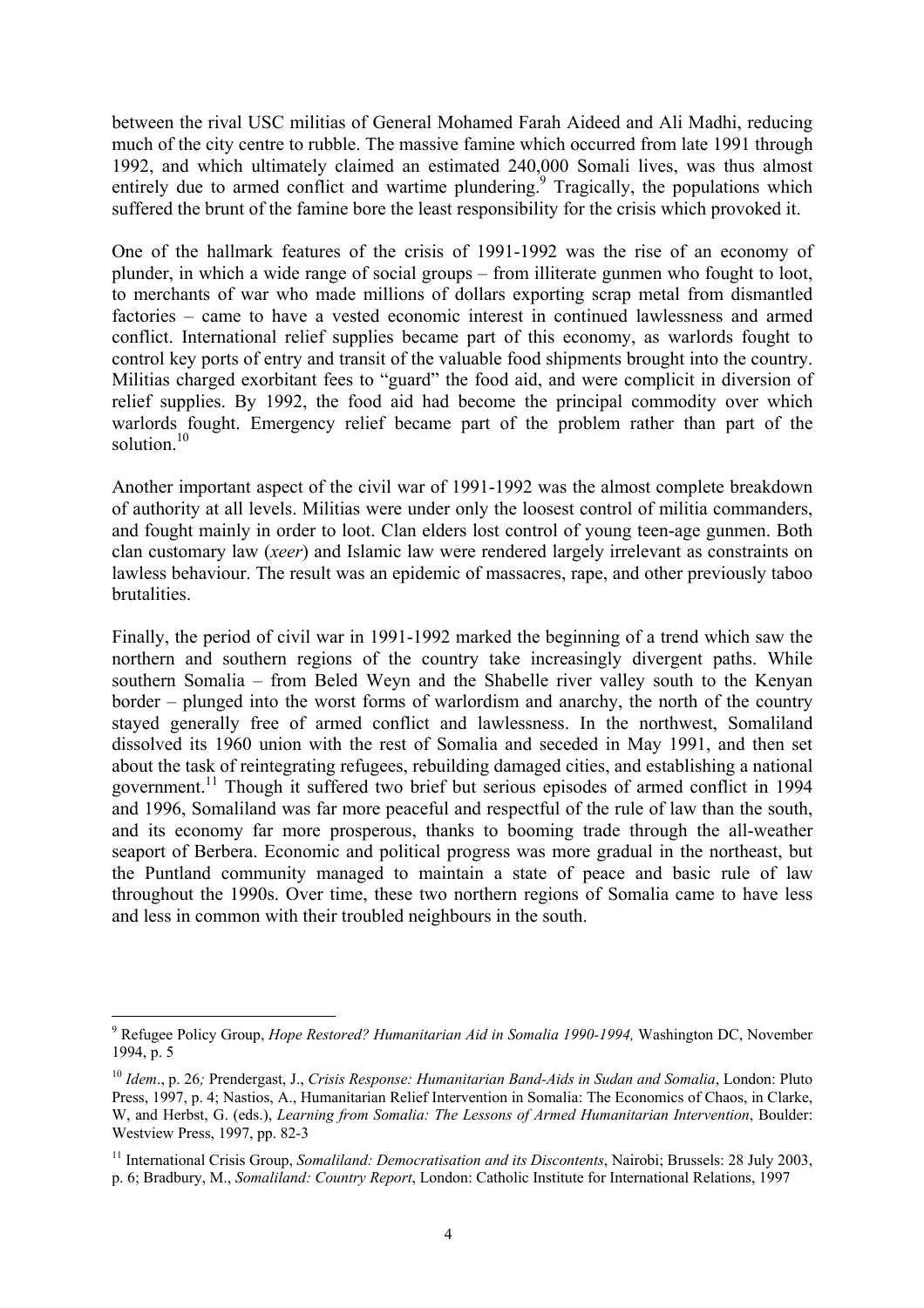#### <span id="page-10-0"></span>**2.3 The UNOSOM Intervention 1993-1995**

 $\overline{a}$ 

In December 1992, a US-led, UN-sanctioned peacekeeping force intervened to halt the fighting and provide security for emergency relief to famine victims in southern Somalia. The surprise decision to intervene in Somalia was proposed by the Bush administration, and appears to have been driven by a desire on the part of that administration to build up the UN's capacity to manage the growing number of complex emergencies in the aftermath of the Cold War.<sup>12</sup> The initial UNITAF (United Nations Task Force on Somalia) intervention, composed of nearly 30,000 peacekeeping troops, succeeded in quickly bringing an end to the famine. That mission was followed in May 1993 by UNOSOM (United Nations Operation in Somalia), a UN-led peacekeeping mission which was given a much broader and more difficult Security Council mandate to promote reconciliation and the rebuilding of a central government – with a much weaker contingent of peacekeeping forces.<sup>[13](#page-10-2)</sup>

UNOSOM's nation-building mandate quickly put it at odds with several of the country's warlords, who controlled territory by force of arms, not by popular referendum. They viewed UN efforts to build locally-selected district councils as a direct threat to their power. General Aideed was especially distrustful of the UN and the intervention. On 5 June 1993, rising tensions and a UN misjudgment culminated in an ambush by Aideed's militia on UN peacekeepers in Mogadishu, an incident which left 24 Pakistani soldiers dead and over 60 injured. Thereafter, the UN was at war with General Aideed and his militia; most of the UN armed response aimed either at capturing Aideed or destroying his militia was conducted by US Special Forces. Those efforts failed to capture or kill Aideed, and instead drew the UN into an unwanted conflict with Aideed's entire sub-clan, the Haber Gedir, which controlled most of the area surrounding the UN compound. On 3 October 1993, the conflict reached a tragic end, when 17 US Army Rangers and hundreds of Somalis were killed in intense street fighting following a failed raid on a meeting of Aideed's top officers. The "Black Hawk Down" incident led to a dramatic reversal of policy. The US halted operations to apprehend Aideed, and began a phased withdrawal from Somalia. Though the UN remained in Somalia until March 1995, it quickly lost control of the streets. It departed from Somalia having failed to promote national reconciliation and revive a central government.

The failure of UNOSOM has produced numerous, competing, and often politicized interpretations of what went wrong and who is to blame. Some accounts blame the UN for embracing policies designed to marginalize Aideed,<sup>14</sup> while others hold the US accountable for having coddled Aideed during UNITAF and leaving the problematic tasks of nationbuilding and demobilization to the UN.<sup>15</sup> Still others assign responsibility to the Somalis themselves. But blame for the failed mission is less significant than the longer-term impact of the intervention on Somalia. The UNITAF/UNOSOM mission ended the two-year period of widespread famine and heavy warfare. While it temporarily empowered and legitimized

<span id="page-10-1"></span><sup>12</sup> Menkhaus, K. and Ortmayer, L., *Key Decisions in the Somalia Intervention*, Washington DC: Georgetown University, 1995.

<span id="page-10-2"></span><sup>13</sup> Bensahel, N., Humanitarian Relief and Nation Building in Somalia, in Art, R. and Cronin, P. (eds.), *The United States and Coercive Diplomacy*, Washington DC: US Institute of Peace Press, 2003, pp. 45-6

<span id="page-10-3"></span><sup>14</sup> Hirsch, J. and Oakley, R., *Somalia and Operation Restore Hope: Reflections on Peacemaking and Peacekeeping*, Washington DC: US Institute of Peace, 1995

<span id="page-10-4"></span><sup>&</sup>lt;sup>15</sup> Clarke, W. and Herbst, J., Somalia and the Future of Humanitarian Intervention, in Clarke, W. and Herbst, G. (eds.), *Learning from Somalia: The Lessons of Armed Humanitarian Intervention*, Boulder: Westview Press, 1997, pp. 242-3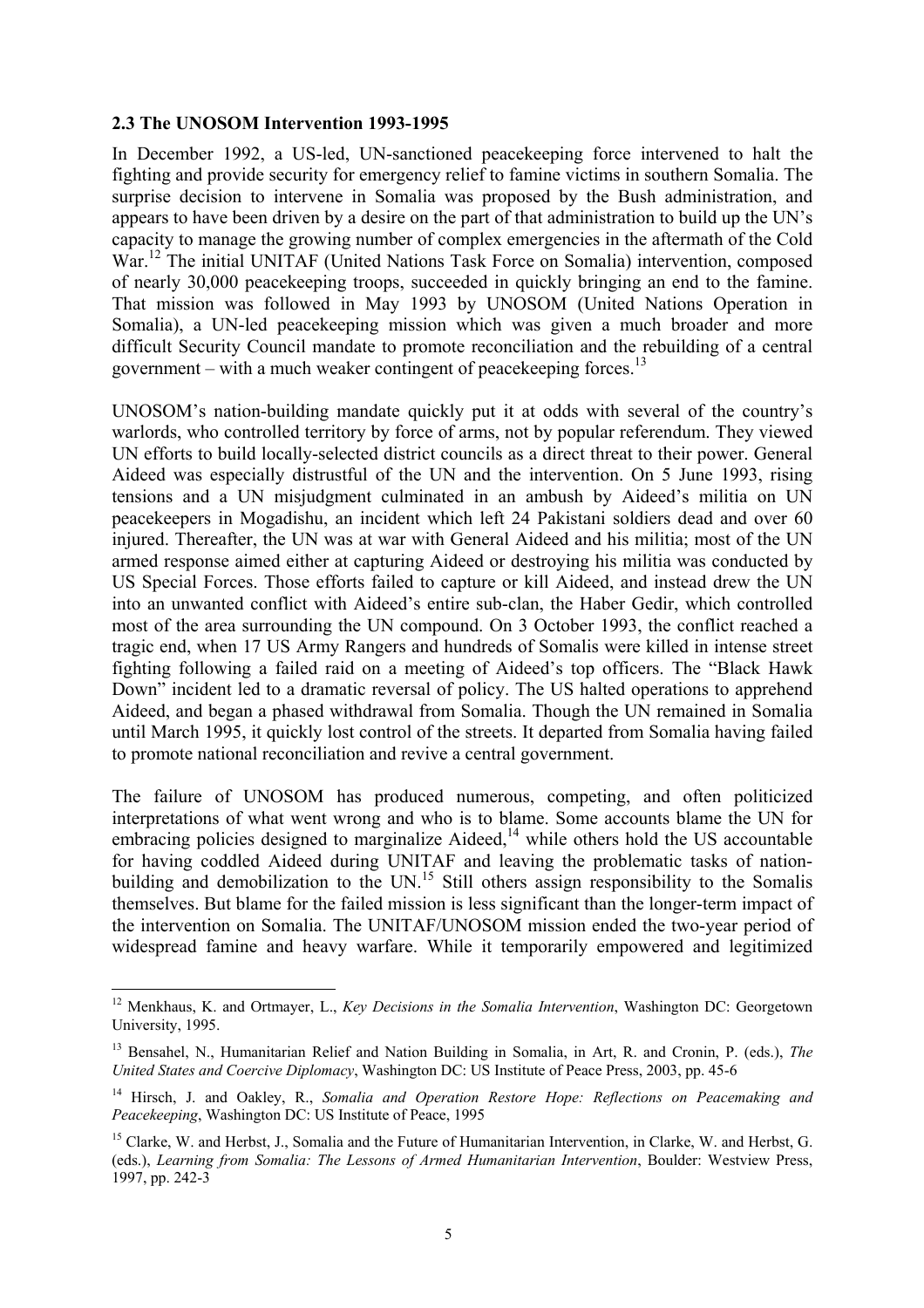<span id="page-11-0"></span>warlords (who became the centrepiece of a flurry of failed peace conferences), UNOSOM also helped to cultivate the rise of civil society groups and local administrations which would later play a more robust role in Somalia. The failed mission deepened both external fatigue with Somalia and Somali scepticism regarding the motives and capacity of external actors. Perhaps the most important and unintended impact of the intervention was its effect on the Somali economy. By pouring hundreds of millions of dollars into the economy (mainly in Mogadishu), and by generating lucrative opportunities for local businessmen in procurement, money changing, property rental, and other contracting, UNOSOM helped to create and empower a new class of Mogadishu businessmen. Thanks to UNOSOM, many of the figures who initially profiteered from the war economy shifted into more "legitimate" forms of business, a transformation which made the business class as a whole less interested in warfare and more interested in predictable, safe commercial environments.<sup>16</sup> Because most of these Mogadishu businessmen were from the Hawiye clan (especially the Haber Gedir/Ayr subclan), UNOSOM also inadvertently helped that clan to establish itself as a hegemonic economic group in southern Somalia.

## **2.4 Post-intervention Political Trends**

The fact that Somalia is still a zone of complete state collapse has led many observers to conclude that the country has remained unchanged politically. Yet beneath the surface of state collapse, significant political changes have occurred.

First, since 1995 sub-national polities have come to assume modest but real political functions, providing residents with a modicum of governance. In the south, this trend toward decentralization has manifested itself mainly in the rise of local *sharia* courts, funded by businessmen and usually controlled by clan elders. Though fragile and prone to setbacks, these *sharia* courts have provided neighbourhoods and towns with improved law and order.<sup>17</sup> In the north, the two trans-regional polities Puntland and Somaliland have assumed a broader range of governmental responsibilities. Somaliland has been particularly successful in this regard.

Second, the power of some Somali political actors has shifted, in some cases dramatically. Faction and militia leaders are with few exceptions far less powerful than in the early 1990s, mainly due to a decline in their ability to secure resources from their clans. Conversely, the past eight years have witnessed the rise of businessmen as independent and increasingly influential players (discussed below, **3: Inventory of Contemporary Actors and Issues**, *passim.*).

Third, the political interests of some of the key political figures and groups in the country have shifted away from lawlessness, armed conflict, and state collapse. To be sure, there are still "conflict constituencies" which have political or economic interests in continued anarchy – arms traffickers, warlords fearing arrest for war crimes, illiterate militiamen whose only source of revenue is their gun, and others. Those groups can and do continue to play the role of spoiler. But the coalition of Somali political and economic elites who now have a vested interest in rule of law, secure commercial arteries, and trans-clan economic partnerships is

<span id="page-11-1"></span> $\overline{a}$ 16 United Nations Development Programme, *Somalia Human Development Report 2001,* pp. 143-4

<span id="page-11-2"></span><sup>17</sup> Menkhaus, K., Somalia: Political Order in a Stateless Society, *Current History*, Vol. 97, No. 619, May 1998, pp. 220-4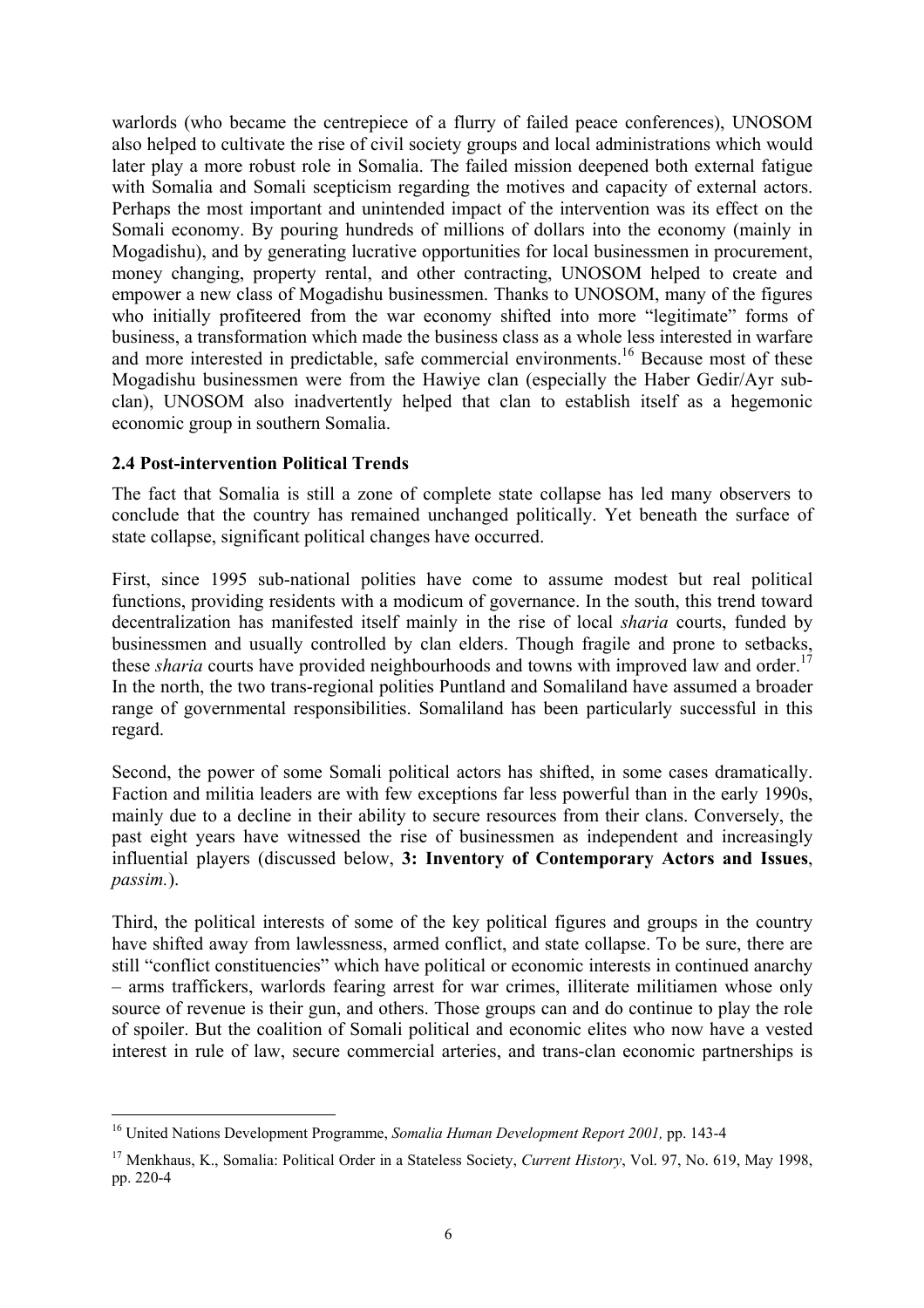growing. This is especially true of businessmen who have invested heavily in fixed assets. Warfare is no longer an "instrument of enterprise" as it was in the early years of the crisis.<sup>[18](#page-12-0)</sup>

A fourth political change has occurred in the realm of armed conflict itself, which now looks nothing like the type of battles waged in 1991-1992. With a few exceptions, armed conflicts in Somalia today have devolved to localized, intra-clan quarrels. This has resulted in shorter and less deadly clashes, and far less conquest of territory and resulting looting. In some areas, many militiamen have spontaneously demobilized, seeking less dangerous and more acceptable livelihoods. Those who continue to work as militia earn far less than in the early 1990s – typically only a dollar a day as private security guards. Because armed conflicts are now mainly sub-clan affairs, clan members are much less willing to support the clashes, and clan elders are often in a better position to intervene to contain the fighting. These intra-clan conflicts are often a reprisal for a criminal act, making it increasingly difficult to differentiate outbreaks of armed hostilities from responses to criminality.[19](#page-12-1)

Fifth, lawless or criminal activity has itself changed over the past decade. The gratuitous violence and atrocities associated with the 1991-1992 civil war are generally (though not always) a thing of the past. Clan customary law and *sharia* courts have reasserted at least intermittent control over criminal behaviour. Weapons are rarely carried openly on the streets. One exception has been the worrisome rise of a thriving kidnapping industry which targets Somalis with links to external funds (relatives in the diaspora, employment in an international agency) as well as foreigners. Serious outbreaks of armed criminality – highway banditry, robbery, extortion – do occur in different areas at different times, but are much less endemic than in the early 1990s. However, international aid workers are more vulnerable to armed attacks and kidnapping today than during the height of the war and famine in 1992, when aid agency personnel were generally left alone.

Finally, the past eight years have seen the rise of regional actors as key external players in Somali affairs. Egypt and the Gulf states have been increasingly influential in Somalia, using foreign assistance to promote greater Arabization, Islamic identity, and a strong central Somali state to counterbalance Ethiopia. Dubai (United Arab Emirates) has become the financial and commercial capital of Somalia. Ethiopia, which shares a long border with Somalia and which thus has vital security interests in the country, has intervened militarily in border areas of Somalia and maintains its own set of local clients. At times, the rivalry between Egypt and Ethiopia has led to a virtual proxy war in Somalia. Divergent regional interests in Somali political affairs have been a significant obstacle to national reconciliation there. In addition, since the terrorist attacks in the United States on 11 September 2001, Somalia has attracted renewed interest from the US and its allies as a possible safe haven for both foreign and Somali terrorists linked to Al Qaeda. Though this has not led to any direct military action to date, Somalia's ongoing crisis of state collapse is now viewed as a matter of global security rather than simply a local problem, earning the country somewhat more attention from external states than before. $20$ 

<span id="page-12-0"></span><sup>18</sup> Menkhaus, K., State Collapse in Somalia: Second Thoughts, *Review of African Political Economy*, Vol. 30, No. 96, fc September 2003

<span id="page-12-1"></span><sup>19</sup> *Ibid.*

<span id="page-12-2"></span><sup>20</sup> International Crisis Group, *Somalia: Countering Terrorism in a Failed State*, Nairobi; Brussels, 23 May 2002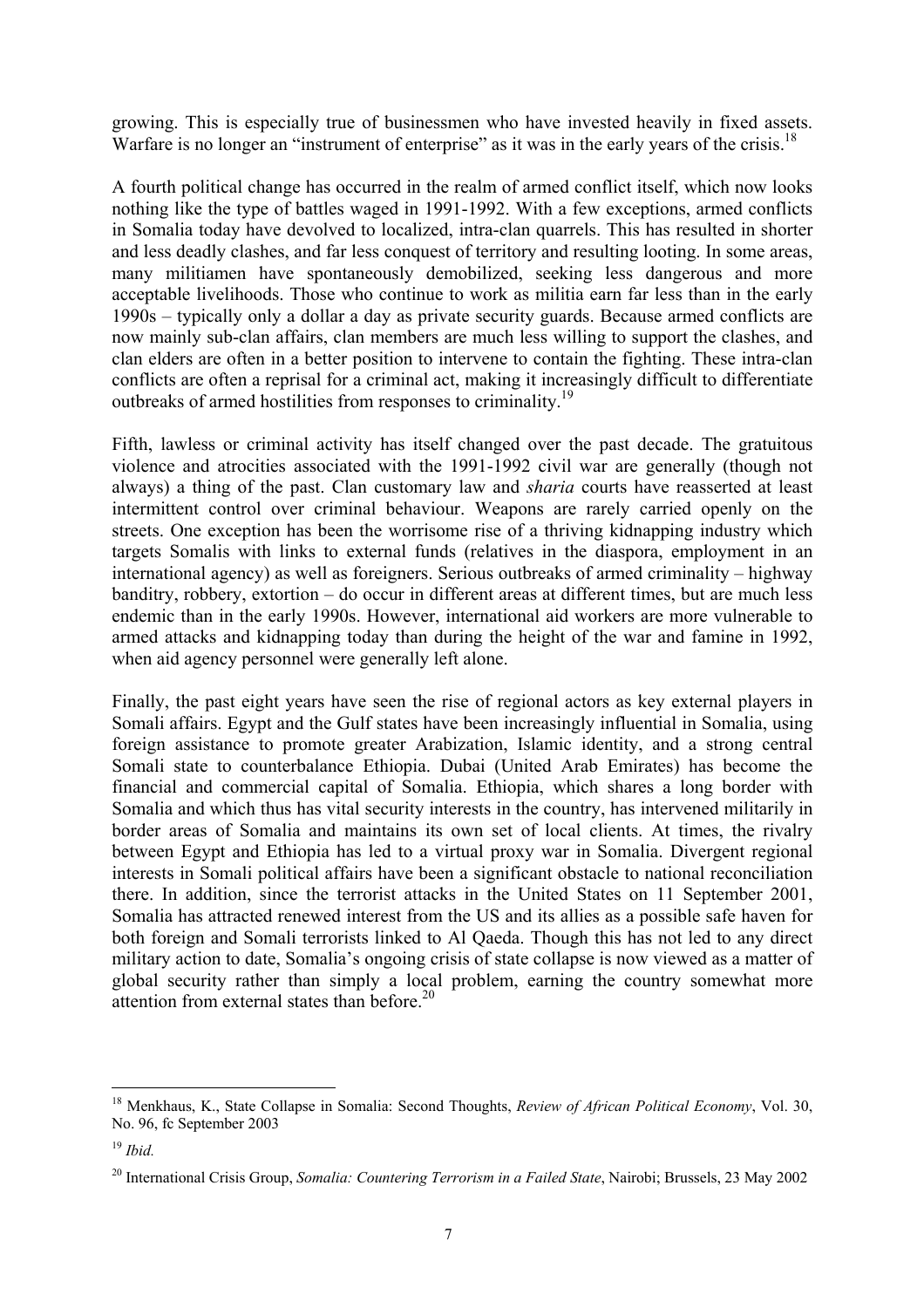#### <span id="page-13-0"></span>**2.5 Post-intervention Economic Trends**

No other aspect of Somali society has changed as dramatically in the past eight years as its economy. The country went from a heavily statist and foreign-assistance driven economy under Siyad Barre to an economy of plunder in 1991-1992 and an economy sustained almost entirely by employment in and contracts for the UN in 1993-1994. Since 1995, the economy has shifted yet again; today, it is a radically privatized, unregulated economy focusing mainly on commercial trade and the service sector. The rapid expansion of private sector activity in Somalia into everything from the operation of seaports to provision of veterinary and health care services has been impressive, earning Somalia a reputation in some quarters as a haven for entrepreneurism. In reality, the complete lack of regulations has been a mixed blessing, creating as many obstacles as opportunities for Somali investors.

One of the changes driving other transformations in the Somali economy is the rise of remittances as the main source of capital. Remittances have been a factor in the Somali economy since the late 1970s, but in the past decade they have become a central pillar of the economy. The number of Somalis living in the diaspora is estimated at over one million people, most of whom fled the country in the late 1980s or early 1990s. Virtually all adult members of the diaspora send back remittances to relatives in Somalia. By the mid-1990s, the diaspora's earning power improved, and remittances became the principal source of purchasing power in Somalia. Estimates of annual flows of remittances into Somalia (including Somaliland) vary; the current consensus is that roughly US\$500 million is sent each year, far more than the country receives in foreign aid (US\$115 million in 2000).<sup>21</sup> Remittances provide the purchasing power which sustains the commercial and service sectors which have done so well since 1995, and are increasingly a source of investment capital as well.

Related to the rise of remittances has been the rise of the money transfer (*hawilaad*) and telecommunications sector in Somalia. Thanks to advances in satellite-based telecommunications technology, private Somali companies have been able to provide inexpensive and high-quality phone and money transfer services to the population. The *hawilaad* companies have also facilitated business transactions between Somalia, Dubai, and the rest of the world, enabling Somalia's businessmen to compete successfully in transit trade into East Africa. Since the 11 September 2001 terrorist attacks, Somalia's *hawilaad* companies have come under scrutiny as possible conduits of terrorist funds, and the assets of the largest such company, Al-Barakat, were frozen by the US in late 2001.

Another important economic development has been the rise of international transit trade through southern Somalia's beach ports into Kenya. Somali merchants take advantage of the virtual lack of customs levied on goods imported into Somalia and on lax border controls in Kenya to transport consumer goods into the Kenyan market at lower cost than their Kenyan competitors can match. This entrepot trade – in sugar, fuel, light electronics, spare parts, and other goods – has become a major commercial enterprise. It has also helped to spawn a dense network of cross-clan business partnerships, in order to enable goods to move safely from Mogadishu across the territory of several clans in southern Somalia, and to monitor prices in Dubai and Nairobi. In the north, a booming trade out of Bosaso and Berbera ports into Ethiopia is fuelling economic resurgence there as well.<sup>22</sup>

<span id="page-13-1"></span><sup>21</sup> United Nations Development Programme, *Somalia Human Development Report 2001* p. 119

<span id="page-13-2"></span><sup>22</sup> *Idem.*, pp. 93-5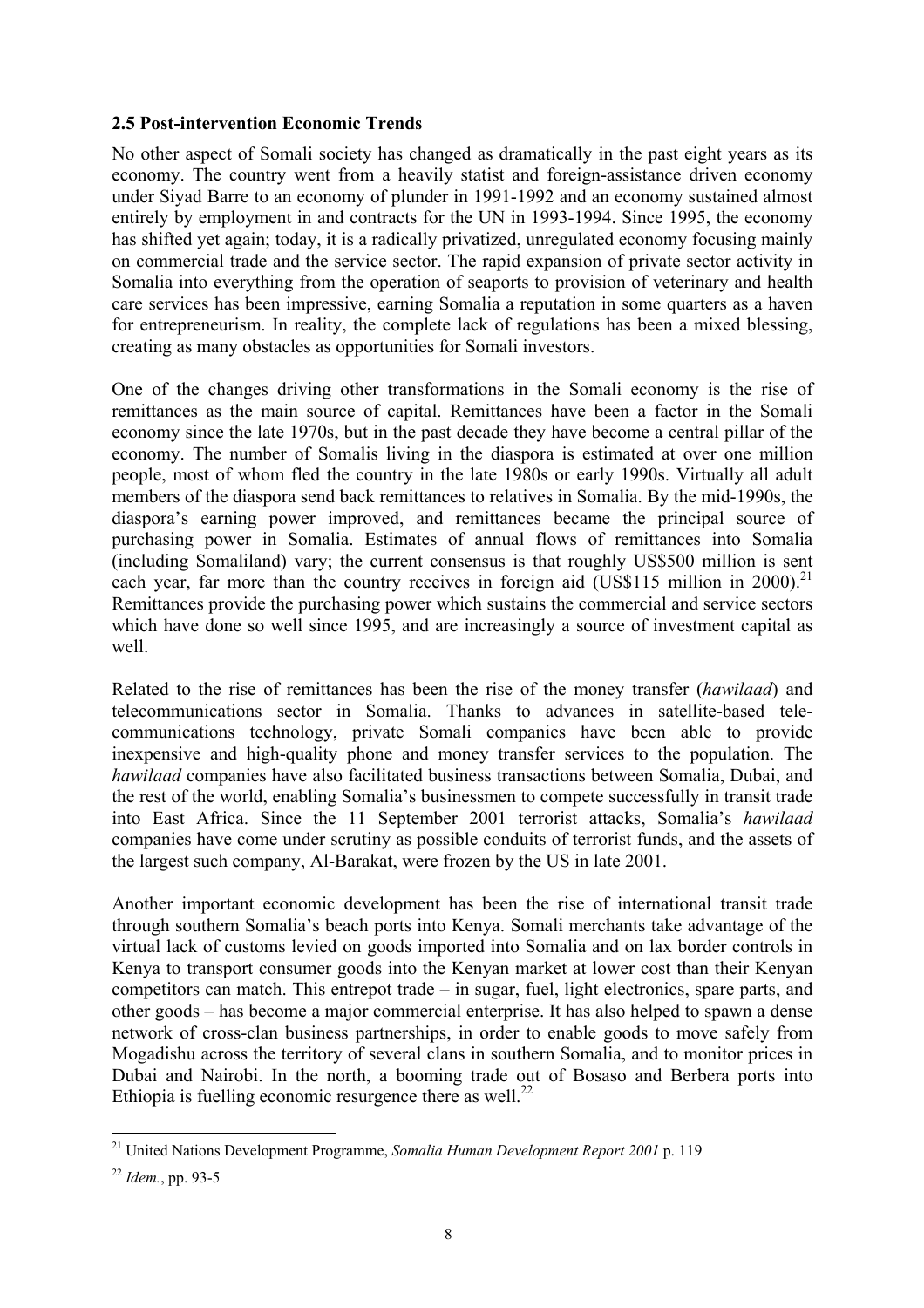<span id="page-14-0"></span>Somalia has also seen the development of light industry since 1995, mainly to meet local demands for basic items such as pasta, soap, furniture, electricity, and bottled water. A robust private service economy has also developed in urban areas, providing health care, education, and hotel and restaurant services. Some of the country's urban centres – Mogadishu, Bosaso, Galkayo, and Hargeisa in particular – have enjoyed a boom in real estate development and housing construction, financed mainly by remittances.<sup>23</sup>

Traditional modes of production continue to do poorly, however. Nomadic pastoral production of livestock has been badly hurt by prolonged import bans on Somali livestock by Gulf states, in response to outbreaks of Rift Valley fever. Terms of trade for livestock continue to drop against the value of dry food rations, placing greater stress on poorer pastoral households.<sup>24</sup> Some of the rangeland in the north and central portions of the country is overgrazed and deteriorating, adding still more stress on the sector.<sup>25</sup> Widespread harvesting of acacia trees for charcoal exports is also reducing the carrying capacity of some rangeland.<sup>26</sup> Only in the Transjubba area is pastoral production doing well – there, easy access to the Kenyan market provides a reliable source of cattle sales.<sup>27</sup> Agricultural production has suffered even more in the past decade. Only a fraction of riverine land devoted to irrigated agriculture is under production, and rainfed farming has been hurt by insecurity and displacement of many of southern Somalia's small farmers. Post-war grain harvests have generally totalled less than 40 per cent of pre-war levels.<sup>28</sup> Banana exports, which once generated revenue for a small group of plantation owners, have been badly hurt by policy changes in the European Union's preferential trade arrangements.

#### **2.6 Post-intervention Social Trends**

A number of notable changes have occurred at the social level in post-intervention Somalia. Clan elders have been able to reassert at least some of the authority they traditionally held, a development which has improved local communities' capacity to manage conflict and crime. New social groups, such as the Islamist charity organization Al-Islah, have come to play a central role in the health and education sectors, and wield growing influence at the political level.<sup>29</sup> The business community is much more organized and willing to play a more direct role in social and political affairs. Civil society groups such as local NGOs, professional associations (medical personnel and teachers), human rights groups, women's associations, and others are also much better organized and influential in political affairs than was the case during UNOSOM. And weak or minority social groups, such as the Digil-Rahanweyn, the Somali Bantu, and low-caste clans such as the Midgaan and Yibir have become much better organized and in some instances armed. Minority rights, which not long ago was unheard of in Somalia, are now becoming a mainstream political issue.

<span id="page-14-1"></span><sup>23</sup> *Idem.*, p. 103

<span id="page-14-2"></span><sup>24</sup> United States Agency for International Development, Famine Early Warning Systems Network, *Somalia Food Security Summary Update*, Nairobi, 15 March 2001

<span id="page-14-3"></span><sup>25</sup> Food Security Assessment Unit, *Structural Vulnerability Workshop: Environmental Degradation in the Haud*, Nairobi, 2000

<span id="page-14-4"></span><sup>26</sup> United Nations Development Programme, *Somalia Human Development Report 2001,* pp. 114-16

<span id="page-14-5"></span><sup>27</sup> Little, P., *Somalia: Economy without State,* Bloomington: Indiana University Press, 2003, ch. 5

<span id="page-14-6"></span><sup>28</sup> United Nations Development Programme, *Somalia Human Development Report 2001*, p. 102

<span id="page-14-7"></span><sup>29</sup> Bryden, M., No Easy Fixes: Coming to Terms with Terrorism, Islam, and Statelessness in Somalia, *Journal of Conflict Studies*, fc September 2003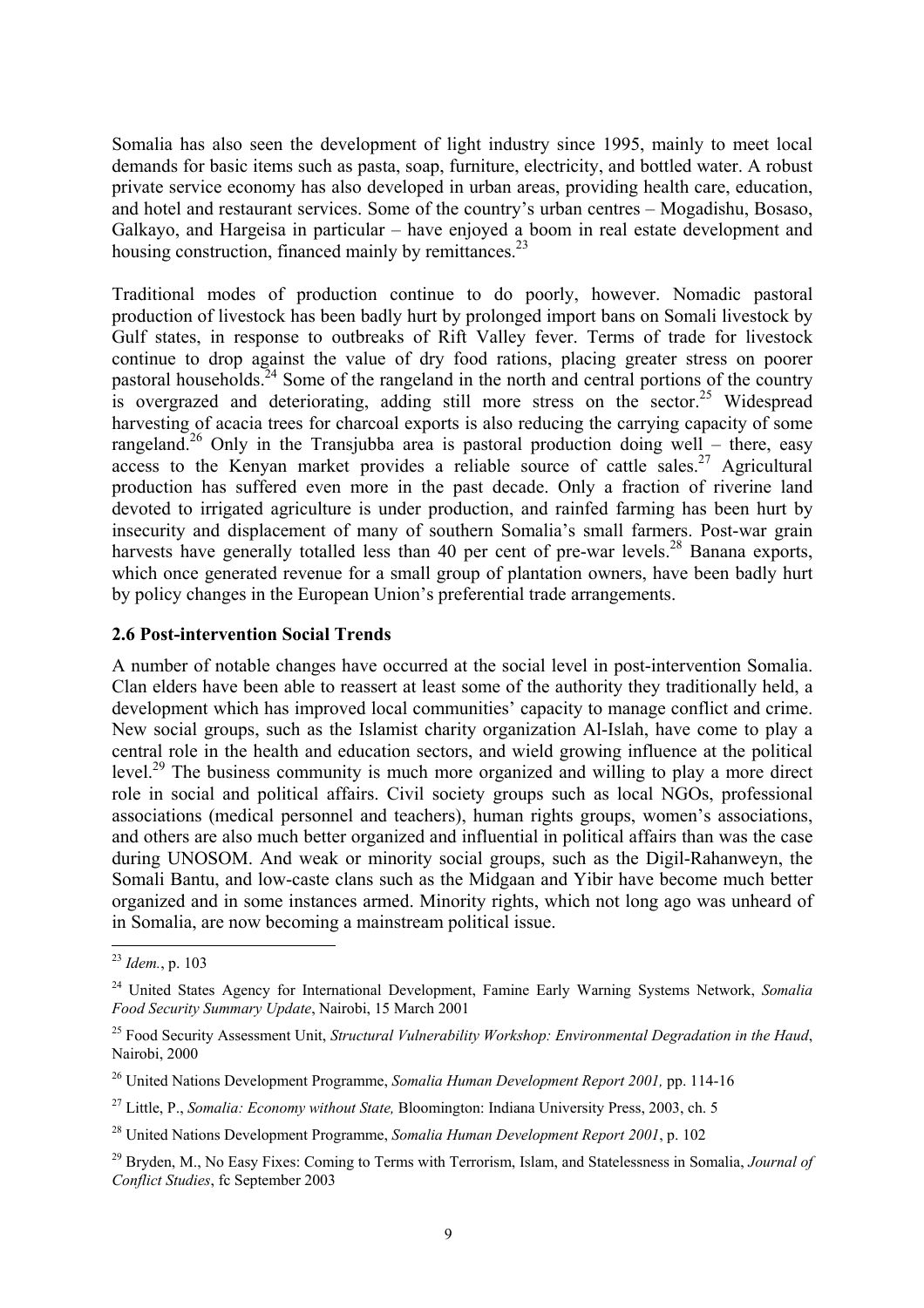<span id="page-15-0"></span>Other social trends are worth noting as well. The current remittance-based economy has helped to foster a greater gap between the relatively privileged and the destitute in Somalia. Income gaps are growing within Somalia, producing new classes of vulnerable groups – poor pastoral households, internally displaced persons, migrant labourers, and households lacking access to remittances, among others. The income gap is especially acute between urban and rural Somalis[.30](#page-15-1) Another social trend of concern is the "lost generation" of young Somalis – between the ages of 10 and 30 – who came of age in a time of complete state collapse. As a group, the lost generation has little or no formal education, few marketable skills, and in many cases has been drawn into militia activities and/or criminality. Finally, the proliferation of the use of the mild narcotic *qaat* must be noted as an unfortunate social trend linked to the war. *Qaat* consumption is now much greater than in the pre-war era; it is a serious drain on scarce household income, reduces productivity, and can become the source of armed conflicts. *Qaat* consumption is consistently cited by Somalis as a major social problem. [31](#page-15-2)

#### **2.7 Post-intervention Humanitarian Trends**

The humanitarian landscape of Somalia has also changed considerably over the past decade. The country continues to be vulnerable to endemic "soft" humanitarian emergencies – chronic food shortages, high levels of malnutrition (71 per cent of the population is malnourished),<sup>32</sup> and periodic outbreaks of cholera and other diseases. But there are far fewer "extreme" emergencies involving widespread famine and population displacement. Because armed clashes are shorter, more localized, and less oriented towards looting and pillaging, conflict is generally less of a causal factor precipitating humanitarian emergencies. Instead, the few extreme humanitarian emergencies since 1995 have tended to be associated with natural disasters – the El Niño floods of 1998, and severe localized droughts from year to year. Insecurity and state collapse do, however, continue to render some parts of the population more vulnerable to catastrophic setbacks and poor food security. In response, aid agencies have developed more effective means of delivering food aid – mainly through use of local contractors and retainers – which minimize diversion of relief aid by militias. Another trend linked to humanitarian response has been the sharp decline in the posting of international staff in south-central Somalia, and the increased reliance on national officers, a response to the rising threat of kidnapping and general insecurity in that region.

# **3 Inventory of Contemporary Actors and Issues**

## **3.1 South-central Somalia – Actors and Interests**

 $\overline{a}$ 

Because the capital Mogadishu is located in the south, most of the politics of south-central Somalia tends to gravitate around "national" political issues, and most of the political actors of consequence tend to be located in the capital. The most important actors today include the following:

*Transitional National Government (TNG).* Led by President Abdiqassim Salad Hassan, the TNG was created at the Arte peace talks in Djibouti in August 2000. It was intended to serve as a three-year interim national authority, after which a permanent government would be

<span id="page-15-1"></span><sup>30</sup> United Nations Development Programme, *Somalia Human Development Report 2001*, pp. 91-2

<span id="page-15-2"></span><sup>31</sup> United Nations Development Programme, *Somalia Human Development Report 1998,* Nairobi, 1998, p. 53; Academy for Peace and Development, *The Impact of the War on the Family*, Hargeisa, July 2002, ch. 3

<span id="page-15-3"></span><sup>32</sup> United Nations Development Programme, *Human Development Report 2003*, p. 339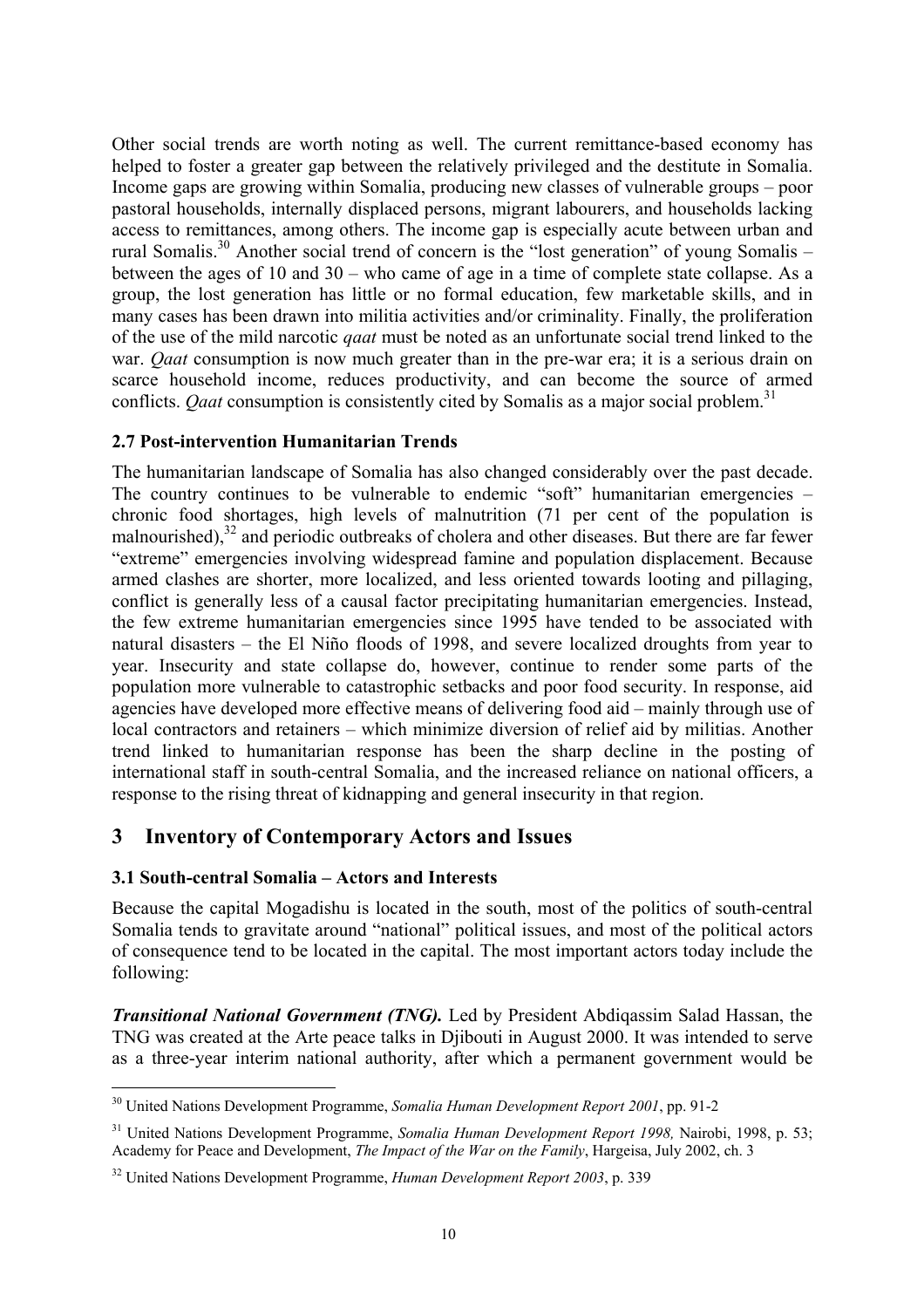selected on the basis of national elections. The TNG was initially greeted with high expectations, and enjoyed the support of the powerful Mogadishu business community.<sup>33</sup> But it quickly ran into a number of serious problems. It failed to attract the level of foreign assistance needed to become operational; what foreign aid it did receive (mainly from Gulf Arab states) was diverted into private pockets; it never established a capacity to control and administer more than a portion of the capital city; its relations with neighbouring Ethiopia quickly soured, leading Ethiopia to support some anti-TNG Somali groups; and it failed to bring important Somali regional and factional authorities into the administration. Puntland, Somaliland, the Rahanweyn Resistance Army, and a number of powerful militia figures in the Mogadishu area (Musa Sude, Qanyare Afrah, and Mohamed Dhere, among others) either rejected the TNG outright or left it shortly after its inception. Even some of the businessmen who had given the TNG token support may have only wanted to use it as bait for foreign aid, while quietly working to ensure that did not become operational and threaten some of their private interests.<sup>34</sup> By 2002, the TNG was moribund; it had almost no resources or operational capacity, was badly divided internally, and was increasingly perceived as a narrow coalition dominated by one Hawiye sub-clan, the Haber Gedir/Ayr.

As of mid-2003, the TNG is so badly and openly divided that it is increasingly meaningless to discuss it as a political entity. The issue which has led to open discord in the TNG is the national peace process (the "Mbagathi talks"), sponsored by the Inter-Governmental Authority on Development (IGAD), which began in October 2002. Those talks produced an agreement in July 2003 (see further below, **3.2.1:** *Reconciliation: The Aftermath of the Mbagathi Peace Process*) which TNG President Abdiqassim rejects while TNG Prime Minister Hassan Abshir and Transitional National Assembly Speaker Abdulla Deerow accept it. The Abdiqassim wing of the TNG has consistently stood to lose the most from the Mbagathi talks, and has been the most reticent about them. Ironically, Abdiqassim sent Hassan Abshir to attend the Mbagathi peace talks at a time when they seemed destined to collapse, as part of an attempt to marginalize him. Instead, the Mbagathi process now appears to have marginalized Abdiqassim.

The fate of the TNG is now uncertain, but it seems likely that whether the Mbagathi talks succeed or fail, Abdiqassim will seek to maintain the TNG as sole repository of Somali sovereignty. On 11 August 2003, he announced that the TNG would continue to operate as the national government until free and fair elections are held, a move which came only two days before the TNG's three-year mandate was set to expire. This extension of the TNG and his presidency has the potential to create two rival national governments in Somalia, one derived from the Mbagathi talks and the other from the Arte talks. In either event, the TNG will be weak and divided but still a political unit of some consequence in Mogadishu.

*The Somali Reconciliation and Restoration Council (SRRC).* This extremely loose coalition of Somali political groups and leaders, established in 2001, is held together only by the common thread of Ethiopian patronage. It is comprised of a number of mainly clan-based factions and regional administrations, including the Puntland administration, led by Abdullahi Yusuf (discussed below, **3.3: Puntland: Actors and Interests**); the portion of the now-split Rahanweyn Resistance Army (RRA) led by Hassan Mohamed Nur "Shatigaduud"; Hussein Aideed (son of the deceased General Mohamed Farah Aideed) and his Haber Gedir/Sa'ad

<span id="page-16-0"></span> $\overline{a}$ 33 Le Sage, A., Somalia: Sovereign Disguise for a Mogadishu Mafia, *Review of African Political Economy*, Vol. 29, No. 91, March 2002, p. 132

<span id="page-16-1"></span><sup>&</sup>lt;sup>34</sup> Menkhaus, State Collapse in Somalia...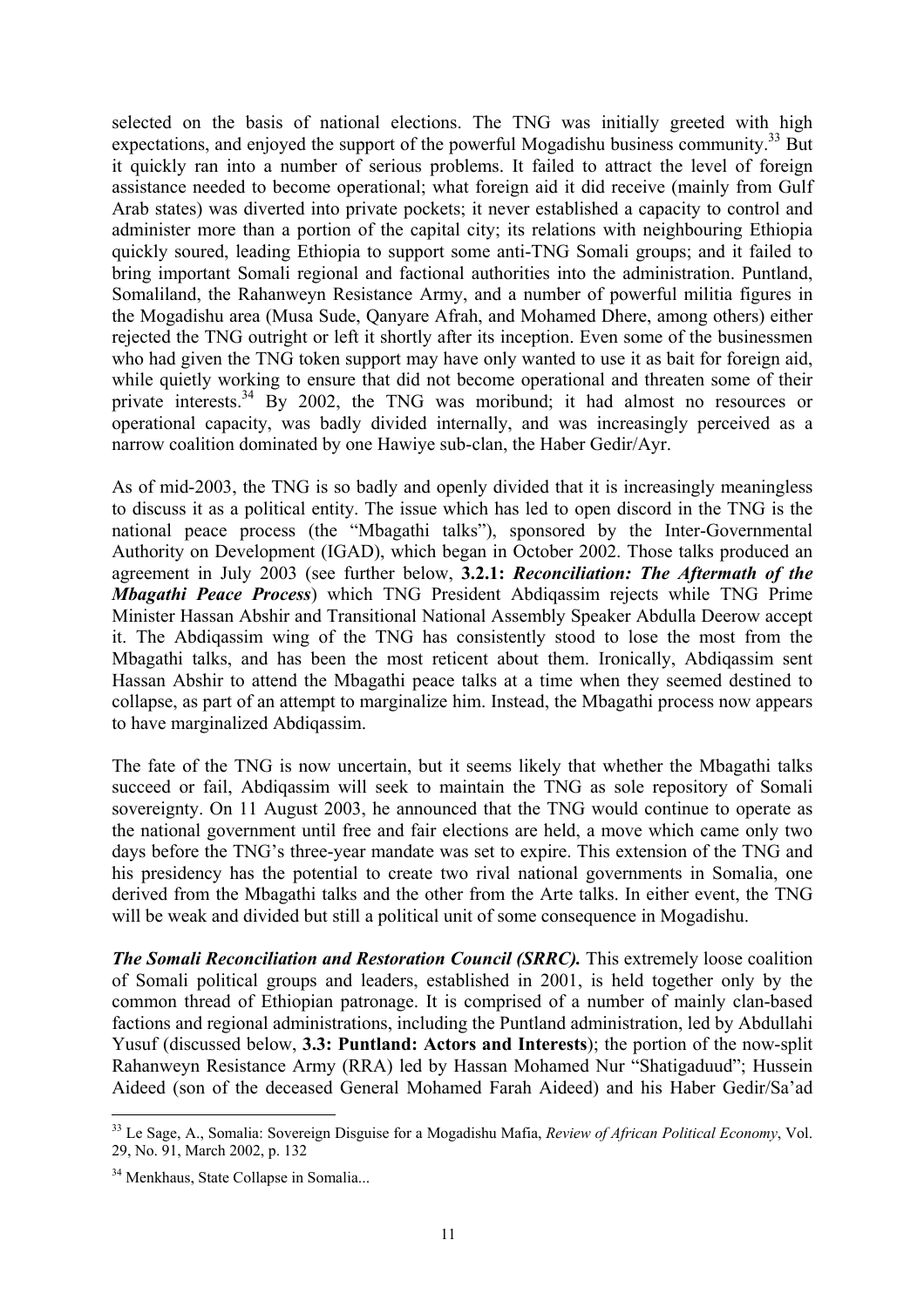militia; General Mohamed Sayid Hersi "Morgan", who controls no territory but who commands a Mijerteen militia currently based in Bakool region; the self-declared Governor of Middle Shabelle, Mohamed Dhere, and his Abgal/Warsengeli clan militia; and the Biimaal clan, based in the Merka area and in Lower Jubba. Abdullahi Yusuf is by far the most influential figure in the SRRC, and is poised to claim the position of President of the "Transitional Federal Republic of Somalia" should the Mbagathi talks produce a powersharing agreement. Few of the other SRRC members enjoy much power. Mohamed Dhere has emerged as a strongman in the greater Mogadishu area, but is locked in a dangerous battle with rival Abgal sub-clans for control of Middle Shabelle and North Mogadishu. Shatigaduud now commands only his own sub-clan within the Rahanweyn, and the RRA in general has been badly weakened by internal armed conflicts. General Morgan is a political pariah, likely to be the first Somali leader charged with war crimes at some point in the future. And Hussein Aideed has only a very small following inside Somalia. The political agendas of these different militia leaders and clans are quite disparate, making it unlikely that the SRRC will act as a coherent political unit if and when a transitional government is brokered at Mbagathi.

Though Ethiopian clients, members of the SRRC are not Ethiopian puppets, and on occasion pursue policies which are at odds with Ethiopia. Thanks to Ethiopian influence in the Mbagathi mediation, the SRRC's interests have been advanced by the talks. In particular, they have a controlling portion of the 24 seats in the Leader's Committee, giving them – and Ethiopia – the ability to determine the outcome of the talks. Though the SRRC is not all that strong inside Somalia, it has emerged for the moment as the big winner in the Mbagathi peace talks, thanks mainly to Ethiopia's leverage.

*The Group of Eight (G-8).* The G-8 is a set of political/militia leaders in southern Somalia (mainly based in Mogadishu, and mainly from the Hawiye clan-family) who are not clients of Ethiopia but who either are openly opposed to the TNG or choose to remain outside the TNG. They are grouped together not because they act as a single political coalition – on the contrary, some of the fiercest fighting in Mogadishu occurs between the militias of some of these figures – but rather because they collectively constitute a powerful set of potential spoilers controlling some of the larger militias in Mogadishu and southern Somalia. Among the most powerful figures in this group are Mohamed Qanyare Afrah (Hawiye/Murasade), whose business activities in Mogadishu (he operates the Dayinle airport) give him an independent source of revenue; Musa Sude (Hawiye/Abgal), who is engaged in some of the heaviest fighting in Mogadishu, against the militias of both Mohamed Dhere and Omar Finnish; Omar Finnish (Hawiye/Abgal), a former deputy to Musa Sude but now his fiercest rival; and Osman Atto (Hawiye/Haber Gedir), once the financier for General Aideed but now a relatively weak local player in south Mogadishu. The interests of individual members of the G-8 vary, but all seek to veto any new government in which they do not have a major position. The Hawiye figures in the G-8 share a common preference for a more Mogadishucentred government in Somalia, and are as a result unenthusiastic about proposals for political decentralization and deeply opposed to proposals to establish a provisional capital outside of Mogadishu. Those two issues, among others, are responsible for the growing level of G-8 dissatisfaction with the direction of the Mbagathi talks.

*Regional Authorities.* In several locations of southern Somalia, regional authorities hold some degree of power. Those authorities are primarily interested in using their control over territory as leverage in national power-sharing arrangements, and in some cases to exploit resources in the areas they control. The most significant of these in mid-2003 is the Jubba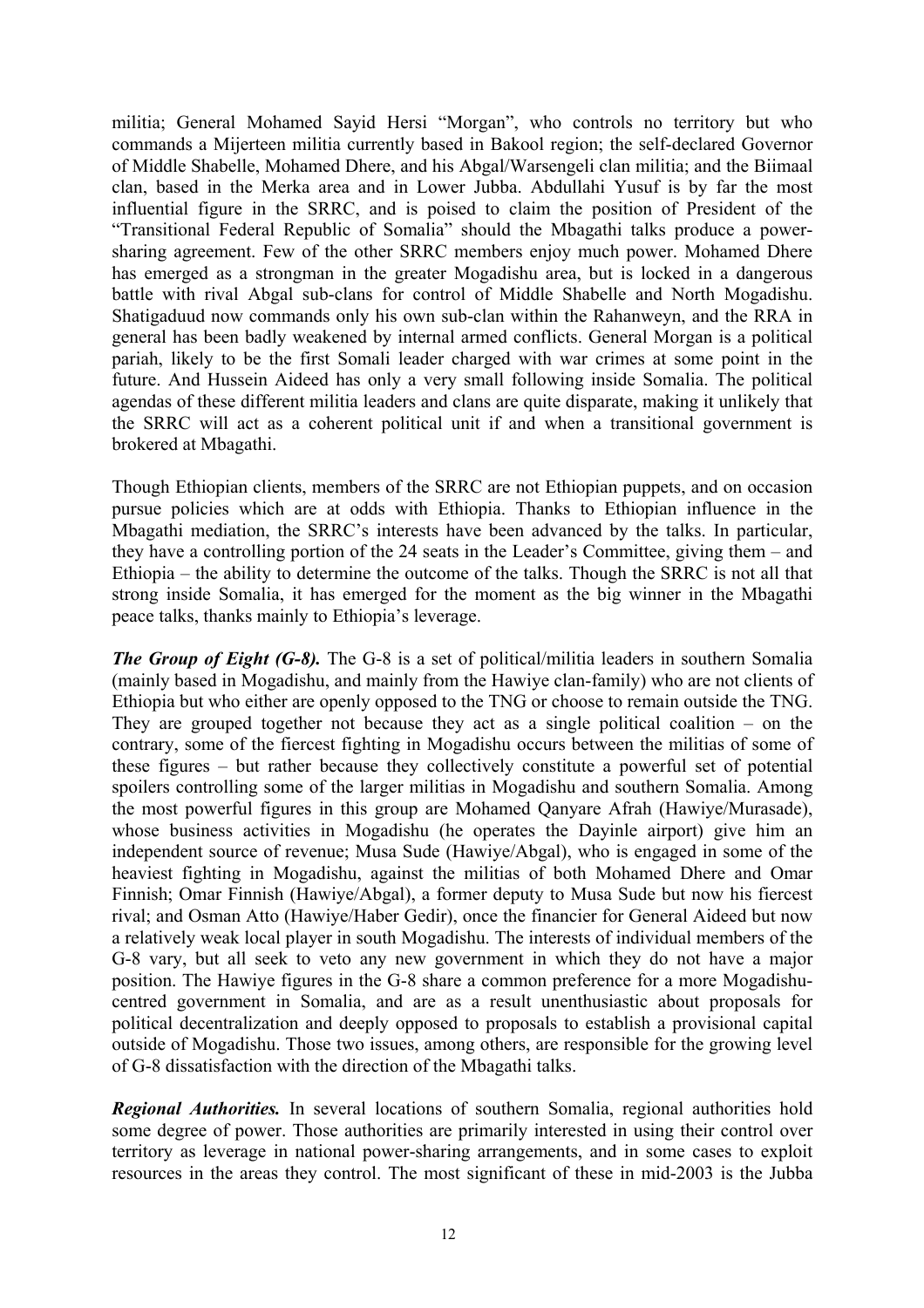Valley Authority (JVA), a loose alliance of militia and businessmen from the Haber Gedir/Ayr and Marehan clans who have controlled the strategic port city of Kismayo since 2001. The JVA's principal interest is in the trade through the all-weather seaport, where Ayr and Marehan businessmen are making handsome profits exporting charcoal and importing a range of goods, including sugar and weaponry, destined either for Kenya or Mogadishu. The JVA is essentially an outside occupying force. Because it is composed of two different clans, it does not possess a consistent policy in national affairs – though close to the TNG in the past, it maintains a separate political identity, and in more recent times has been identified with the G-8.

*Islamist Groups.* Islamist groups have been the subject of intense scrutiny in Somalia since the 11 September 2001 attacks. The most overtly political, and radical, Islamist group is Al-Ittihad al-Islamiyya (AIAI), which embraces a strict Wahabist interpretation of Islam. AIAI is dedicated to the establishment of an Islamic government in Somalia and in Somali-inhabited portions of Ethiopia, and has been implicated in terrorist attacks against Ethiopian government targets. From 1991 to 1996 AIAI controlled the southern city of Luuq, but was subsequently driven out of the town by Ethiopian forces. Since then, AIAI has opted to integrate into local communities and establish itself in key sectors – business, local courts, schools – rather than attempt to assume direct political control. It is decentralized and not able to overcome clan divisions, and some of its top figures, such as Hassan Turki and Mohamed Aweiss, are fierce rivals. No hard evidence has emerged of intimate AIAI links to Al Qaeda, but that possibility remains an enduring concern. AIAI members supported the establishment of the TNG and sought to gain positions of influence within it, leading Ethiopia unfairly to accuse the TNG of being a front for AIAI. The general consensus today is that AIAI is weak and fragmented, but its capacity to draw on external sources of funding makes it a potentially important actor.<sup>35</sup>

Of more immediate relevance in contemporary Somalia is the Islamist charity group Al-Islah and the dozens of other Islamic non-profit organizations operating in the country. Al-Islah consists of a network of Somalis drawing on foreign funds from the Gulf states to build and operate Islamic schools, hospitals, and other social services in Somalia. Al-Islah is present country-wide, but is especially concentrated in Mogadishu, where it is the primary provider of educational and health services. Al-Islah aims to promote a deepening of Islamic practices in Somalia, associated with an Arabization campaign, but it does not embrace an overt political agenda and does not participate as a distinct grouping or party in Somali politics. Many of the top businessmen and political figures in Mogadishu are associated to some degree with Al-Islah. The organization seeks working relations with the West and takes pains to distance itself from radical Islamist groups. For some observers, Al-Islah is nonetheless a source of concern, a potential Trojan horse for more radical Islamist elements;<sup>36</sup> for others, it is a mainstream, relatively progressive, and effective social outreach movement. To date, there is virtually no contact or coordination between Islamic charities and the collection of mainly western NGOs and UN agencies in the Somalia Aid Coordination Body (SACB).

<span id="page-18-0"></span><sup>&</sup>lt;sup>35</sup> International Crisis Group, *Somalia: Countering Terrorism...*; Bryden, No Easy Fixes...; Menkhaus, K., Political Islam in Somalia, *Middle East Policy,* Vol. 9, No. 1, March 2002, pp. 109-23; Le Sage, A., Prospects for Al Itihad and Islamist Radicalism in Somalia, *Review of African Political Economy*, Vol. 28, No. 89, September 2001, pp. 472-7

<span id="page-18-1"></span><sup>36</sup> Tedesse, M., *Al-Ittihad: Political Islam and Black Economy in Somalia,* Addis Ababa: Meag Printing, 2002; Bryden, No Easy Fixes...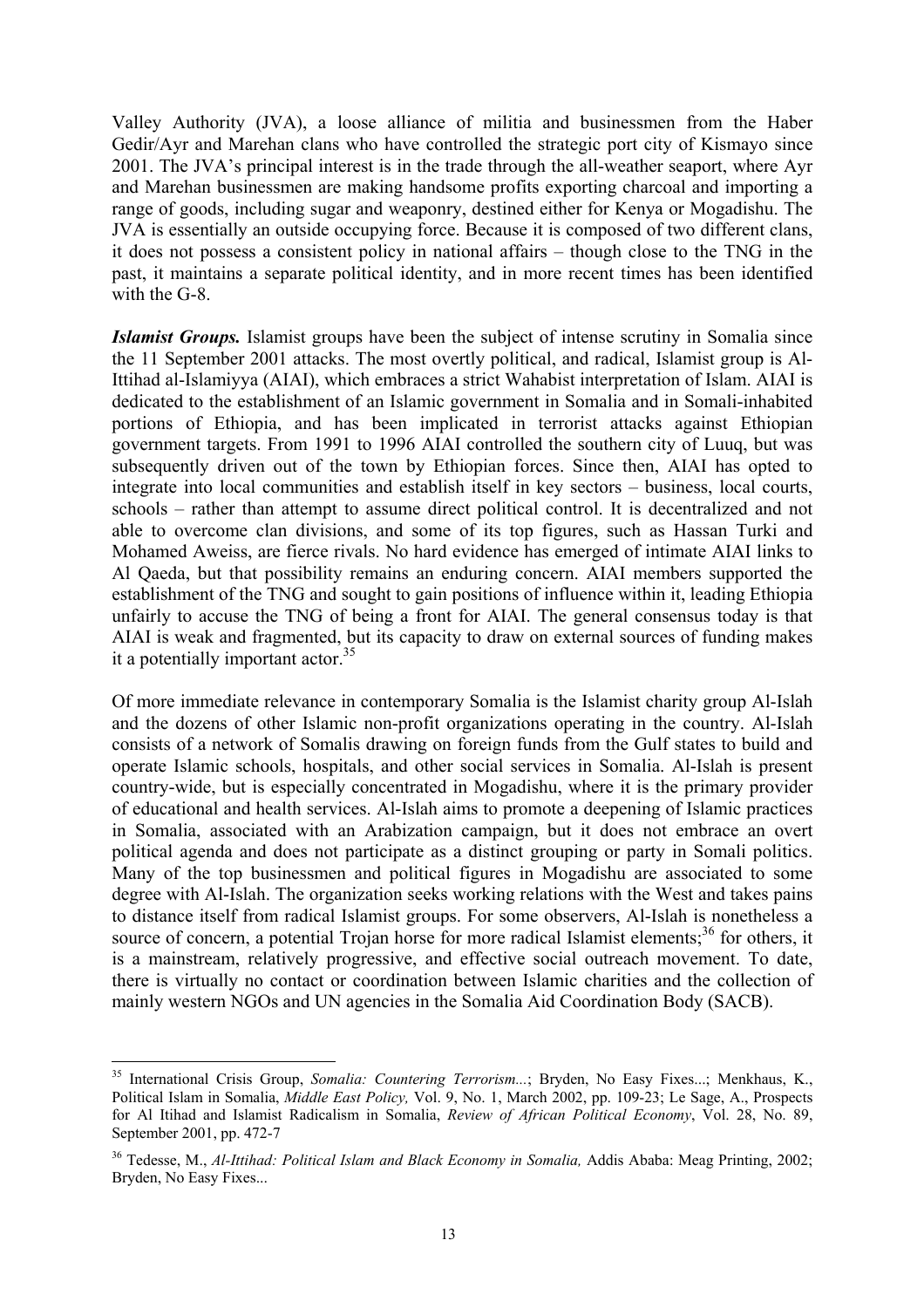*Business Community.* Since the mid-1990s, the top businessmen in Mogadishu and Hargeisa have emerged as real power brokers in Somalia. The business elite in Hargeisa was instrumental in backing President Mohamed Egal, providing loans in exchange for special tax considerations in their import-export transactions. In Mogadishu, wartime entrepreneurs began investing in quasi-legitimate forms of business – money exchange, telecommunications, remittance companies, banana plantations, hotels, transport, and other sectors – starting in the UNOSOM period. Throughout most of the 1990s, these business elites were not independent of the militia leaders of their clans, paying "taxes" to the warlords. But the businessmen grew frustrated with the lack of basic services in return for the taxes – especially the lack of security. They also had reached a point of affluence and power in their communities where they could directly challenge the warlords of their own sub-clans. In 1999, the south Mogadishu businessmen refused to pay taxes to militia leaders, and instead bought the militia out from beneath the warlords, subcontracting out control of the militia to a *sharia* court system. That was the moment which defined the top Mogadishu businessmen as perhaps the most powerful actors in the country. In 2000, these same figures threw their financial support behind the TNG. The interests of the business community are complex and by no means unified. Some are genuine supporters of a revived central government, but others have lucrative interests in private seaports and other enterprises which may be threatened by a return of a central state. $37$ 

*Civil Society.* The very existence of civil society in Somalia is a matter of debate; not all are convinced that the concept is appropriate for Somalia. The term was corrupted in the early to mid 1990s when international relief agencies sought out "local counterparts" for project implementation, a policy which spawned hundreds of "briefcase" NGOs with no other objective than to secure international aid funding. Since that time, however, Somali civil society has clearly become more organized and independent of external patronage. Medical professionals and educators organize strikes against militia leaders; women's NGOs enjoy grassroots support; human rights organizations operate freely; and religious groups ranging from Al-Islah to the followings of traditional sheikhs are more visible politically. To the extent that clan elders can be considered part of civil society, they too have seen a resurgence in their roles, particularly at the Arte peace conference in 2000. These disparate groups run the spectrum from progressive to traditional, and as a result are not capable of much cooperation. But they are taking their place at the political negotiating table in Somalia, and are likely to continue gradually to gain strength.

*Clans.* Clan has been enshrined as the operative principle of representation in Somalia ever since the Arte talks agreed on the "4.5 formula" in which the four major clan-families (Dir, Darood, Hawiye, Digil-Rahanweyn) are represented in equal numbers, while minority groups hold half as many seats. The current Mbagathi talks are built around this formula as well. This guarantees that clan elders will have a role in political negotiations, and that any aspiring leader, whether a militia figure or a professional, must pose as a representative of his or her clan in order to win a position in a new government. The fact that all the current coalitions (TNG, SRRC, G-8) are multi-clan can easily confuse observers into presuming that any government established along these proportional clan lines is representative. Yet the real political battles are within, not between, these clans. What will emerge from political manoeuvring and talks in the Mbagathi process is not an attempt to create a government of national unity, but rather an effort to poach and co-opt disgruntled members of other clans

<span id="page-19-0"></span><sup>37</sup> Marchal, R., *The Post Civil War Somali Business Class*, Nairobi: European Commission Somalia Unit, 9 September 1996; United Nations Development Programme, *Somalia Human Development Report 2001,* ch. 3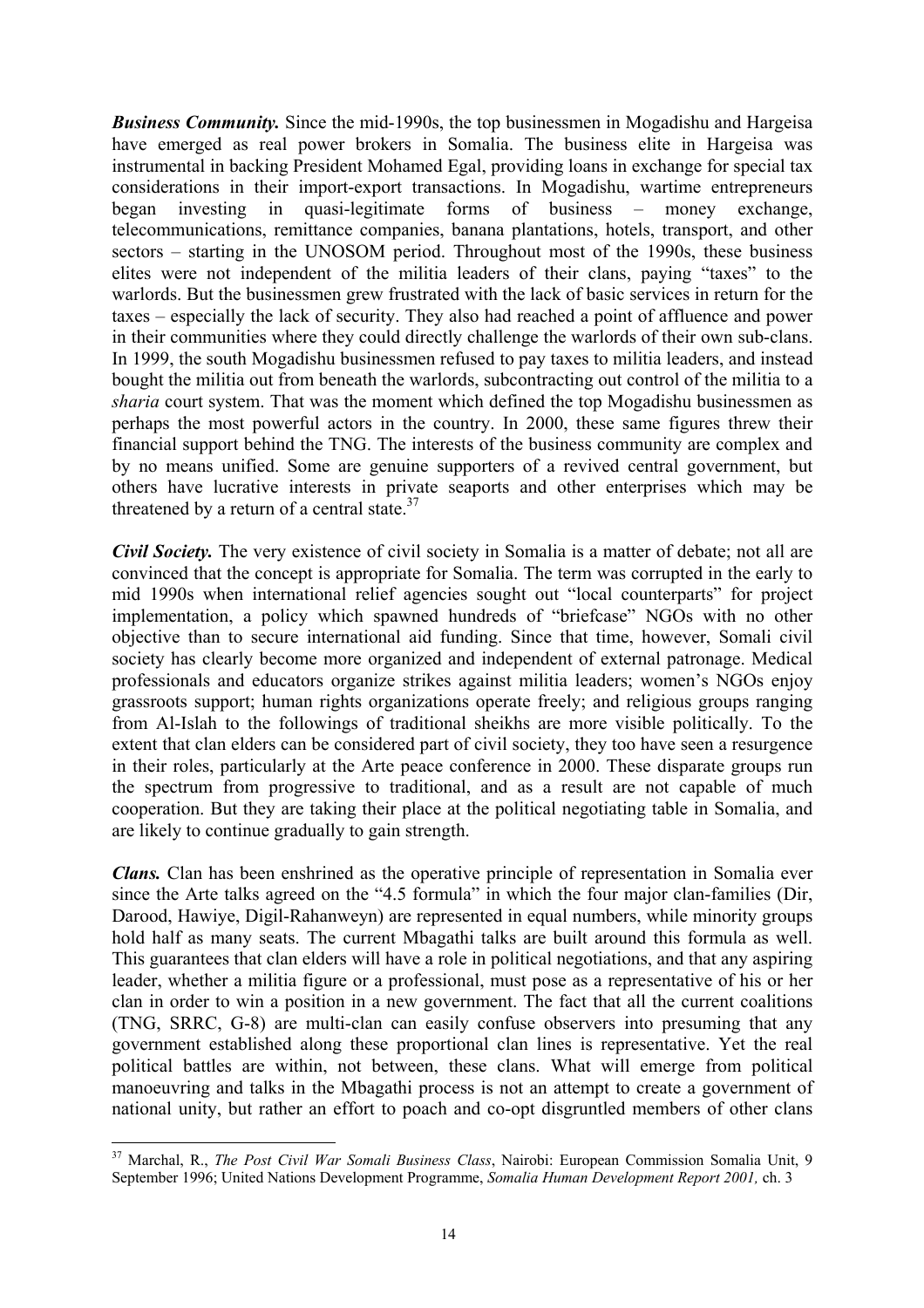<span id="page-20-0"></span>into one's coalition at the expense of one's rivals. This is an old game at which Somali political figures are very adept. Clan is, from this perspective, as much a tool to be used by political elites as it is an autonomous political force.

*External Actors.* Contemporary Somali politics cannot be understood in isolation from the regional politics which shapes political outcomes inside the country. Of special importance is the regional rivalry – one which can at times degenerate into a virtual proxy war inside Somalia – between Ethiopia on the one hand and Egypt and the Arab states on the other. The Arab states seek a strong central government in Somalia, one which can serve as a counterbalance to Ethiopia in the region. They have consistently rejected Somaliland's bid for independence and have given financial support to President Abdiqassim and the TNG, which itself has embraced a vision of a centralized state and which calls for close ties with the Arab and Islamic world. For its part, Ethiopia fears the return of a strong central state which could again take up Somali irredentist claims on the Ogaden region of Ethiopia, or which could become an Arab/Islamic beachhead outflanking Ethiopia. It is a matter of debate and speculation whether Ethiopia seeks a decentralized, federal Somalia or whether it is simply unwilling to risk the revival of any central government in Somalia. If the latter, it is a powerful spoiler in the Somali peace process. But what is undeniable is that Ethiopia has vital security interests in Somalia and is willing to do whatever it takes – including periodically injecting its troops into Somalia and supporting a network of Somali client groups – to protect those interests. Other external actors are of consequence as well. The African Union (AU) has recently become a more robust actor in Somali affairs, by exploring the possibility of introducing AU peacekeeping forces into Somalia as part of a successful peace accord. The European Union (EU) remains the major western donor, and plays a diplomatic as well as humanitarian role inside Somalia. And since the events of September 2001, American counter-terrorism policy has the potential to have significant impact inside Somalia.

## **3.2 South-central Somalia: Key Issues**

 $\overline{a}$ 

In the short-term (2003-2004), three issues will dominate the politics of south-central Somalia: first, the aftermath of the Mbagathi peace process; second, the dynamics of a series of local armed conflicts; and third, American counter-terrorism policies in Somalia. A number of important longer-term issues, such as land occupation and decentralization, are likely to shape the political landscape beyond 2004.

## *3.2.1 Reconciliation: The Aftermath of the Mbagathi Peace Process*

The current peace talks in Kenya have produced a Declaration of Agreement (5 July 2003) in which leaders agreed to a transitional parliament comprising 351 members apportioned by clan along the 4.5 formula, with members of parliament to be selected by political leaders in consultation with clan elders. Once appointed, the members of parliament will then select a transitional president, who will govern for four years. The transitional government will be federal in nature, with the details of decentralization to be worked out by a special commission. The charter which was approved in the Declaration of Agreement must still be ratified in a plenary session, and has meanwhile been criticized as ambiguous, flawed, and likely to produce new disagreements.<sup>38</sup> If and when the Charter is approved, political energies will turn to negotiating selection of MPs and power-sharing within the executive branch.

<span id="page-20-1"></span><sup>&</sup>lt;sup>38</sup> United Nations Integrated Regional Information Network, Draft Charter Should Be Scrapped, Says Independent Survey, 30 July 2003,

http://www.irinnews.org/report.asp?ReportID=35680&SelectRegion=Horn\_of\_Africa&SelectCountry=SOMAL IA [accessed August 2003]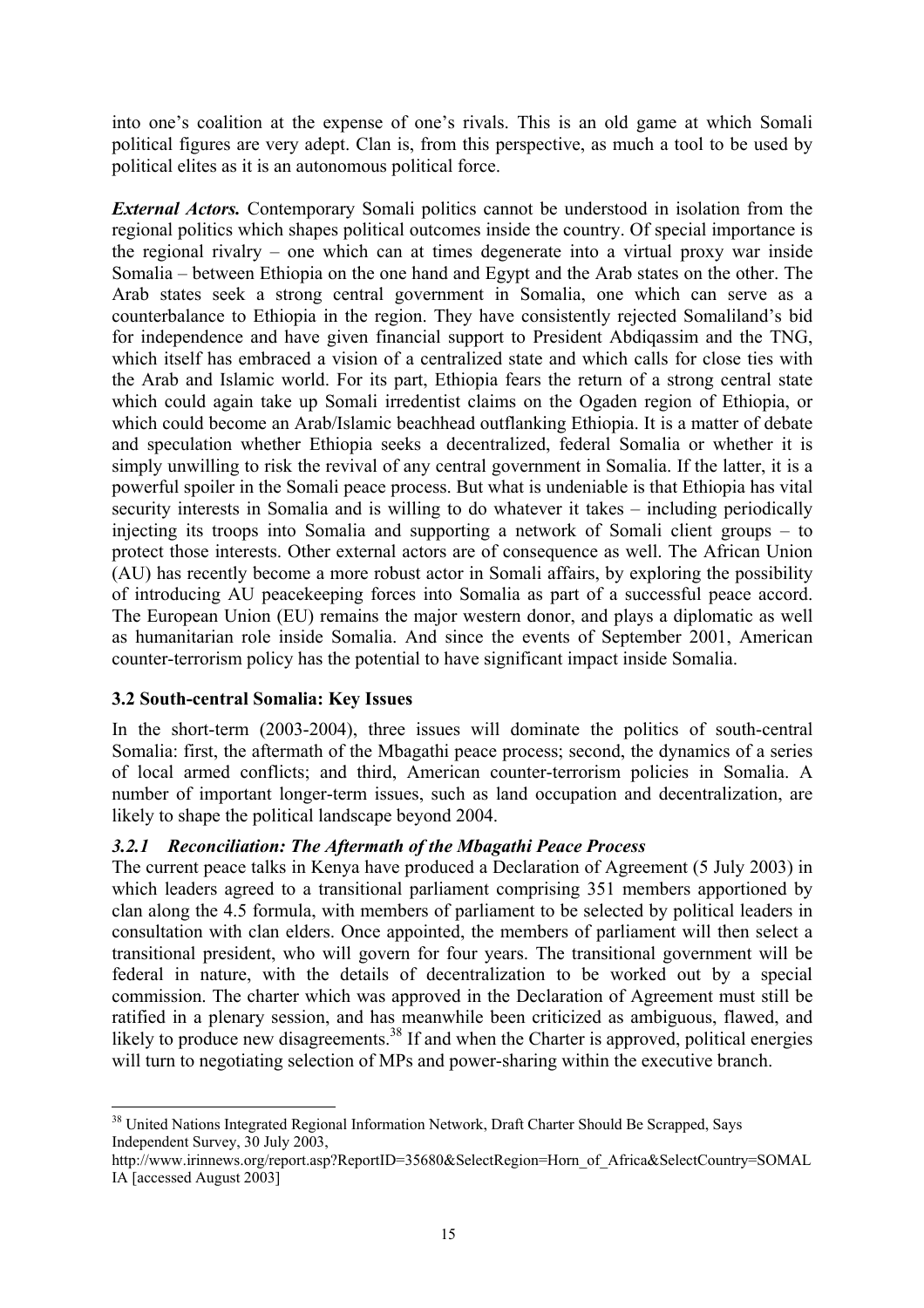It is unclear at this time if the power-sharing phase of the Mbagathi talks will yield a working accord and a transitional government. The process faces daunting challenges and growing crises. TNG President Abdiqassim has rejected the agreement, has left the talks, and insists the TNG Prime Minister Hassan Abshir Farah has no right to represent the TNG. Many of the pivotal G-8 leaders have balked at aspects of the accord, and some, like Musa Sude, have rejected Mbagathi altogether. The Hawiye clan-family in general and some specific Hawiye sub-clans in particular view the process as dominated by Ethiopia and as favouring the Darood clan, making it unlikely that a transitional government will be welcome in Mogadishu (this is especially true if Abdullahi Yusuf, a Darood/Mijerteen, is named president). The principle of federalism and decentralization enshrined in the charter is a source of ongoing disagreement within Somalia, as is the proposal to relocate the capital provisionally outside of Mogadishu. And the allocation of specific positions in the government will almost certainly leave some political figures and their clans dissatisfied, producing more rejectionists and potential spoilers.

Two scenarios are most plausible in the coming year. Both have the capacity to generate ample political manoeuvring and in some cases conflict in south-central Somalia. In the first scenario, the Mbagathi talks will collapse due to intractable disagreement over powersharing. In that case, TNG President Abdiqassim will press his case for an extension on the three-year mandate of the TNG. That extension will be contested by many Somalis as illegitimate. The TNG will continue to exist as a partially recognized but non-functional political entity in Mogadishu, while southern Somalia as a whole reverts to a pre-Arte (1998- 1999) situation, one featuring localized polities and warlord fiefdoms. In this scenario, we can expect to see the revival of local *sharia* courts as communities seek to establish their own rule of law as best they can. Most armed conflict will be localized and intra-clan in nature. The business community in Mogadishu may again try to purchase large private militias to maintain basic security in key markets and trade corridors. Somaliland's claim to sovereignty will be strengthened by the failure of the peace process in the south, while Puntland will withdraw from its current involvement in national politics and focus on building its own regional administration. Abdullahi Yusuf may even appeal to the international community to make Puntland a temporary "repository of Somali sovereignty" as an interim measure rather than allow Somalia to go entirely unrepresented in international affairs.

In an alternative scenario, Mbagathi produces a transitional federal government, probably led by Abdullahi Yusuf with a Haber Gedir/Sa'ad Prime Minister. The transitional government will be rejected by powerful groups in Mogadishu and will be forced to name an alternative site – Baidoa, Beled Weyn, or Galkayo – as provisional capital. The TNG, meanwhile, will declare the Mbagathi government invalid and will insist on an extension to its mandate, producing two rival Somali governments, one supported by Arab states and the other by Ethiopia and the African Union. This scenario has the potential to recreate a proxy war in Somalia, with several flashpoints of conflict – Kismayo, Baidoa, Merka, and possibly north Mogadishu/Middle Shabelle. In either case, politics in the region will feature frequent shifts in alliances and chronic instability. The odds on south-central Somalia becoming a more permissive and secure environment for aid agencies in the aftermath of the Mbagathi talks are, at the present time, fairly remote.

The prospects for a successful accord – one which yields a transitional government which is widely accepted in Somalia and which, with support from a proposed African Union peacekeeping force, is able to establish itself in Mogadishu – are not promising at this time. Were the African Union to inject peacekeeping forces in Mogadishu without the broad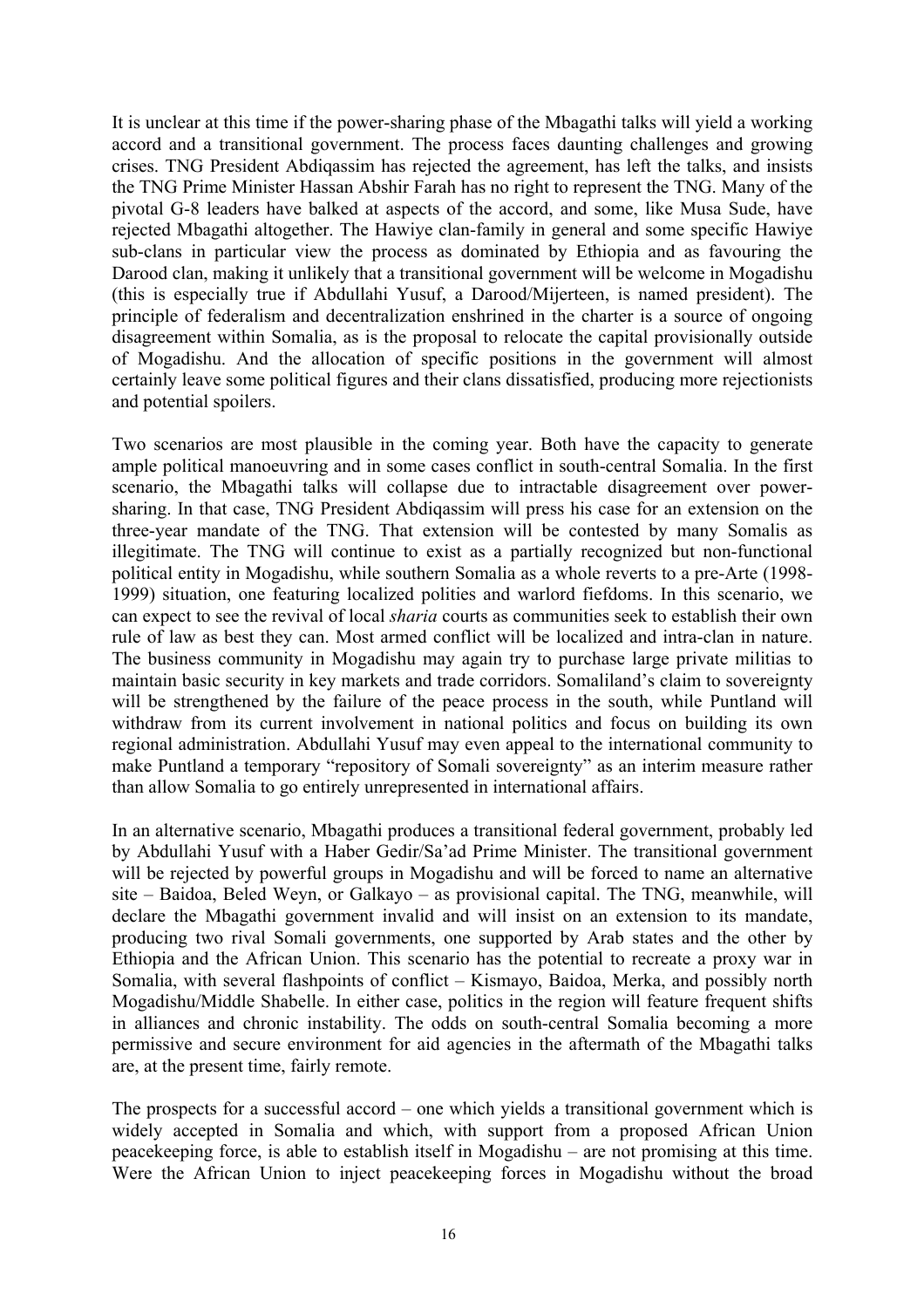<span id="page-22-0"></span>agreement of the Hawiye militias which dominate the city, they would almost certainly be met with armed resistance.

# *3.2.2 Local Conflicts*

A number of local conflicts continue to fester in south-central Somalia and will create insecurity and armed clashes regardless of the outcome of the Mbagathi talks. When considered collectively, they paint a distressing portrait of widespread insecurity across most of south-central Somalia.

One of the most dangerous conflict areas is north Mogadishu/Middle Shabelle, where rival Abgal militias have repeatedly clashed in sometimes heavy fighting. These clashes are driven mainly by leadership disputes, but another underlying cause of conflict in that region is Mohamed Dhere's attempts to provide security for the El-Ma'an port traffic into Mogadishu, which runs through the territory of rival sub-clans. Most observers expect renewed intra-Abgal fighting both in north Mogadishu and in the Abgal neighbourhood of Medina. Recent deterioration in public order in Mogadishu, including a disturbing rise in unchecked banditry and violent crime, is raising tensions and can easily trigger broader armed clashes.

A second flashpoint is the Rahanweyn inhabited areas of Bay and Bakool regions, where the violence between the rival sub-clan militias of Shatigaduud, Mohamed Ibrahim Habsade, and Sheik Adan Madobe has worsened in recent months and now includes the targeting of civilians for rape and killing, an epidemic of free-lance banditry, and renewed use of landmines. Though local and external pressure is being brought to bear on the three leaders, this conflict will probably continue to render the Bay-Bakool regions dangerous and may produce humanitarian crises. Because Shatigaduud is part of the SRRC and is backed by Ethiopia, while Madobe is pro-TNG, this conflict has the potential to evolve into a proxy war.

In Kismayo, the JVA administration has temporarily established a modicum of order in that chronically unstable city, but the JVA is in essence an external occupation, so that the peace in Kismayo is unstable and likely to degenerate at some point. Instability and banditry have plagued Gedo region for several years, reflecting complex intra-Marehan struggles over political control and resources. There are few indications that that situation will improve in the near future. The Lower Shabelle/Merka area has long been tense due in part to friction between Haber Gedir militia and local clans (especially the Biimaal of Merka) who view the Haber Gedir as occupiers. Any open conflict between the SRRC and the TNG is likely to spill over into this important agricultural region. Hiran region remains chronically unstable in part due to a high level of banditry, in part due to unresolved differences between the east bank Hawadle clan and west-bank clans such as the Gaaljaal, and in part because of intra-Hawadle political struggles pitting local elders and businessmen supporting a *sharia* court militia against the sub-clan militia of the "Governor" of Hiran and other free-lance militia. Finally, a serious rash of armed clashes in south Muduq region has pitted Haber Gedir pastoralists against Dir communities over rangeland and wells, producing dozens of casualties in recent months. Should relations between Puntland and the TNG deteriorate badly in the aftermath of the Mbagathi accord, the divided town of Galkayo could also be the site of heightened tensions.

## *3.2.3 Counter-terrorism*

Somalia has consistently been identified as a potential safe haven for terrorists – specifically, Al-Qaeda – since the September 2001 attacks on New York and Washington. To date, no direct terrorist threat has emerged from Somalia, and most observers feel that the country is a relatively inhospitable environment for foreign terrorists. Still, there is real concern that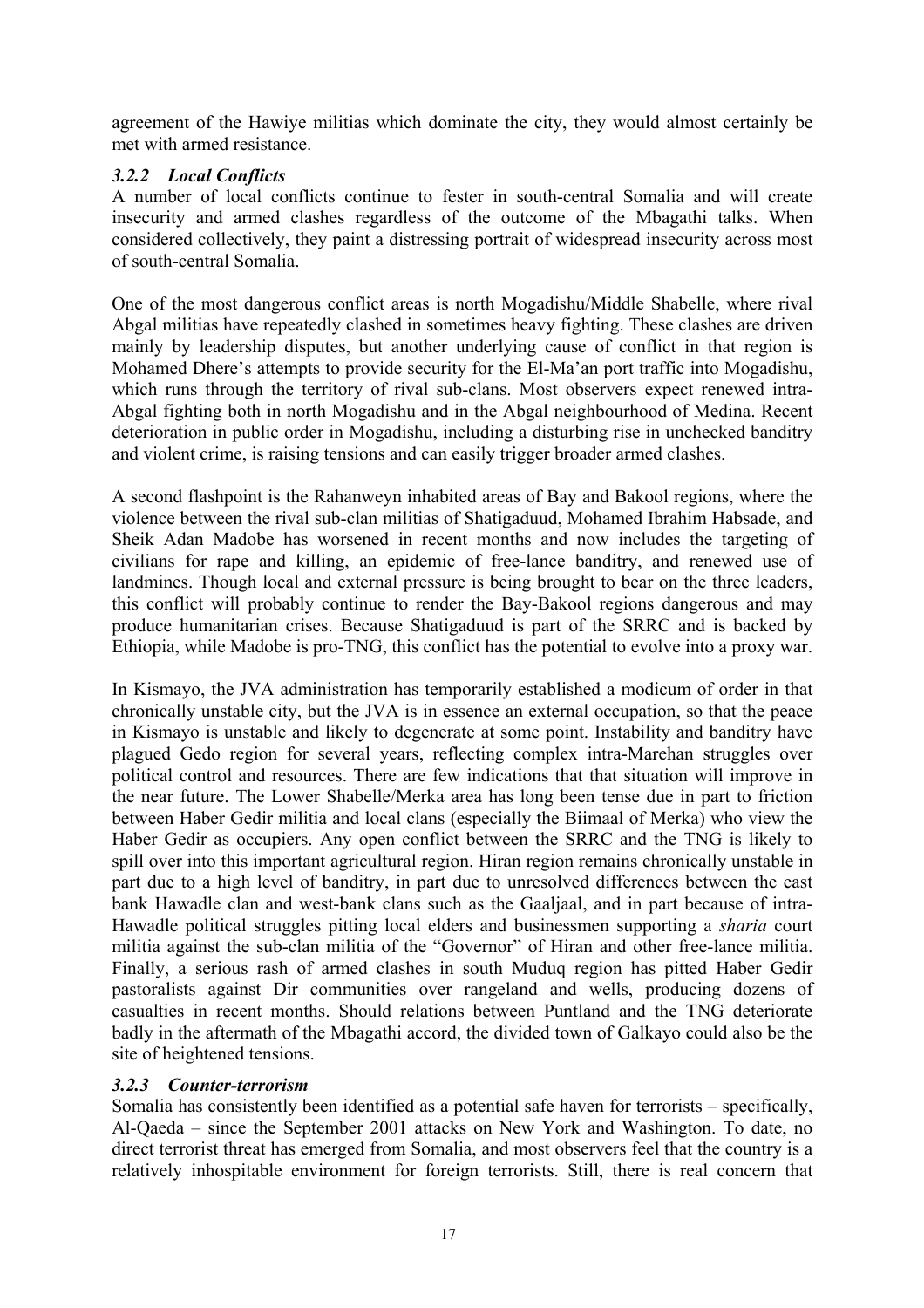<span id="page-23-0"></span>Somalia is being used as a transit point for men, money, and materiel moving from unpoliced beach ports into East Africa, and that at least a few foreign terrorists have successfully relocated to Mogadishu, posing as businessmen or staying hidden from view in safe houses.<sup>39</sup> American and Western counter-terrorism policies towards Somalia will continue to shape the broader political environment in the country, and have the potential to trigger direct interventions to apprehend terrorist suspects. Remittance companies face the constant threat of being linked in some way with terrorist financial transactions and shut down. Such counter-terrorism policies have a chilling effect on business investments in Somalia. American efforts to assist Kenya and Ethiopia to better patrol their long borders with Somalia have led to much greater restrictions on cross-border commercial movement into Ethiopia, and have the potential to do the same in Kenya. Meanwhile, Somali political figures are certain to continue to parlay the war on terrorism into political advantage by casting their opponents as associates of Islamist terrorist groups. Ethiopia's very aggressive policy toward a perceived Islamist threat in Somalia makes it likely that that country will intervene militarily inside Somalia if it concludes its security is threatened.

## *3.2.4 Local Governance and Decentralization*

Whether the Mbagathi peace process succeeds or fails, the question of political decentralization it has advanced will remain a contentious issue in the near to mid-term in Somalia. Few political actors in Somalia reject the idea of a future federal state outright, but there is no consensus as to what federalism will entail in practice.<sup>40</sup> Some clans have a strong interest in a more centralized, Mogadishu-based government. The Hawiye clan-family, which now dominates Mogadishu and the surrounding area, is one example. For political figures from that clan, a highly decentralized federal system devolves power away from them and reduces the value of controlling the capital city. By contrast, some other clans are adamantly committed to federalism. The Digil-Rahanweyn, for example, face the dilemma of inhabiting some of the most valuable agricultural land in the country while lacking the militia capacity to protect it from stronger surrounding clans. For them, federalism is the political equivalent of a fence, designed principally to keep others out of their territory. There is, in fact, a tendency to understand federalism as the creation of mini-ethnic (clan) enclaves, not as a collection of multi-clan administrations. If efforts to elaborate upon federalism degenerate into the building of "clanustans," it will trigger armed conflicts and ethnic cleansing in the many areas of south-central Somalia where clans are thoroughly mixed.

## *3.2.5 Land and Property Occupation*

Should the Mbagathi talks or a successor peace process catalyze real efforts aimed at national reconciliation (and not merely power-sharing among elites), one of the burning issues it will raise is the matter of the forcible occupation of land and property in the course of the civil war. The civil war has redrawn the ethnic map of Somalia, as militarily stronger clans have come into possession of valuable urban and agricultural real estate (both private and stateowned).<sup>41</sup> Some have argued that the civil war itself has represented a continuation of a longestablished pattern of land expropriation – previously via the laws of the state, now at the point of a gun – by stronger groups against weak agricultural communities.<sup>42</sup> The problem of

<span id="page-23-1"></span> $\overline{a}$ 39 Menkhaus, K., Somalia: Next Up in the War on Terrorism? *CSIS Africa Notes*, No. 6, January 2002, pp. 1-9

<span id="page-23-2"></span><sup>40</sup> International Crisis Group, *Negotiating a Blueprint for Peace in Somalia*, Mogadishu; Brussels, 6 March 2003, pp. 5-6

<span id="page-23-3"></span><sup>41</sup> *Idem.*, p. 7

<span id="page-23-4"></span><sup>42</sup> Cassanelli, L. and Besteman, C, (eds.), *The Struggle for Land in Somalia: The War behind the War*, Boulder: Westview, 1996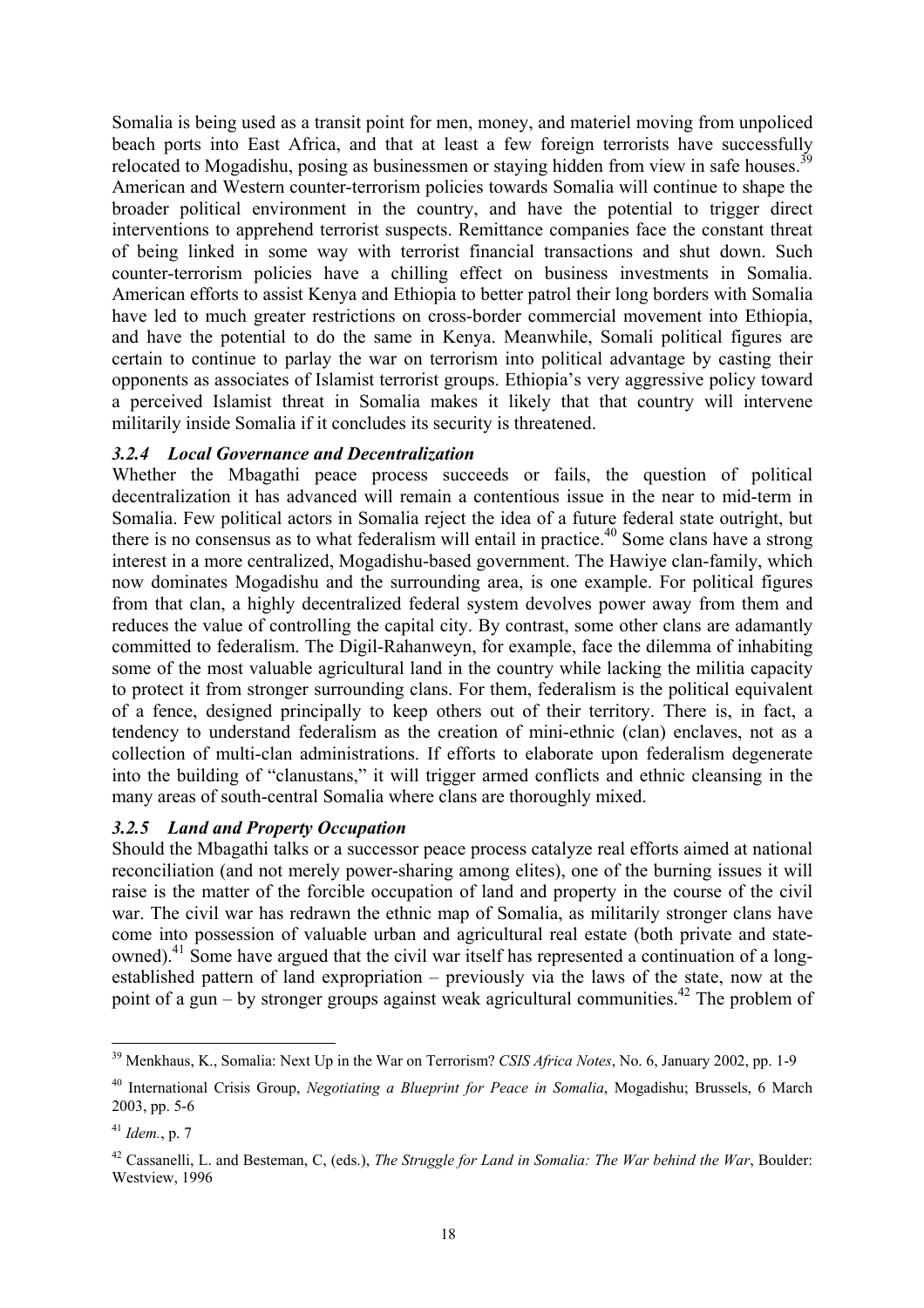<span id="page-24-0"></span>land occupation is most pronounced in Mogadishu, Lower Shabelle, and the Jubba valley, and is most directly associated with the expansion of some powerful Hawiye clans into those areas. But it is by no means unique to the Hawiye; the Marehan clan has occupied land once inhabited by the Rahanweyn and Aulihan, the Aulihan have displaced Bantu and Hawiye clans in the Buaale area, the Hawadle have not permitted Haber Gedir property owners to return to Beled Weyn. At some point in the reconciliation process, the matter of occupation of homes, farmland, and state property must be addressed and resolved. For aid agencies engaged in post-war rehabilitation projects which increase the value of private property, this issue can and does become a dangerous flash point.

#### *3.2.6 Economic Sustainability*

The vibrancy of Somalia's private sector has attracted considerable attention, and has helped to provide livelihoods and investment opportunities for many Somalis. In the coming years, foreign assistance programmes will increasingly focus on supporting and catalyzing the private sector. But there are concerns about the sustainability of much of the Somali economy, and worries that the results of the past eight years of economic growth are at best fragile. The Saudi ban on Somali livestock imports appears likely to be long-term in nature, and will badly damage the pastoral economy. Pastoral production is also threatened in some areas by serious environmental degradation linked to the charcoal trade, overgrazing, and enclosures. The remittance economy is vulnerable to Western counter-terrorism measures aimed at shutting down conduits of financial transactions by terrorist groups; there is also the long-term concern that a younger generation of Somalis in the diaspora will be less willing to send remittances to distant family members. The transit trade into Kenya and Ethiopia is in essence a form of smuggling, and is subject to border closures and other crackdowns or restrictions. Finally, commercial activity in general faces the threat of long-term degradation of key public assets such as roads and bridges. Each of these issues has the potential to create serious disruption in an already fragile economy.

#### *3.2.7 Humanitarian Issues*

Somalia appears to be somewhat less vulnerable to extreme humanitarian crises than was the case a decade ago. Serious food shortages and threats to life continue to occur – the El Niño floods of 1998, followed by three years of severe drought in parts of the country put half a million people at risk a few years ago. But the general reduction in warfare and looting, combined with improved local governance and better famine early warning systems, help to pre-empt famine. On the other hand, however, the country remains chronically vulnerable to local humanitarian crises and to the less dramatic emergencies produced by high levels of malnutrition, poor access to health care, and the collapse of most public sanitation and water facilities. Relatively small setbacks can thus have magnified humanitarian consequences.

Four specific scenarios are most likely to produce a humanitarian crisis requiring large-scale international response. If these occur in combination with one another, the level of humanitarian crisis will increase. First, Somalia is acutely susceptible to natural disasters related to climate extremes – droughts and floods. These are usually regional, not national, in scope, but occur regularly in the Horn of Africa. A particularly severe drought could prompt widespread population movements to major cities or across borders. Second, the multiple armed conflicts which continue to plague much of south-central Somalia carry the risk of producing displacement, disrupting crop production, and reintroducing widespread looting of newly acquired territory, all of which can erode food security to emergency levels and render areas inaccessible to relief agencies. Such a level of armed conflict in combination with a natural disaster constitutes a worst case humanitarian scenario which could produce high mortality levels. Third, the absence of a national public health agency, and the very poor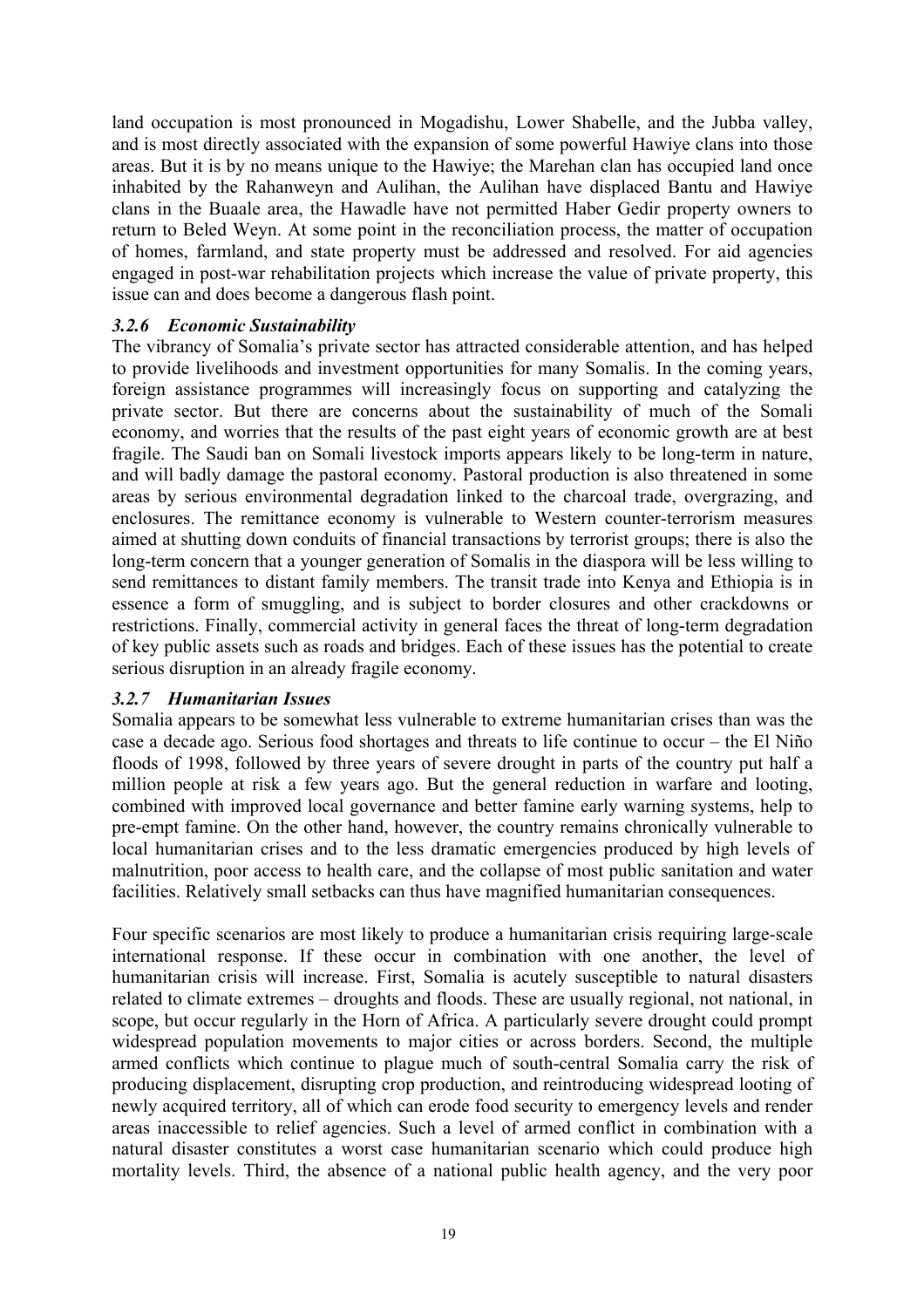<span id="page-25-0"></span>sanitation and potable water services in most of the country, make south-central Somalia an ideal environment for epidemics. Some epidemics, such as seasonal cholera outbreaks, have become routinized emergencies for aid agencies, But the country is susceptible to less controllable outbreaks of dangerous diseases, including new strains of disease which go undetected due to the lack of a public health agency. Finally, south-central Somalia features several social groups which are especially vulnerable to food insecurity and health threats. The large populations of IDPs in camps in Mogadishu and Kismayo, for instance, are consistently among the most malnourished sections of the urban population. These IDPs, mainly from weak, minority agricultural groups, have little or no protection from the clan system and are often at the mercy of "camp managers" who restrict their movements and who divert aid intended for the IDPs. The plight of these IDPs, who number in the tens of thousands, is already attracting greater attention from local political leaders and external aid agencies[.43](#page-25-1)

## **3.3 Puntland: Actors and Interests**

Puntland, a non-secessionist, trans-regional state comprising the Harti-inhabited territory in the northeastern corner of Somalia, was the only region of Somalia which managed to remain almost entirely free of armed conflict in the aftermath of the collapse of the state. For most of the 1990s, the region kept the peace via the mediation of clan elders. In 1998, a formal Puntland administration was declared, one which included Bari, Garowe, north Muduq, Sool, and Sanaag. The latter two regions are claimed by Somaliland and have remained a source of tension between Puntland and Somaliland. The long period of peace in Puntland ended in late 2001, following a constitutional crisis when President Abdullahi Yusuf failed to call elections and sought an extension to his rule, which was rejected by clan elders and a high court judge. An alternative interim government was declared, leading to tensions and armed clashes between the militia of Abdullahi Yusuf and rival Jama Ali Jama. Throughout all of 2002, Puntland was divided and beset by periodic armed clashes. Abdullahi Yusuf's forces eventually prevailed, thanks in part to Ethiopian patronage, and despite TNG support for Jama Ali Jama. In May 2003, a military successor to Jama, General Ade Muse, came to understand that he lacked the capacity to defeat Abdullahi Yusuf, and instead sued for peace, calculating correctly that Yusuf would welcome the chance to end the conflict and present himself at the Kenyan peace talks as President of a unified Puntland. As part of the agreement, opposition militia have been integrated into the Puntland army and some cabinet posts have been allocated to the opposition. Puntland's new peace is somewhat fragile, but the state appears to have ended the unfortunate period of fighting which plagued it in 2001- 2002.

*President Abdullahi Yusuf.* The dominant political figure in Puntland is unquestionably Abdullahi Yusuf. Having managed to survive the constitutional crisis he precipitated and defeat and absorb the armed opposition, he now presides over a unified Puntland and stands poised to be named president of the Transitional Federal Republic of Somalia. Yusuf has always sought to use the position of Puntland president as a launch-pad for national ambitions, and as a result never devoted much energy to building a functional Puntland administration. As long as the Mbagathi talks continue, he will devote nearly all of his energies to that national process. If the talks fail, he will fall back on the Puntland presidency and seek to persuade external actors to recognize Puntland as the temporary repository of

<span id="page-25-1"></span> $\overline{a}$ 43 Narbeth, S., *Livelihoods and Protection: Study of IDPs and Vulnerable Communities in Kismaayo*, Nairobi: United Nations Coordination Unit, July 2003; United Nations Coordination Unit, *A Report on Internally Displaced Persons in Somalia,* Nairobi, 2002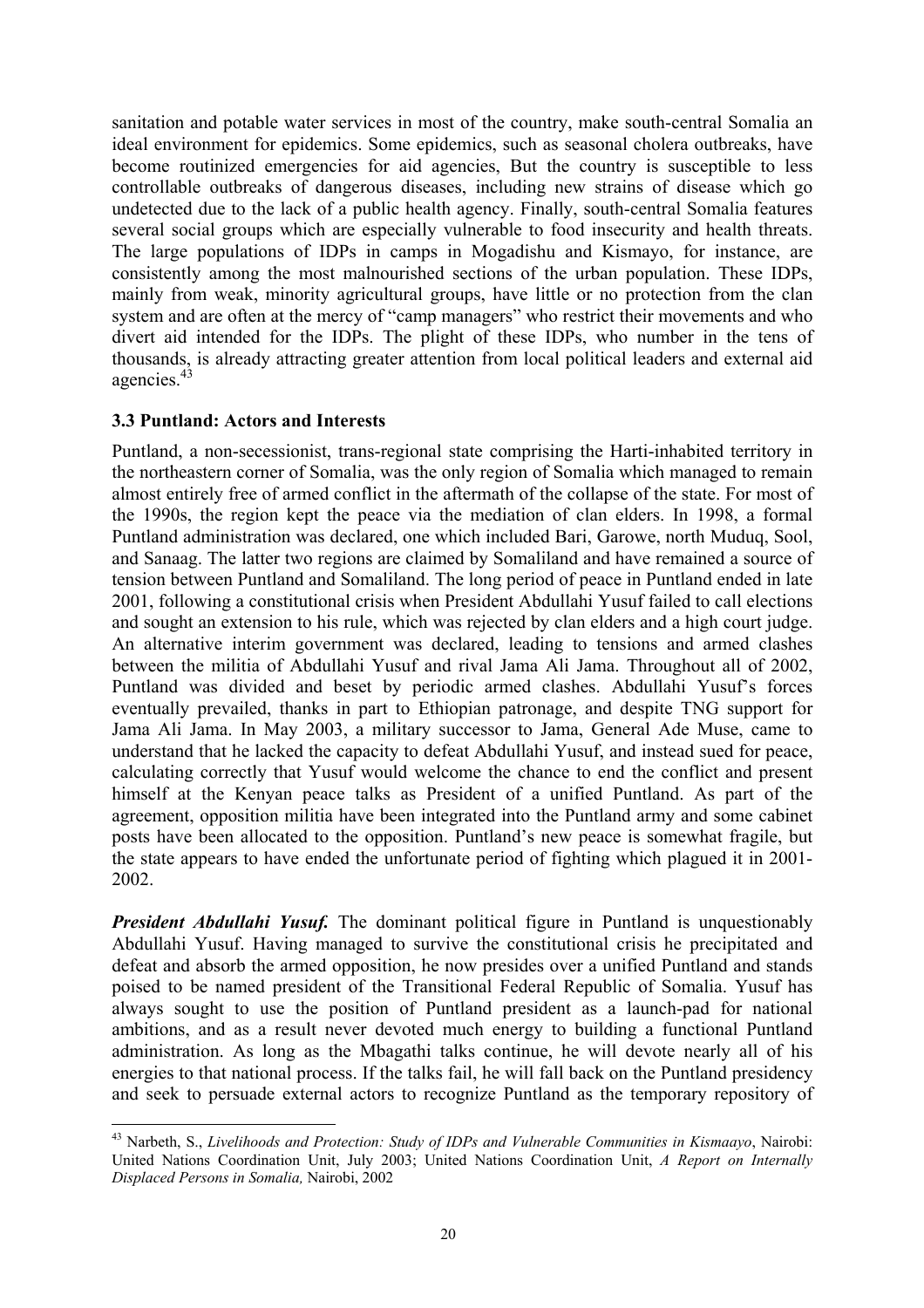Somali sovereignty. Yusuf derives core support in Puntland from his sub-clan, the Mijerteen/Omar Mahmud, which is based in Mudug. He has mainly relied on military strength as opposed to financial patronage.

*Puntland Administration.* The Puntland government was never very functional even before the constitutional crisis and armed clashes of 2001-2002. Most top positions were accorded to ex-military officers and other supporters of Abdullah Yusuf. A few departments worked reasonably well, but most were either dormant or devoted their energies towards controlling funds and activities of international aid agencies. The principal activity of the administration has been the collection of customs taxes at the Bosaso seaport and control of the militia. In the summer of 2003, both the militia and civil servants in the administration were unhappy over lack of salary payments. The integration of opposition militia and leaders into the Puntland administration is a source of tensions which requires careful monitoring.

*Opposition Groups*. A diverse array of groups have stood in opposition to Abdullahi Yusuf, and despite the recent accord will be at best uneasy partners in a unity government. The coastal, commercially-oriented Mijerteen sub-clan of the Osman Mahmud has historically resented the military dominance of Yusuf and his Omar Mahmed sub-clan. Many clan elders, including those of Yusuf's own sub-clan, have resented his treatment of them, particularly during the constitutional crisis. Puntland's intellectuals (the educated professionals) resent Yusuf's hijacking of the process by which the Puntland state was created and his preference for military cronies in the administration. Finally, Puntland's Islamists have long opposed Yusuf and his close association with Ethiopia. These opposition groups are far from cohesive, however.

*Traditional Leaders***.** For a variety of historical and cultural reasons, Puntland's traditional leaders – both clan elders and religious figures – enjoy more authority and legitimacy than their counterparts in most of the rest of Somalia. They also have a more established hierarchy of elders, with top clan leaders known as *boqol* serving as the equivalent of a sultan. Important political matters necessarily involve consultations with these traditional leaders. The quality of this leadership varies.

*Clans***.** Puntland is unique in Somalia as a regional administration which corresponds almost perfectly with clan identity. It is, in other words, an ethno-state, comprised of the Harti clans. The Harti of northeast Somalia are divided between the largest clan, the Mijerteen (which inhabit Bari, Garowe, and north Mudug regions up to Galkayo) and the Warsengali and Dolbahante clans, inhabiting the eastern portions of Sool and Sanaag regions claimed by both Somaliland and Puntland. While the Mijerteen clan is solidly in support of Puntland, the Dolbahante and Warsengali are divided in their affiliations, with some preferring to remain linked to Somaliland. Rivalries between Mijerteen sub-clans dominate the politics of Puntland and are a factor aid agencies must consider in hiring and project design. The three largest Mijerteen sub-clans correspond very roughly to the three regions of Bari (Osman Mahmud), Gardo (Issa Mahmud) and north Mudug (Omar Mahmud).

*Islamists.* Puntland features a relatively strong and organized Islamist group, many members of which are or have been linked to Al-Ittihad Al-Islamiyya*.* The group has succeeded in the past in gaining positions within Yusuf's government, especially in the judiciary. Because Ethiopia would almost certainly take direct military action against the group were it to assume direct control of Puntland, it makes no such attempt, preferring instead to gradually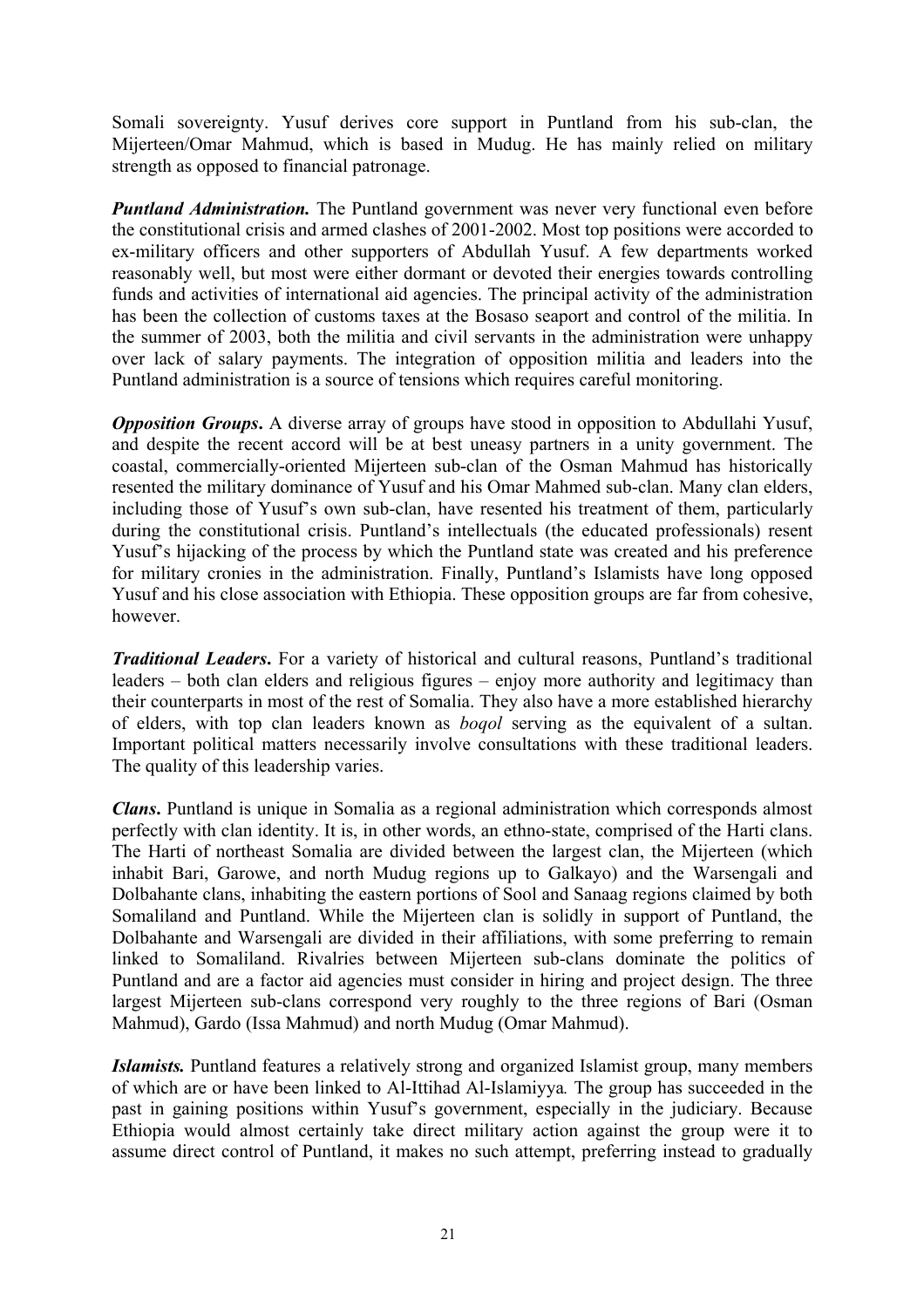<span id="page-27-0"></span>extend its influence in key sectors. The group has to date operated openly and has not been linked to acts of terrorism (in contrast to some other branches of AIAI).

**Business Community.** Bosaso was in the past a very minor port, but since 1991 has grown into one of Somalia's busiest seaports. Most of the country's livestock exports currently move through Bosaso to Yemen or Dubai. The Puntland business community is not as powerful or well-organized politically as its counterparts in Somaliland and Mogadishu, but is nonetheless a group with important interests in maintaining open commercial trade down Puntland's main north-south highway to Galkayo and central Somalia. It is this commercial need for open roads and security which appears to have helped prompt the recent peace accord. The current economic boom in Bosaso is almost certain to raise the profile of the business community in the future.

*The Diaspora*. Because of its proximity to the Gulf states and Red Sea, the Mijerteen clan of Puntland has historically been more likely to relocate abroad as migrant labourers. This has produced a large diaspora community which has been active in sending remittances and in investing in businesses and real estate in Puntland.

*External actors*. Puntland's politics are heavily influenced by external actors. Chief among these is Ethiopia, which has maintained a long-standing patronage relationship with Abdullahi Yusuf and which seeks to ensure that no anti-Ethiopian polity emerges in Puntland. The TNG has periodically sought to interfere in Puntland's politics, by supporting Yusuf's rival Jama Ali Jama and by bringing several top Harti into positions in the TNG, but with little effect. Yemen is Puntland's primary external market and has a strong interest in reducing the flow of Somali refugees arriving by boat from Puntland. Finally, external aid agencies – UN agencies and western NGOs – command considerable influence in Puntland because of the resources they introduce in a poor economy. Yusuf accused Western aid agencies of having supported the opposition (a charge with some measure of truth) and blocked their return for several months in 2002.

## **3.4 Puntland: Key Issues**

In general, Puntland appears to have passed through a period of turbulence and can now look ahead to a time of relative stability and economic growth. Several storm clouds remain on the horizon, however, which could produce strains on Puntland's politics or economy.

*Outcome of the Mbagathi Talks*. Puntland will be directly impacted by whatever outcome occurs in the Mbagathi peace talks. Should the power-sharing negotiations collapse, Abdullahi Yusuf will return to Puntland as its President and will seek to build the regional state up as a power base, in particular by soliciting maximum international aid and support for the state. A failed peace process would work in Puntland's favour from a strictly foreign aid perspective, as donor agencies would gravitate towards the one region of Somalia (excluding Somaliland) offering stability and a permissive environment for rehabilitation projects. Yusuf has hinted that he would seek to persuade the international community to enshrine Somali sovereignty in Puntland as a temporary measure rather than allow Somalia to go entirely unrepresented, though it is not clear that such an appeal would meet with international approval.

In the event that the Mbagathi talks succeed in producing an interim government, with Abdullahi Yusuf as President, Somalia would be immediately divided between the Mbagathi government and rejectionists in Mogadishu led by the TNG. That division would put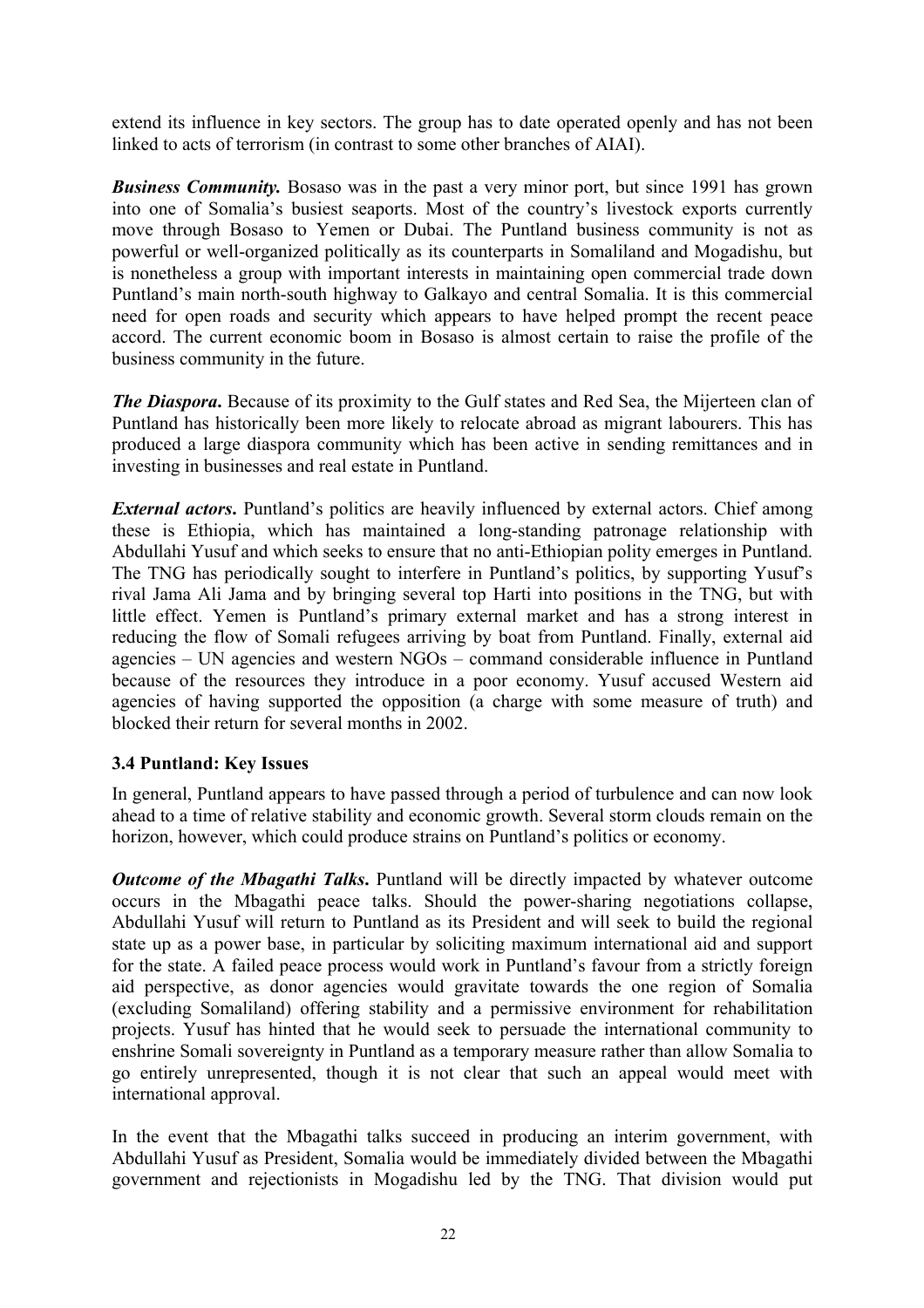Puntland in the centre of the political arena in Somalia, as Yusuf would probably need to use Galkayo as a provisional capital. Were the Mbagathi government successful in winning widespread external recognition, Galkayo would become a busy centre of political activity. If the Haber Gedir Sa'ad were brought in to the new transitional government (presumably by being awarded the position of prime minister) Galkayo could well cease being a divided city with a green line separating the Sa'ad and Mijerteen quarters of the town. Conversely, a transitional government which fails to win Sa'ad support runs the risk of raising tensions in Galkayo to very dangerous levels.

*Consolidation of Puntland Peace.* Regardless of the outcome at Mbagathi, the newly brokered peace in Puntland will demand constant attention from the state's political leaders and clan elders. Spoilers in both the Yusuf camp and the opposition were unhappy with the accord, and have tried – so far with no success – to derail it. On the surface, prospects for consolidation of peace look good. Yusuf has a strong vested interest in maintaining the appearance of a united, peaceful Puntland to advance his own national political agenda, and will likely make concessions to the opposition if needed. For their part, the business community – which is largely concentrated in the coastal Osman Mahamud sub-clan – is profiting from increased commercial activity through the Bosaso port and is unlikely to support any opposition actions which threaten to disrupt that commerce. Yusuf must keep officials and the militia of the Puntland state content, however, by finding the resources to pay their salaries. That may require raising customs fees at the port, which would place him in direct conflict with business interests.

*Sool and eastern Sanaag.* The two regions of Sanaag and Sool are, in the words of a recent report, "one of the deepest faultlines in Somali politics".[44](#page-28-0) When Abdullahi Yusuf proposed that the Harti-inhabited areas of Sool and eastern Sanaag regions – which Somaliland claims as part of its territory – be included in the newly created state of Puntland in 1998, he did so for tactical reasons. Inclusion of the Dolbahante and Warsengeli clans gave him additional allies with which to outmanoeuvre rivals within his own Mijerteen clan. But the move has since been a very costly one for Puntland, as it places the state in direct and seemingly irrevocable conflict with its larger and more powerful neighbour, Somaliland. For the past several years, the dual status of eastern Sanaag and Sool as regions claimed by both Puntland and Somaliland has been allowed to fester without blowing up into direct armed clashes. But the two sides came close to armed conflict in late 2002, when Puntland militia attempted to assassinate Somaliland President Dahir Rayale while he visited Las Anod (the regional capital of Sool). The regions will continue to pose a nettlesome political problem for Puntland, which cannot give up its claim to the area without losing face, but which lacks the capacity to impose a functional administrative presence there. The Harti residents of Sool and eastern Sanaag are themselves badly divided in their loyalties, with some embracing Somaliland, others Puntland, and still others a Mogadishu-based government. At present, the contested areas of Sool and Sanaag feature "governors" and other officials from both Somaliland and Puntland, living in close proximity to one another. Were Abdullahi Yusuf to assume the position of president of a transitional government of Somalia, the two regions would take on even greater symbolic value and could become a flashpoint for conflict. Ethiopia has a strong interest in preventing Puntland and Somaliland from coming to blows over the two regions, but may not be in a position to prevent trouble there.

<span id="page-28-0"></span><sup>44</sup> International Crisis Group*, Somaliland...*, p. 30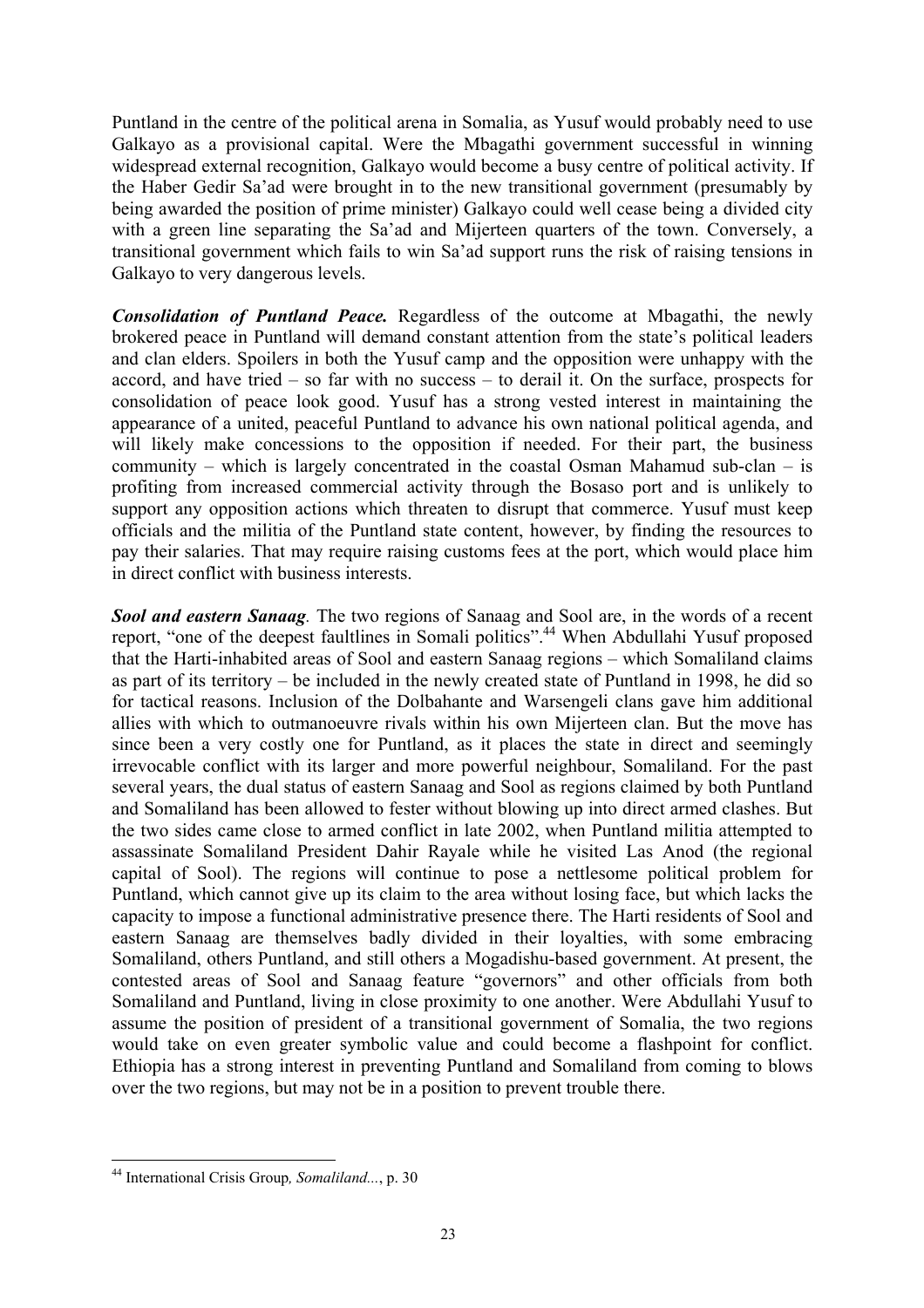*Ethiopia***.** Ethiopia has been a strong supporter of Abdullahi Yusuf in particular and Puntland in general, mainly as a counterweight to Arab-backed political forces in Mogadishu. Should Yusuf assume the position of president of a transitional government, the relationship between him and Ethiopia can be expected to change, as their interests diverge. Yusuf will exercise more autonomy and seek to strengthen the transitional government perhaps past a point of comfort for Ethiopia. It is impossible to predict what direction this could take, but the relationship between Puntland's political elite and Ethiopia could be heading for a period of change.

*Political succession***.** Abdullahi Yusuf is not young, and had to undergo a liver transplant in the mid-1990s. Though in good health today, it is entirely possible that he will either become too sick, weak, or incapacitated to govern at some point in the next five years, a scenario which would invite a political crisis over his successor.

*Economic sustainability.* The current Puntland economy is enjoying a robust recovery from the period of instability. That economy is based mainly on remittances and import-export trade through the port of Bosaso and along the trade corridor to Galkayo and into southcentral Somalia. The Bosaso seaport is currently handling a greater volume of trade than ever before, thanks in part to problems at the Berbera seaport in Somaliland. Both remittances and the commercial trade appear to be relatively secure for the near to mid-term. Puntland's service economy – transport, telecommunications, hotels – also appears to be stable. But rural productivity remains a matter of deep concern. Rangeland in Puntland is under considerable stress from the harvesting of acacia trees, overgrazing, enclosures, and the privatization of water holes (*berkad*).<sup>45</sup> Puntland is increasingly a dual economy, with a rapidly growing urban commercial and service sector and an immiserized rural pastoral sector.

*Humanitarian issues***.** Puntland has generally avoided extreme humanitarian crises over the past decade, but the area continues to pose a number of chronic humanitarian challenges. The declining fortunes of poorer pastoral households is one such instance of vulnerability. Because Puntland is a particularly arid part of Somalia, it is more prone to droughts, which place these pastoral households under even greater stress. Sool and Sanaag have been hit particularly hard by drought, and due to the political divisions noted above, are relatively inaccessible and non-permissive environments for international aid agencies. Another pressing humanitarian issue is the status of the growing number of IDPs and migrants arriving from southern Somalia in search of work. There are now an estimated 28,000 such IDPs in Bosaso alone.[46](#page-29-1) Many of these migrants are from the weak Rahanweyn or Bantu groups in the south. They come to fill positions ranging from houseboys to construction workers, and in Bosaso live in sprawling shanty-towns which have been dangerously prone to catastrophic fires. Some travel to Bosaso in the hope of crossing by boat to Yemen to seek refugee status. These migrants are very vulnerable – they lack a social safety net, they compete for very low-paying jobs, they are viewed as undesirables by the local community (subject to beatings, robberies, and other harassment, especially if they compete with local labour or beg in the streets), and as "guests" they do not enjoy full legal rights and protection. They are unquestionably the most vulnerable social group in Puntland.

<span id="page-29-0"></span> $\overline{a}$ 45 War-torn Societies Project, Somali Programme, *Rebuilding Somalia: Issues and Possibilities for Puntland,* London: Haan Associates, 2001, ch. 4

<span id="page-29-1"></span><sup>46</sup> United Nations Children's Fund, *UNICEF Somalia Review July 2003*, 6 August 2003. p. 1, http://www.unicef.org/somalia/inforsect/03Julrev.htm [accessed August 2003]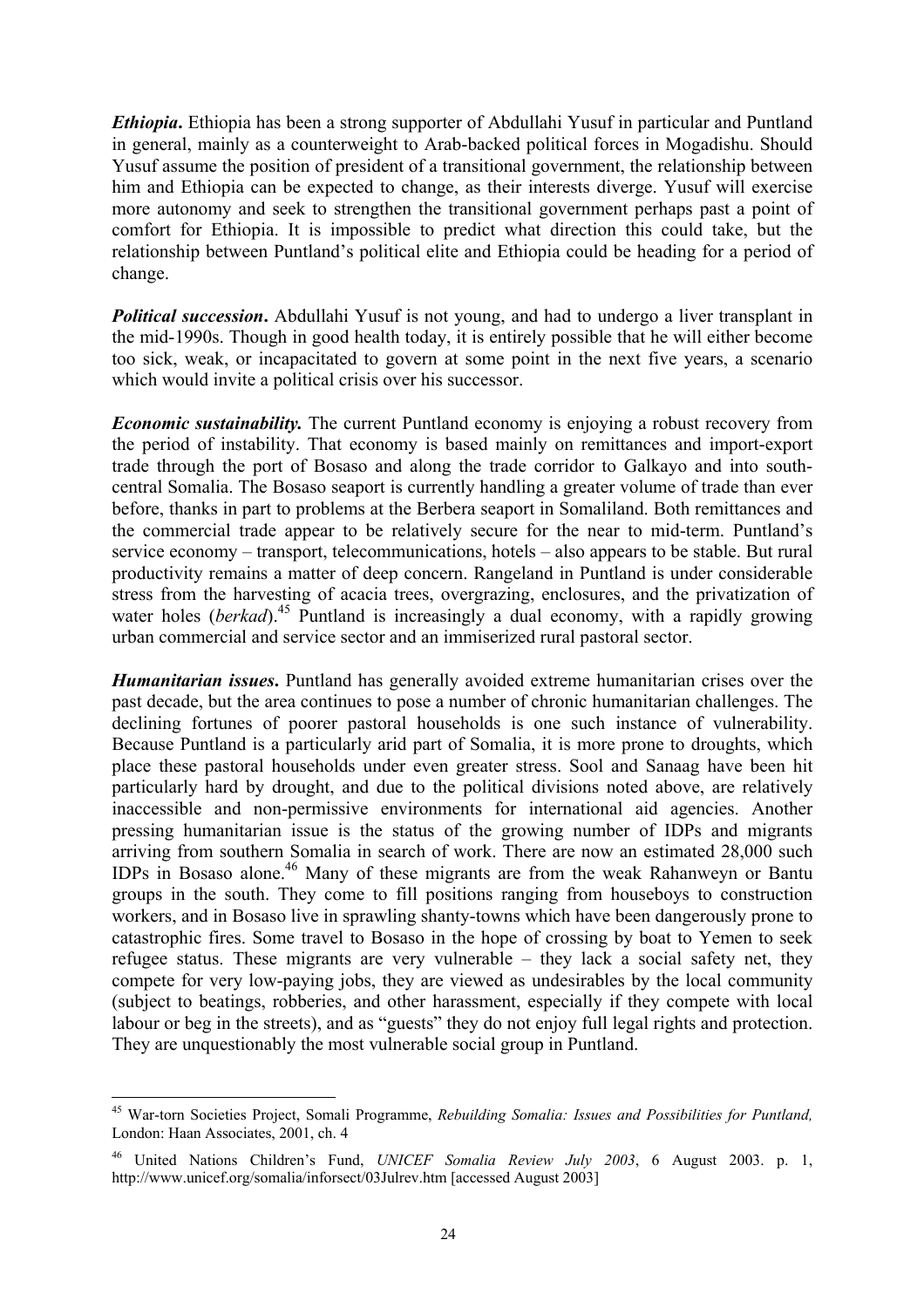#### <span id="page-30-0"></span>**3.5 Somaliland: Actors and Interests**

Since its last period of armed conflict in 1996, Somaliland has taken a very promising political and economic trajectory. It is today one of the most politically open and democratic polities in the entire Horn of Africa. Apart from insecure areas in its eastern regions, it is undoubtedly the most law-abiding and safe area of Somalia. And though still quite poor, the Somaliland economy has enjoyed considerable success in trade and local investment, enough to attract migrant labourers from southern Somalia and Ethiopia. Today, Somaliland is at an important political crossroads, following a controversial and closely contested presidential election in spring 2003. The decisions and directions it takes in the coming year will either consolidate the country's experiment in democracy and constitutional rule, or push Somaliland toward political decay.

The most important political actors in Somaliland include the following:

*The Somaliland government.* Somaliland is currently the only zone of Somalia where a formal administration actually exercises a modicum of authority. To be sure, the Somaliland government is badly underfunded (it operates on a US\$20 million budget, of which 70 per cent is estimated to go toward salaries to militia) and possesses only limited capacity.[47](#page-30-1) Its civil servants are paid only token salaries and hence only work part-time. Many of the ministries are hollow, with no staff beneath top officials to implement policies. But the government does maintain functional control over the national army; the police force and courts maintain public order; customs officials collect taxes at the port; the two houses of the legislature convene and debate bills; and at least some of the ministries are making serious attempts to play a constructive role in their assigned sector. Those ministries tend jealously to guard their prerogatives, placing them in competition and conflict with international aid agencies (which often resist working through the ministries, preferring to operate directly though local NGOs) and with local municipalities. Most of the municipalities have been poorly run, but some of the most effective and capable administrative units in Somaliland have been at the municipal level, where a handful of committed mayors have overseen major public works – housing, water systems, road repair, and other services. Rapid turnover and reassignment of top personnel at both the ministerial and municipal level has eroded efforts to institutionalize good governance. Where effective governance occurs, it is typically personality driven and hence short-lived. The Somaliland government has gradually extended its physical presence into eastern areas, and now is on the ground in about 80 per cent of the country.[48](#page-30-2)

Somaliland's political system invests considerable power in the presidency, and the President from 1993 until his death in May 2002, Mohamed Haji Ibrahim Egal, wielded most of the political authority in the country. Upon his death, Vice-President Dahir Rayale Kahin assumed the presidency. That peaceful, constitutional succession was a major political success for the fledgling state, especially because Rayale is a member of the small Gadabursi clan. Acceptance of a non-Isaaq president by the dominant Isaaq clan was a sign of political maturity which earned the administration considerable goodwill abroad. Rayale prevailed as the candidate of the incumbent Ururka Dimuqraadiga Ummadda Bahawday (UDUB – Democratic United Peoples' Movement) in presidential elections in spring 2003. Because of

<span id="page-30-1"></span> $\overline{a}$ 47 International Crisis Group, *Somaliland...*, p. 7; Academy for Peace and Development, *Consolidation and Decentralization of Government Institutions,* Hargeisa, July 2002, p. 59

<span id="page-30-2"></span><sup>48</sup> International Crisis Group, *Somaliland...*, p. 7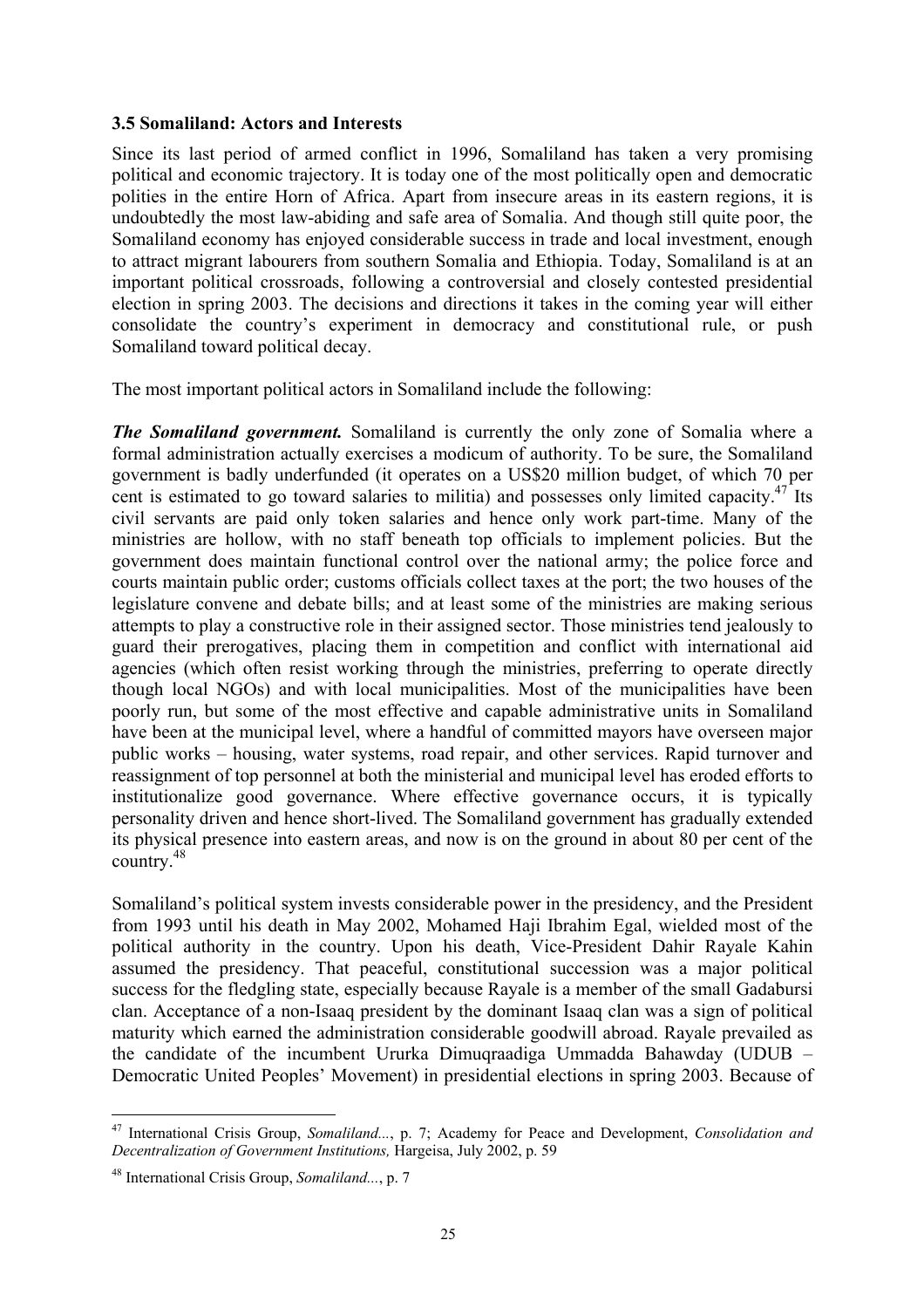his weaker Gadabursi clan base, and because of his former position in Barre's hated National Security Service, it is not clear that Rayale will be in a position to wield presidential power as effectively as Egal. Most observers believe Rayale's tenure will be marked by a constrained presidency, though some warn against underestimating him.[49](#page-31-0) In any event, the presidency remains the single most powerful position in the Somaliland administration.

*UDUB***.** When Somaliland adopted a multi-party system as part of a constitutional referendum in May 2001, President Egal formed UDUB, which became the party of the government in power. As is typical of incumbent parties, UDUB enjoyed unfair advantages in the presidential election, including liberal use of government funds to promote the party. Its very narrow victory in 2003 (in which it won by only 80 votes) served notice that the party is not as strong as many believed. But by virtue of remaining the incumbent party, UDUB is guaranteed to remain a major political force. It does not have a well-defined platform; its campaign focused mainly on its experience in government, and its support base is mainly a combination of patronage and core support from the Haber Awal sub-clan of the Isaaq.

*Opposition Parties*. The advent of multi-party politics in Somaliland in 2001 gave birth to numerous political parties. Prior to 2001, Somaliland had operated on a unique *beel* system of proportional representation by clan in both the upper and lower houses of the parliament, a system which precluded party politics. Nine political organizations were formed to contest the first set of elections, for local councils, in December 2002. Of those, six met legal criteria for participation. They included the ruling party, UDUB; Kulmiye, led by the veteran SNM political figure Ahmed Mohamed Mohamud Silanyo; Hormood, led by Omar Arteh Qalib, formerly Foreign Minister in the Barre regime; Sahan, which presented itself as an Islamic party; UCID, the Party for Peace and Justice, which promised a progressive, Scandinavianstyle welfare state and which drew on support from the 'Iidagele clan of its leader Faysal Ali Waraabe; and ASAD, a stridently anti-Egal party led by Suleyman Mohamed Aden Gaal. For the most part, the parties had few ideological differences, and were mainly personality driven. Each tended to be identified with a particular clan. The results of the local elections saw UDUB earn 41 per cent of the votes, an expected victory but one which put the ruling party in a minority position in a number of local councils. Kulmiye was second with 20 per cent of the votes, and UCID placed an unexpected third. According to the electoral law of the new constitution, only the top three parties were eligible to contest national elections, so that the remaining parties immediately dissolved after the December 2002 elections.<sup>50</sup> Subsequently, Kulmiye has emerged as the main opposition party. It narrowly lost the presidential elections in April 2003 and briefly protested the results before Silanyo was persuaded not to risk destabilizing the country over the election. As discussed below, a crucial issue for the future of the opposition parties today is the scheduling of parliamentary elections. Until that occurs, the opposition parties have no foot in parliament and run the risk of collapsing.

*National Electoral Commission.* To organize the local and presidential elections, a National Electoral Commission (NEC) was appointed. Comprised of seven commissioners, the NEC has faced extraordinary challenges in organizing polling stations, establishing electoral rules and procedures, training polling station monitors, printing ballots, and all the many other tasks associated with elections. In the presidential elections, the extremely narrow victory for the ruling UDUB party placed the NEC in the eye of a storm of controversy, and revealed that the inexperienced NEC had made numerous errors in handling the ballot boxes. When

<span id="page-31-0"></span><sup>49</sup> *Idem.*, p. 20

<span id="page-31-1"></span><sup>50</sup> *Idem.*, p. 18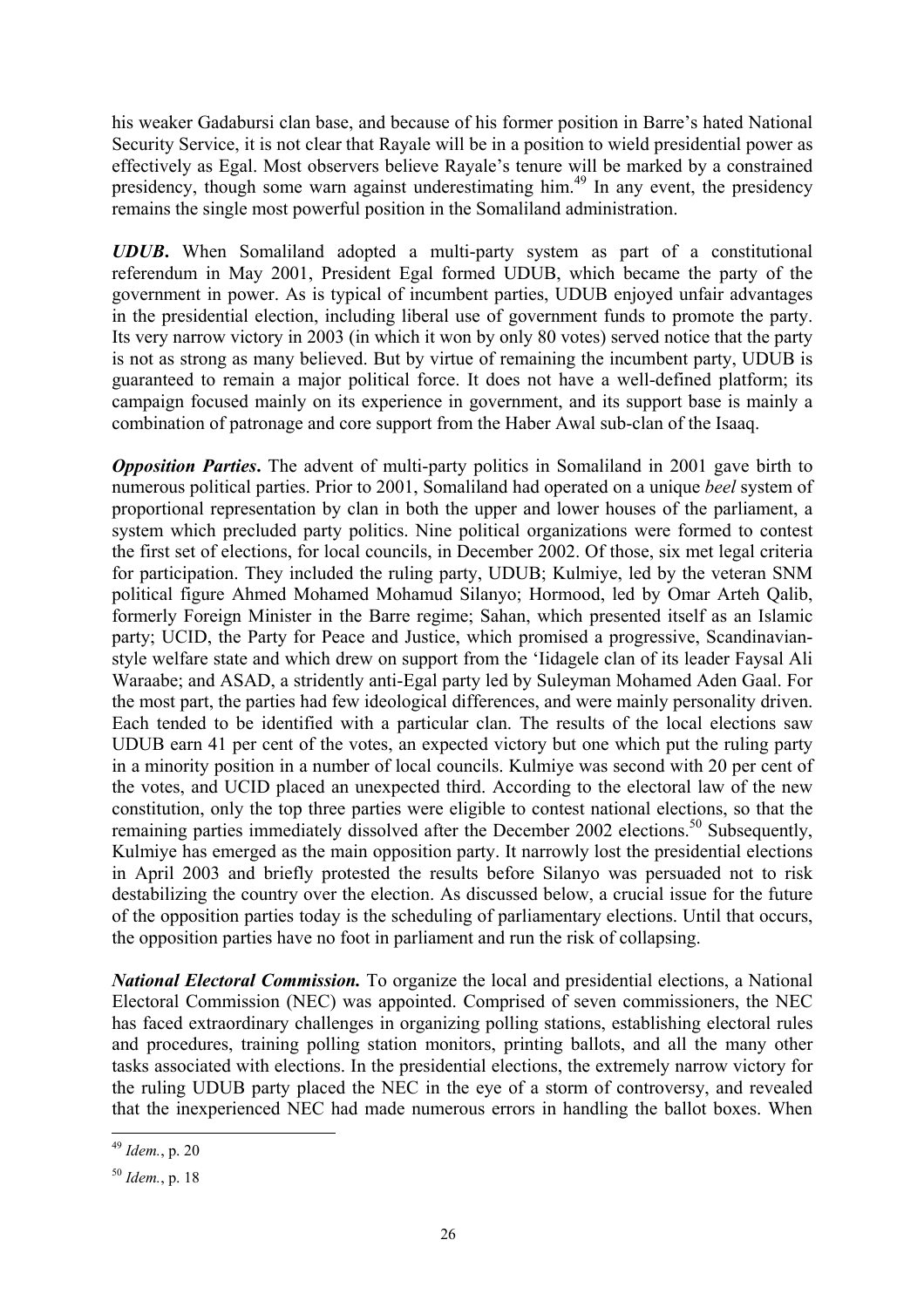dates for the parliamentary elections are announced, the NEC will again be at the centre of Somaliland electoral politics.

*Traditional Leaders.* As in Puntland, Somaliland's traditional leaders – clan elders and sheikhs – enjoy considerably greater levels of legitimacy and authority than in the south of Somalia. They were instrumental in brokering a peace in the immediate aftermath of the war of liberation in 1991, and were crucial in mediating the armed conflicts which broke out within the Isaaq clan in 1994 and 1996. The Borama Conference of 1993, which established a civil administration in Somaliland, institutionalized the role of the clan elders in formal government by creating an upper house in the parliament comprised entirely of traditional leaders. The *guurti*, as it is known, is responsible for maintaining peace and security, and serves also as a sort of supreme moral authority and ratifier of government laws.<sup>51</sup> This fused style of western parliamentary democracy and traditional Somali political practice worked reasonably well over the past decade, though some critics charged that it allowed the government to co-opt clan elders, eroding their capacity to mediate conflicts in which the government itself was a party. It unquestionably gave the clan elders a much more routinized and direct role in matters of state. It is at this time not clear what role, if any, elders will have in an elected parliament.

*Clans***.** Somaliland politics is very much dominated by competing clan interests. The numerically and politically dominant clan is the Isaaq, which is divided into rival sub-clans. The two major armed clashes in Somaliland in 1994 and 1996 were both intra-Isaaq affairs, pitting the Habar Awal (the clan of President Egal) against a rival Isaaq sub-clan, the Habar Garhajis, which populate Togdheere region and the important trading town of Burao, as well as the eastern portion of Hargeisa. In addition to enjoying political primacy in Somaliland, the Isaaq also monopolize the top positions in commerce, dominating the lucrative importexport trade out of Berbera. In order to maintain the legitimacy of Somaliland as a state and not merely a clan enclave, the Isaaq have had to ensure the participation of non-Isaaq clans. This has worked to the advantage of the Gadabursi clan, which populates Awdal region in western Somaliland; the Gadabursi were allocated the position of vice-president, which gave them the presidency upon Egal's death. To the east, the Dolbahante and Warsengeli clans in Sool and Sanaag are by all accounts greater in number than the Gadabursi and resent having been relegated to third tier status in Somaliland politics. As noted earlier, the Warsengeli and Dolbahante are badly divided internally over allegiance to Somaliland, Puntland, or to the TNG in Mogadishu, and will likely remain divided over political affiliation for some time to come. Finally, the Issa clan inhabits the coastal portion of Awdal region. The Issa have historically been stakeholders mainly in Diibouti politics, which they dominate, but also seek representation and rights in Somaliland. There are members of other Somali clans who reside in Somaliland – spouses, migrant labourers, and others – but Somaliland considers only the Isaaq, Gadabursi, Issa, Warsengeli, and Dolbahante to be "indigenous" clans. All others are considered foreign guests, with citizenship in Somalia, even if some have lived their entire lives in Somaliland.

*Civil society.* Civil society groups in Somaliland are relatively robust. Local NGOs have formed consortia better to coordinate activities, human rights groups are active, self-help groups have funded local libraries and hospitals, and a local think-tank, the Academy for

<span id="page-32-0"></span><sup>51</sup> *Idem.*, p. 10; Academy for Peace and Development, *Consolidation and Decentralization...* , pp. 29-43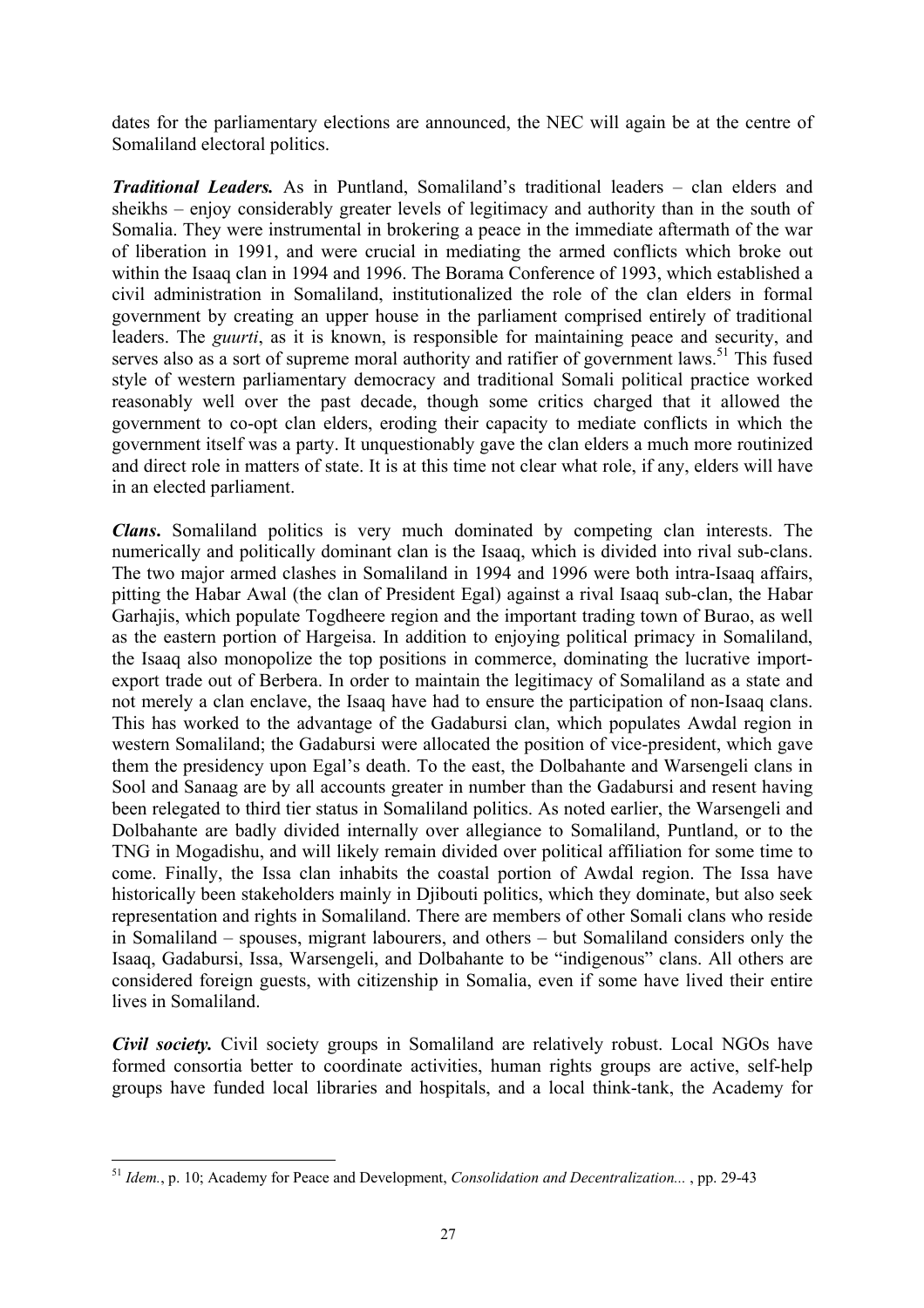<span id="page-33-0"></span>Peace and Development, has played an important role in advancing public dialogue about democratization.<sup>52</sup>

**Businessmen.** A small group of affluent Isaaq businessmen, most of whom had residence in Djibouti and who thus had access to letters of credit from Djibouti-based banks, were instrumental in supporting President Egal and the nascent Somaliland government in the mid-1990s. In return for their support, these businessmen were given tax exemptions.[53 T](#page-33-2)oday, the circle of top businessmen in Somaliland has expanded beyond livestock traders to include remittance company owners, hoteliers, and other investors. In general, this group has avoided direct involvement in politics (in contrast to their counterparts in Mogadishu) but they nonetheless enjoy a measure of influence in Somaliland affairs. The current government is raising customs at the seaport, leading to political tensions with the traders, who claim that Berbera is no longer a profitable route for the import-export trade.

*External actors.* Because no state to date has been willing to recognize Somaliland's claim to sovereign independence, Somaliland has been forced to forge ahead with only minimal external assistance. Foreign aid to Somaliland has increased in recent years, but still is only a fraction of the amount of remittances (US\$200 million) and export earnings (US\$175 million when livestock is not banned by the Saudis) generated by Somaliland.<sup>54</sup> Ethiopia has been a quiet partner to Somaliland, channeling some of its imports through Berbera and cooperating informally with the administration on shared security and other matters. Djibouti views Somaliland as a potential rival – an alternative seaport for the Ethiopians – and at times relations between Somaliland and Djibouti have been poor, especially when Djibouti supported the TNG. The Saudis have proved to be Somaliland's least helpful neighbours; they have imposed an extended ban on Somali livestock, devastating the Somaliland livestock and export sectors, and along with Egypt are adamant supporters of the territorial integrity and unity of Somalia. Somaliland's relations with the UN have at times been frosty, as the UN's position on the sovereignty and territorial integrity of Somalia works against Somaliland's aspirations for independence.

#### **3.6 Somaliland: Key Issues**

*Recognition.* The Somaliland government devotes much of its energy to arguing its case for sovereign independence to the international community, and that will continue in the future. Those arguments have fallen on deaf ears in the past decade. Recently, however, Somaliland's case has begun to get a more sympathetic hearing. This is so for a number of reasons. First, Western states are interested in shoring up a reliable partner in the war on terrorism in the Horn of Africa. Second, the international community is increasingly disillusioned with failed efforts to revive a central government in Somalia. Third, Somaliland's political stock has clearly risen after having achieved a peaceful, constitutional succession in 2002, managed a closely contested election without political crisis in 2003, and sustained a stable, lawful political environment in a tough neighbourhood since 1996. It is unlikely that this subtle shift in international perception of Somaliland will result in recognition, but it is quite possible that steps short of recognition, such as observer status for Somaliland in the UN, AU or IGAD (Inter-Governmental Authority on Development) could

<span id="page-33-1"></span><sup>52</sup> Bradbury, M., *Building Partnerships for Peace and Development: Report of a Workshop Held in Borama, Somaliland, 9-12th December 1996*, London: Catholic Institute for International Relations, 1997

<span id="page-33-2"></span><sup>53</sup> United Nations Development Programme, *Somalia Human Development Report 2001*, p. 153

<span id="page-33-3"></span><sup>54</sup> International Crisis Group, *Somaliland...*, p. 7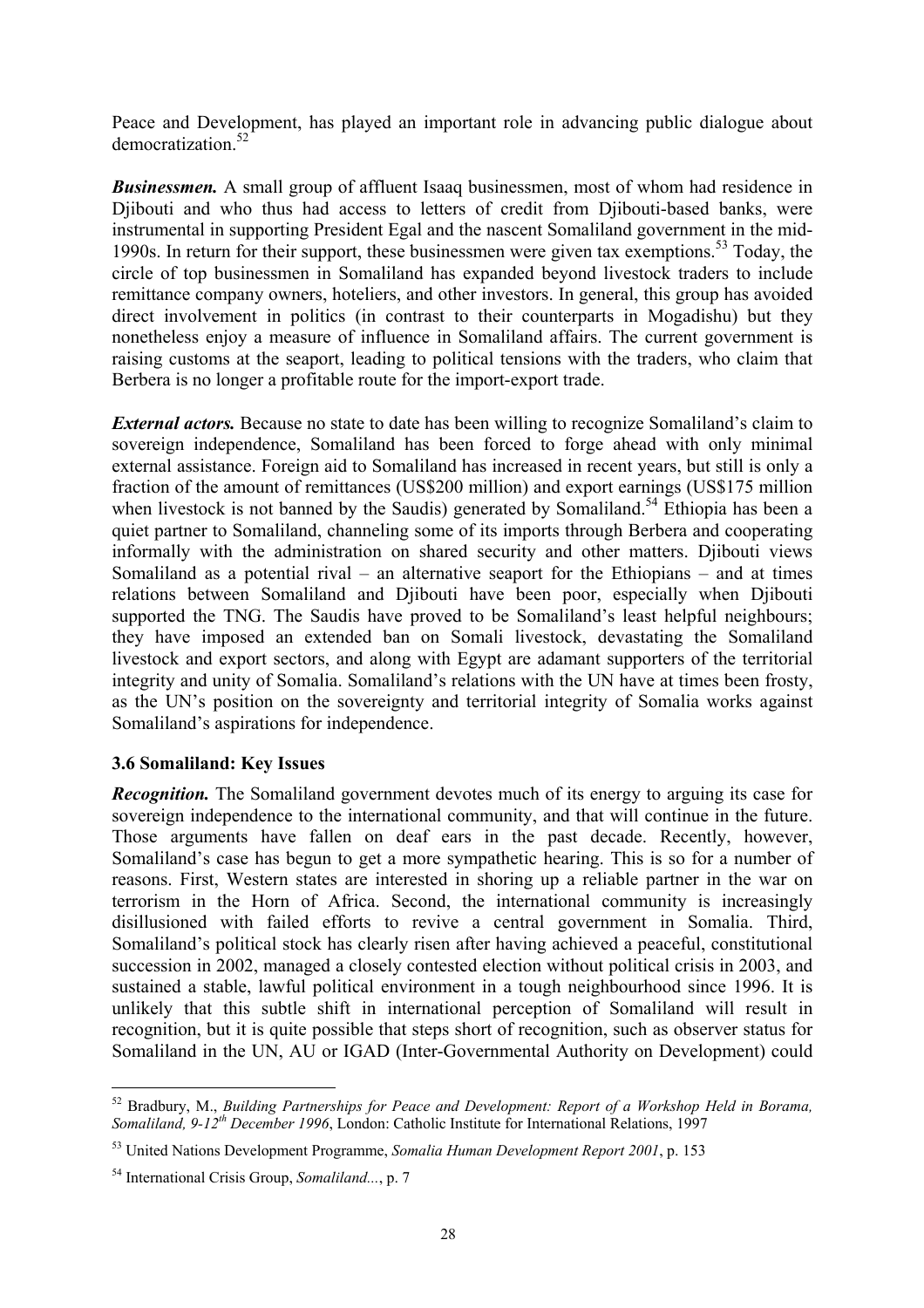be entertained.<sup>55</sup> Somaliland's prospects for recognition are inversely related to the fortunes of the rest of Somalia; the longer the political impasse continues in Mogadishu, the more attractive the idea of rewarding Somaliland for its political achievements becomes.

*Completion of Legislative Elections/Status of Opposition.* Somaliland faces a significant political challenge in the aftermath of the controversial April 2003 elections, which left the country divided and disillusioned. One key issue which will dominate Somaliland affairs is the holding of parliamentary elections. At present, the elections have yet to be called, and the sitting parliament has granted itself a lengthy extension – two years for the lower house, three years for the upper house. But the current parliament is unelected and predominantly pro-UDUB. In the absence of a parliamentary election which will allow opposition parties to take at least a portion – and perhaps even a majority – of legislative seats, the opposition parties have no post-election political platform, which temporarily turns Somaliland into something akin to a one-party state.<sup>56</sup> In order for parliamentary elections to be held, however, a series of laws and electoral procedures must be passed, including an accord on the number of parliamentarians elected per region; demarcation of district and regional boundaries must be finalized; and electoral procedures need to be improved, including, some contend, voter registration. At present, there is a tentative consensus in Somaliland that legislative elections will be held in April or May of  $2004<sup>57</sup>$  Somaliland cannot afford controversy, mismanagement, or allegations of fraud in these elections.

*Consolidation of Democracy/Governance.* The flawed and controversial presidential elections exposed a number of internal problems hindering consolidation of democracy and good governance in Somaliland, including, in the words of a recent report, "a winner-takesall style of political leadership, manipulation of clan loyalties for political purposes, and a brazen disregard for the rule of law".<sup>58</sup> The elections were, in some ways, a setback rather than victory for democracy. Political energies in the short term will, or should, be devoted to repairing the damage caused by the election, strengthening the administrative capacity of the state, and curbing the autocratic tendency of the ruling party to restrict freedom of the press and use the law as a weapon against political opponents. International aid programmes will advance this agenda by continuing to place a strong emphasis on good governance projects.

*Economic Performance.* Recent economic reports out of Somaliland paint a worrisome picture of a previously healthy economy now deteriorating. Hyperinflation has hit the Somaliland currency, eroding the savings and purchasing power of the poor, and importexport trade has declined sharply at Berbera port. The ongoing Saudi livestock ban is partially to blame for low exports, but the more immediate problem is increases in customs fees which are making trade out of Berbera uneconomic. Some Somaliland traders are now importing and exporting out of Bosaso port instead. If the economic situation in Somaliland is not corrected, it will soon create a budget crisis for the government and lead to secondary problems such as a rise in criminality.

<span id="page-34-0"></span><sup>55</sup> *Idem.*, pp. ii-iii; Shinn, D., Somaliland: The Little Country that Could, *CSIS Africa Notes*, No. 9, 2002; Bryden, M. The Banana Test: Is Somaliland Ready for Recognition? *Les Annales d'Ethiopie*, Vol. 9, fc July/August 2003

<span id="page-34-1"></span><sup>56</sup> International Crisis Group, *Somaliland...,* pp. 31-2.

<span id="page-34-2"></span><sup>57</sup> *Ibid*.

<span id="page-34-3"></span><sup>58</sup> *Ibid.*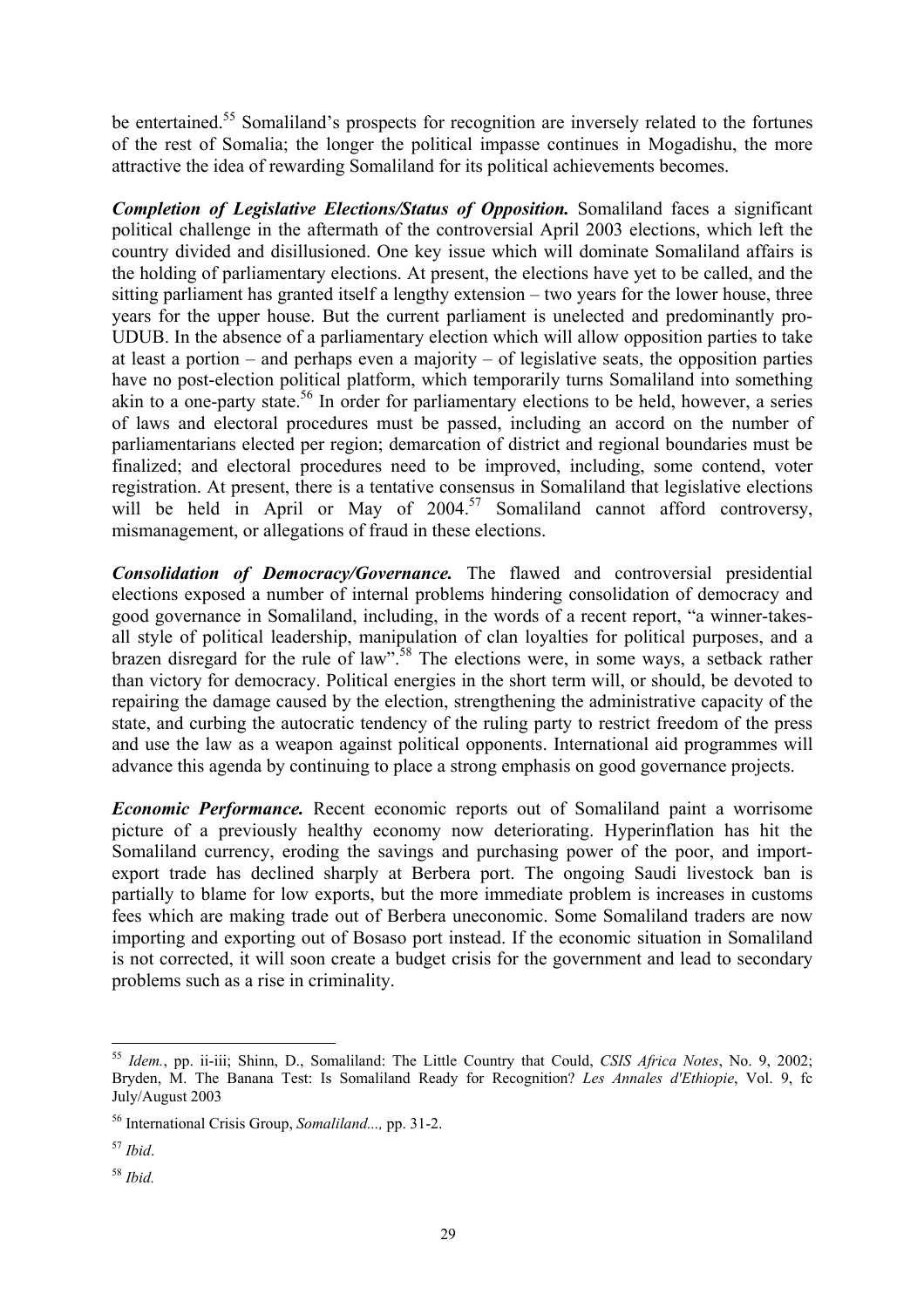<span id="page-35-0"></span>*Sool and Sanaag.* As discussed above (see **3.4: Puntland: Key Issues**), Sool and eastern Sanaag remain potentially dangerous flashpoints between Somaliland and Puntland. Somaliland has been making consistent efforts to draw the Warsengeli and Dolbahante into Somaliland, but the regions are certain to remain contested areas for the foreseeable future.

*Humanitarian issues.* Somaliland is less susceptible to widespread humanitarian emergencies than the rest of Somalia. Drought can and periodically does impact the pastoral communities, especially in the more arid eastern regions, and the prolonged livestock export ban has eroded the purchasing power and food security of poor pastoral households. Somaliland occasionally serves as host to migrants and refugees from eastern Ethiopia seeking respite from drought conditions there. The most vulnerable groups in Somaliland are the large communities of migrants from southern Somalia, who have come in the hope of finding employment, and repatriated refugees, who return to a relatively weak economy and limited employment opportunities (see **5.7: Repatriation Efforts: Status of and Issues Related to Returnees**).

# **4 Human Rights**

 $\overline{a}$ 

Efforts to protect and promote human rights are pursued in an unusual context in Somalia. First, the prolonged absence of a functional, recognized central government creates a unique challenge, in that the standard responsible political authority for upholding human rights law is absent from the scene. Ironically, the state in Somalia up to 1991 had been the principal source of violation of human rights.<sup>59</sup> In the absence of a national government, de facto local authorities are held accountable for protection of human rights in areas they control. As the UN independent expert on the situation of human rights in Somalia has consistently argued, this responsibility is invested in local authorities and all parties to the conflict by way of international humanitarian law, as defined in the 1949 Geneva conventions.<sup>60</sup> It is not clear, however, that all local authorities and parties to armed conflicts are aware of these international conventions or are convinced that they bear such responsibility. Whether local authorities possess the capacity to enforce justice when human rights have been violated by militia or other citizens is also a matter of debate, and tends to vary from case to case.

Second, local customary law (*xeer*) – which is the principal source of conflict management, conflict prevention, and justice in Somalia – occasionally conflicts with universal human rights conventions. Physical protection from assault, rape, or murder, for instance, is afforded to those who enjoy membership in a sufficiently powerful clan, not to the population at large via an impartial judicial system. Women's rights in customary law and Islamic jurisprudence are also not upheld to a level consistent with international human rights standards. Crimes which violate human rights are addressed not as a matter of individual culpability, but rather as a matter of collective responsibility, with blood payments from the accused's *diya* or blood compensation group negotiated with the family of the victim. Where blood compensation negotiations break down, the traditional response is a revenge attack, an act which can precipitate a cycle of violence and which targets innocent victims. In addition, increased reliance on *sharia* courts as a complement to traditional customs has introduced processes and punishments which violate international human rights norms and standards. The tension

<span id="page-35-1"></span><sup>59</sup> United Nations Development Programme, *Somalia Human Development Report 2001*, pp. 162-6; Africa Watch, *Somalia: A Government at War with Its Own People*, New York: Africa Watch, January 1990

<span id="page-35-2"></span><sup>&</sup>lt;sup>60</sup> United Nations, Commission on Human Rights, Report of the Special Rapporteur, Submitted in Accordance with Commission on Human Rights Resolution 1998/59*,* E/CN.4/1999/103, 18 February 1999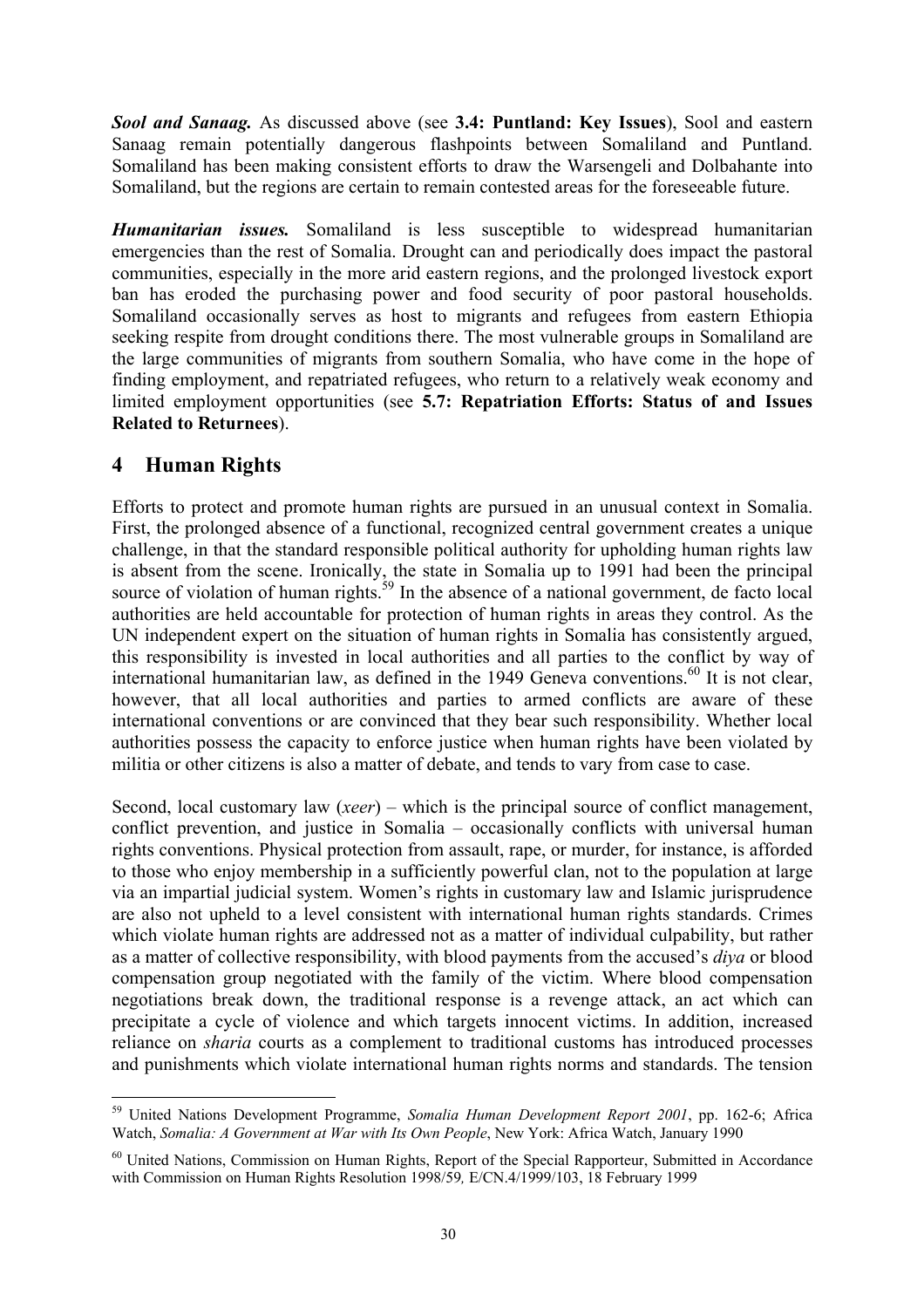<span id="page-36-0"></span>between universal human rights codes and some Somali customary practices is an insufficiently appreciated problem.

Third, Somalia's extraordinary levels of poverty and underdevelopment constitute a human rights challenge in their own right. The 1993 UN World Conference on Human Rights concluded that "the right to development is an inalienable human right and part of fundamental freedoms", advancing the notion that profound levels of underdevelopment are themselves a human rights catastrophe.<sup>61</sup> Focusing both local and international attention on the deep levels of poverty, illiteracy, and malnutrition in Somalia constitutes an additional issue on Somalia's human rights agenda.

Some progress has been made since the early 1990s, but human rights violations remain endemic and very serious in Somalia. Human rights violations in contemporary Somalia tend to fall in one of several categories: violations of the rules of armed combat, including the rules of armed occupation; human rights violations perpetrated by criminals which go unaddressed by local authorities; human rights violations perpetrated by political authorities themselves.

#### **4.1 Inventory of Violations**

#### *4.1.1 War Crimes*

 $\overline{a}$ 

Armed conflicts continue to produce some of the worst human rights abuses in Somalia. In the early 1990s, these crimes reached horrific levels, producing famines which claimed a quarter of a million lives and which themselves constituted a massive human rights violation. Today, human rights violations in armed conflict continues to be a serious problem. The following have been of special concern to human rights monitors.

*Targeting of civilians - arbitrary or unlawful deprivation of life.* Tens of thousands of Somalis have died in factional and militia fighting over the past decade. Many have been civilians, a pattern which continues in the somewhat more limited armed clashes today. The problem is especially acute in south-central Somalia, where the Isma'il Jimale Human Rights Centre documented 530 civilian deaths in armed conflicts between July 2002 and June 2003[.62](#page-36-2) Most of these occurred in conflicts in Baidoa, Middle Shabelle, Mogadishu, Puntland, and south Mudug.<sup>63</sup> Recent pastoral conflicts in south Mudug, for example, have claimed an unusually high number of lives for a dispute over rangeland – 43 dead and 90 injured – most of whom were civilians[.64](#page-36-4) Likewise, intra-factional fighting in Baidoa in mid-2002 claimed the lives of over 100 people, wounding 200 more.<sup>65</sup> Militia make no distinction between combatants and civilians, simply targeting all members of an opposing clan or sub-clan. Entire villages are sometimes attacked simply on the basis of clan or ethnic affiliation. Militia

<span id="page-36-1"></span><sup>61</sup> United Nations Development Programme, *Somalia Human Development Report 2001*, p. 160

<span id="page-36-2"></span><sup>&</sup>lt;sup>62</sup> United Nations Integrated Regional Information Network, Rights Group Reports Increase in Abuses, Nairobi, 23 July 2003

<span id="page-36-3"></span><sup>&</sup>lt;sup>63</sup> United Nations, Commission on Human Rights, Report of the Independent Expert, Mr. Ghanim Alnajjar, Submitted in Accordance with Commission on Human Rights Resolution 2002/88, ECOSOC W/CN.4/2003/115, 31 December 2002, para.13-20

<span id="page-36-4"></span><sup>64</sup> United Nations Office for the Coordination of Humanitarian Affairs, *Somalia Humanitarian Situation Report,* Nairobi, 30 July 2003, pp. 9-10

<span id="page-36-5"></span><sup>65</sup> United Nations, Commission on Human Rights, Report of the Independent Expert, Mr. Ghanim Alnajjar...*,*  para.16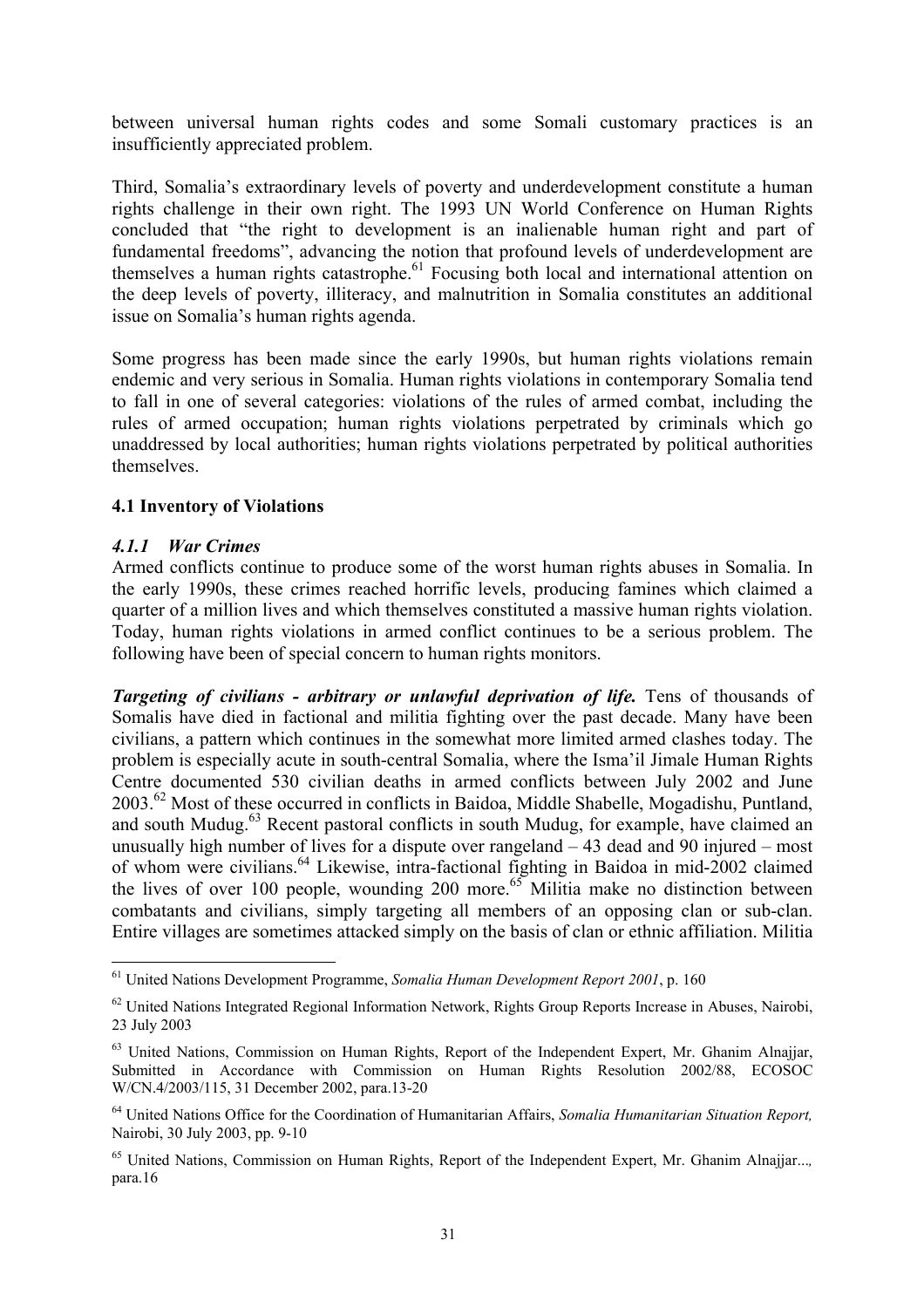also are often guilty of indiscriminate firing of weapons, including mortars and other heavy weaponry, into neighbourhoods where civilians are the principal casualties.<sup>66</sup> Whether intentional or unintentional, the deaths of hundreds of civilians each year in armed clashes constitutes an enduring human right crisis.

*Rape*. Though not as endemic as in the period 1991-1992, rape continues to be used as a weapon against enemy clans or sub-clans during armed clashes. In June 2003, for instance, clashes between the militia of rival RRA leaders Shatigaduud and Habsade degenerated into a series of reprisals involving abduction and rape of young girls.<sup>[67](#page-37-1)</sup>

*Looting and destruction of property.* Villages and occasionally neighbourhoods are often intentionally sacked and burned as part of armed clashes. Armed conflicts in the Medina district of Mogadishu in 2003, between the militias of Omar Finnish and Musa Sude, culminated in one of the most severe episodes of urban looting in several years. The serious armed clash between the RRA and Haber Gedir militia in Bay region in 1999 featured a virtual scorched earth policy against Rahanweyn villages by retreating Haber Gedir militia. Clashes between the Aulihan and Bartirre clans in Middle Jubba in 2003 also led to entire villages being burned. Such pillaging exacerbates household food insecurity and can contribute indirectly to needless deaths due to malnutrition and disease.

*Intentional displacement of civilians.* The intentional displacement of civilians is, as the UN independent expert on human rights in Somalia has repeatedly warned, a war crime.<sup>68</sup> Somalia has been the scene of massive displacement, sometimes orchestrated as part of ethnic cleansing of contested and valuable neighbourhoods and agricultural land. Almost no region of south-central Somalia is immune to this problem. Most of the displacement in Somalia occurred in 1991-1992 and remains unresolved, but new episodes have flared up in recent years in Kismayo, Middle Shabelle region, Middle Jubba region, Gedo region, and Baidoa. IDPs are among the most vulnerable of all social groups in Somalia, much more likely to suffer from malnutrition and other life-threatening conditions.

*Illegal occupation.* Clan militias have come to occupy important pieces of real estate in Mogadishu and parts of south Somalia. In contravention of the Geneva conventions, these valuable lands are being settled by the victorious clans at the expense of weaker clans, who have been pushed off their land, evicted from their houses, or in some instances conscripted as forced labour on the land they once owned. This has been a particular problem in parts of the Lower Shabelle and throughout the Jubba valley. In several locations such as Kismayo and Mogadishu occupying militia also restrict the movement of IDPs in camps which the militia control. IDPs may not return home, as the militia use the IDPs as bait for foreign assistance which they then divert.

*Child soldiering.* Militias routinely recruit boys as young as 12 to fight. In January 2003, the UN Security Council adopted a resolution which called on parties to conflicts in several countries, including Somalia, to provide information on steps they have taken to end

<span id="page-37-0"></span><sup>66</sup> United Nations, Commission on Human Rights, Report of the Special Rapporteur... para. 46

<span id="page-37-1"></span><sup>67</sup> United Nations Office for the Coordination of Humanitarian Affairs, *Somalia Humanitarian Situation...*, pp. 5-6

<span id="page-37-2"></span><sup>68</sup> United Nations, Commission on Human Rights, Report of the Special Rapporteur*,* para. 48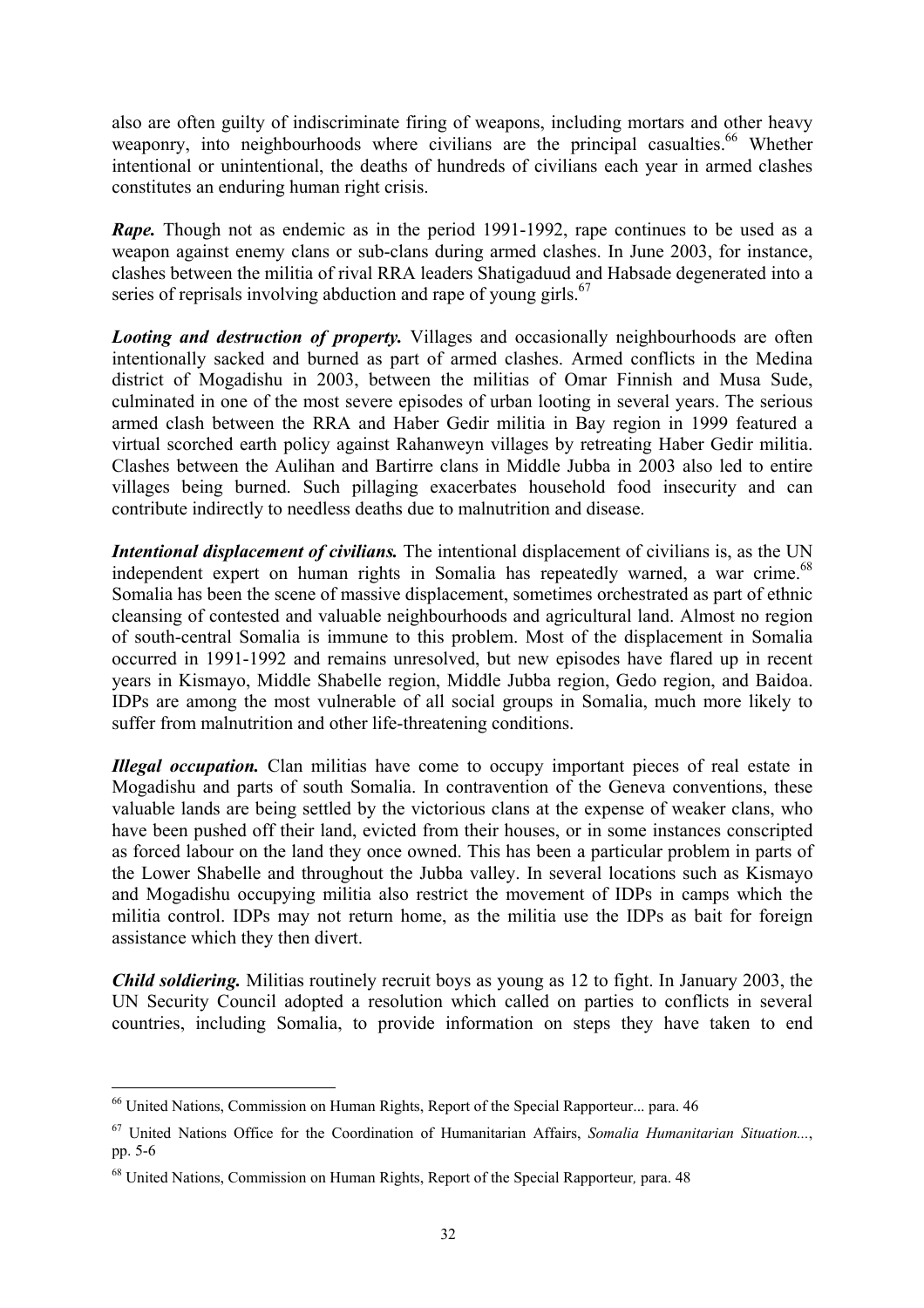<span id="page-38-0"></span>recruitment of child soldiers; a progress report by the Secretary-General will be issued in October 2003.[69](#page-38-1)

*Impunity*. In almost no instance have commanders and local authorities taken action against the militias responsible for these human rights violations.<sup>70</sup> This includes instances of abuses by members of the militias of self-declared regional or national authorities such as the TNG and Puntland.

#### *4.1.2 Criminal Violations of Human Rights*

The distinction between militia and criminal activity in Somalia is very difficult to make, as warfare itself is an enterprise for looting and as armed conflict is increasingly linked to retaliation against criminal acts. Still, there are numerous instances in which crimes committed by "civilians" – be they criminals or unpaid militia engaging in criminal acts – are generating serious human rights crises. Certain types of crimes which qualify as human rights violations, such as murder, generally are addressed via blood payment or *sharia* courts. But some violations go almost entirely unpoliced. In the case of the crimes listed below, perpetrators are rarely held accountable by local authorities:

*Kidnapping.* Kidnapping for ransom has become one of the most serious crimes in Mogadishu, affecting both rich and poor. A total of 185 abductions were recorded between July 2002 and June  $2003$ <sup>71</sup>. In some instances, the kidnapping is conducted by militias known to be associated with local warlords, who reportedly profit from the enterprise. In Puntland, a related problem has been piracy, in which foreign crews are held for ransom by militia equipped with armed speedboats. Those militia are in some instances linked to the Puntland administration.

*Rape*. In addition to the use of rape as a weapon in wartime, criminal gangs and roaming militias are committing this crime with near impunity. They target women in socially weak and vulnerable groups, which pose little to no threat of retaliation. This has been a particular human rights crisis for female IDPs in Mogadishu, Kismayo, and Bosaso, and is also a major crisis for female Somali refugees in the Kenyan refugee camps at Dabaad, where they are targeted by Somali bandits and, to a lesser extent, Kenyan police.<sup>72</sup> UNHCR documented 100 cases of rape at Dabaab in a six month period of 2002 but estimated the actual number was ten times higher. $73$ 

*Female genital mutilation.* More than 95 per cent of Somali women undergo female genital mutilation, the vast majority of which constitute the most severe "pharaonic" form.<sup>74</sup> Though many local religious authorities have publicly stated that the practice has no basis in the Koran and should be stopped, no efforts by local authorities have been taken to prevent this human rights abuse.

<span id="page-38-1"></span><sup>&</sup>lt;sup>69</sup> Human Rights Watch, UN Spotlights Child Soldiers, 30 January 2003 (press statement)

<span id="page-38-2"></span><sup>70</sup> United States, Department of State, *Country Reports on Human Rights Practices, 2002: Somalia*, Washington DC, 31 March 2003

<span id="page-38-3"></span> $71$  United Nations Integrated Regional Information Network, Rights Group Reports...

<span id="page-38-4"></span><sup>72</sup> United States, Department of State, *Country Reports...*, p. 6; Human Rights Watch, *Hidden in Plain View: Refugees without Protection in Nairobi and Kampala,* New York: Human Rights Watch, November 2002

<span id="page-38-5"></span><sup>73</sup> United States, Department of State, *Country Reports...*, p. 6.

<span id="page-38-6"></span> $74$  United Nations, Commission on Human Rights, Report of the Special Rapporteur..., para. 75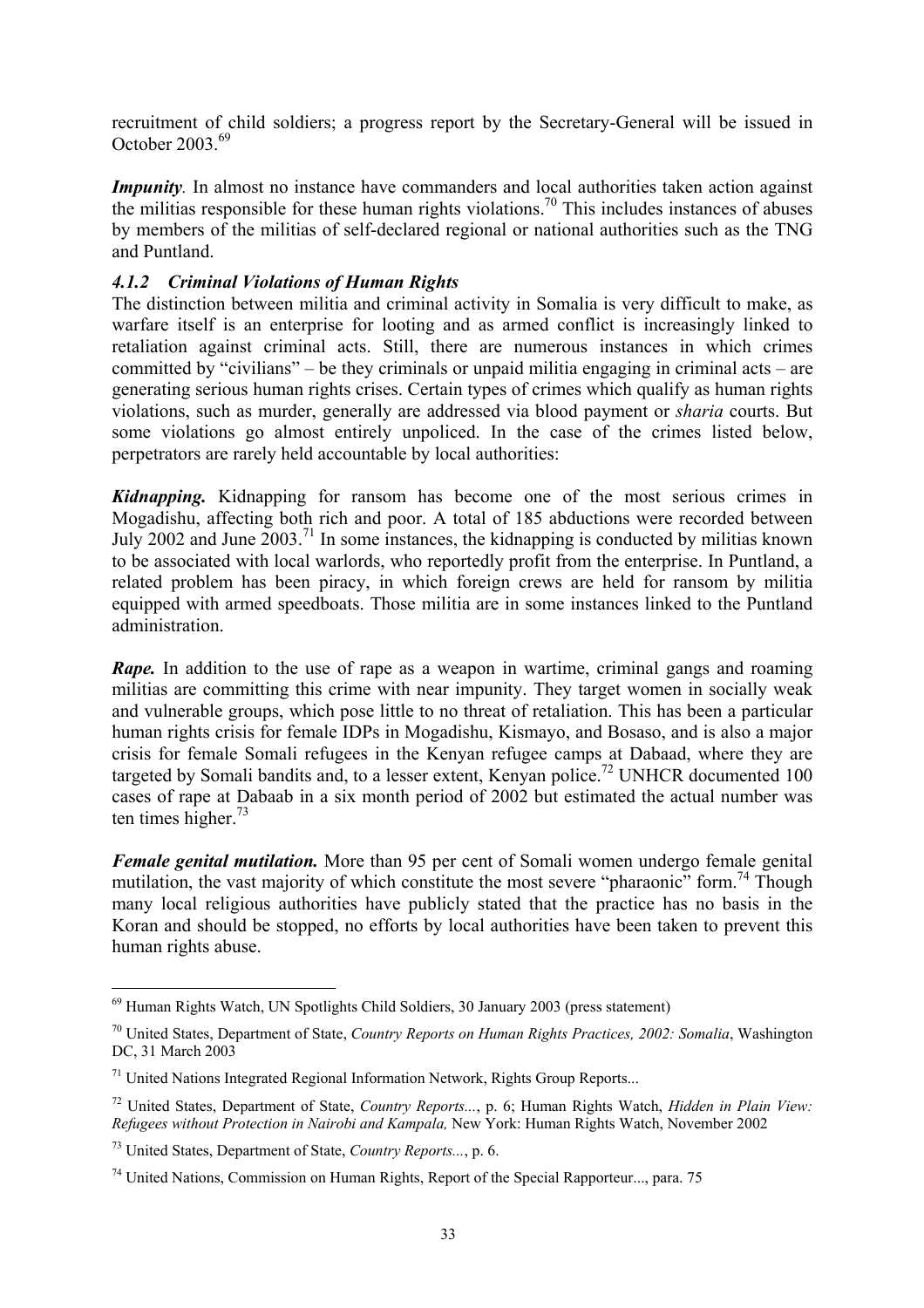<span id="page-39-0"></span>*Discrimination against minorities.* Though presented as a homogeneous society, Somalia features a number of low-status and minority groups which are frequently subject to abuse and exploitation. The Somali Bantu population is now the best known of these minorities; representing about 5 per cent of the total population, the Bantu are prone to theft of their land, rape, forced labour, and a range of discriminatory behaviour. Minority and low status groups such as the Bantu are afforded little protection under customary clan law and have virtually no recourse to a system of justice when victimized.<sup>75</sup> Those who do bring complaints to clan, legal, or religious authorities place themselves at great risk of intimidation and assault.

#### *4.1.3 Violations Committed by Local Authorities*

Where some level of formal administration has been established – most notably in Somaliland, to a lesser extent in Puntland, the TNG, the Jubba Valley Authority, and elsewhere – those local, regional, or national administrations are themselves sometimes the source of human rights violations. In the past two years, some of these polities have been accused by human rights groups of several kinds of human rights infractions:

*Arbitrary or unlawful deprivation of life.* Police or public security forces paid by and affiliated with local administrations have in a number of cases used lethal force against civilians without just cause. In Puntland in 2002, for example, the security forces of Abdullahi Yusuf stopped the car of a prominent opposition elder and killed him. In 2000, Puntland security forces shot into a crowd of protesters, killing one and wounding nine.<sup>76</sup> In the Mogadishu area, the TNG security forces have been accused of using lethal force to stop vehicles transporting civilians.<sup>77</sup>

*Arbitrary arrest and detention.* All three of the largest formal administrations in Somalia – Somaliland, Puntland, and the TNG – have been accused of using arrests and detention as a weapon against political opponents. Since 2001, the worst instances of this practice have been in Puntland. Hundreds of Jama Ali Jama supporters were imprisoned and later released by Abdullahi Yusuf's forces in Puntland in 2002-2003. Yusuf's security forces have also arrested Muslim preachers at a religious gathering, as well as several human rights advocates[.78](#page-39-4) Somaliland authorities detained a number of individuals who attended the Arte peace talks in 2000, in one instance charging a respected elder with treason. Journalists in Mogadishu, Hargeisa, and Puntland have been detained and imprisoned for stories critical of local authorities.

*Restrictions on civil liberties.* The print and radio media are very active throughout urban areas of Somalia, but have come under periodic harassment from local authorities. The most common form of government interference is arrest of journalists and editors linked to unfavourable stories. In Puntland, Yusuf's administration closed a privately owned radio and television station in 2002 because of its support for his rival Jama Ali Jama; in Hargeisa, Somaliland authorities banned all private radio stations in 2002. Freedom of assembly is not guaranteed throughout the country; in Mogadishu the TNG banned all demonstrations though

<span id="page-39-1"></span> $75$  Narbeth, p. 35

<span id="page-39-2"></span><sup>76</sup> United Nations, Commission on Human Rights, The Situation of Human Rights in Somalia*,*  E/CN.4/2001/105, 13 March 2001, para. 13-15

<span id="page-39-3"></span><sup>77</sup> United States, Department of State, *Country Reports...*, p. 3

<span id="page-39-4"></span><sup>78</sup> *Idem.,* p. 7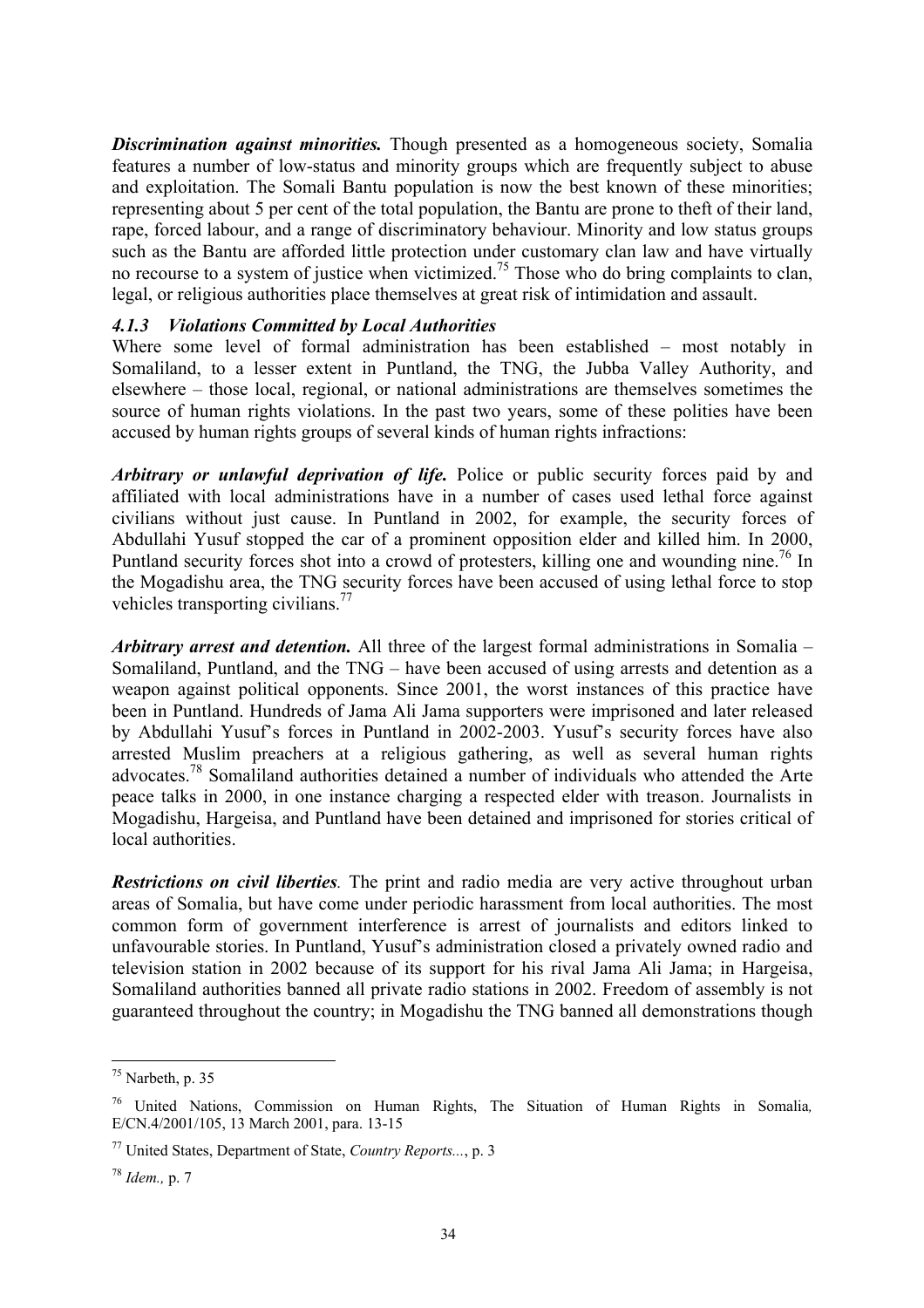<span id="page-40-0"></span>with little effect, while in Puntland the Yusuf administration has banned all political parties. Freedom of association has been respected in Somaliland.

*Denial of due process – irregular judicial process.* Human rights monitors have expressed deep concern over the state of judicial processes throughout Somalia. These concerns include criticism of the multiplicity of contradictory laws on which various judicial authorities claim to base rulings; the lack of legal training of many judges; and the lack of legal authority and accountability of local *sharia* courts which administer justice in many areas.<sup>7</sup>

*Torture, cruel and inhumane punishment.* Human rights groups have been especially vocal about the use of inhumane punishments, including amputation, flogging, and execution, by *sharia* courts. In practice, these *sharia* punishments have decreased in frequency in Somalia, but still occasionally occur.

*Prison conditions.* Inspections of government prisons have revealed harsh and unacceptable conditions, especially in prisons in Mogadishu and Puntland. Prisons are overcrowded, unsanitary, and life-threatening; juveniles are mixed with adults, including boys sent to the prison by parents for disobedience.<sup>80</sup>

## **4.2 Groups at Risk**

 $\overline{a}$ 

The chronic and widespread level of underdevelopment and insecurity in Somalia – especially south-central Somalia – places a large portion of the population at risk. But some sections of the population are especially vulnerable to human rights abuses, while others are relatively shielded. Clan affiliation, socio-economic standing, location, and gender are among the most important factors determining one's level of risk. A wealthy male from a strong clan in a relatively safe neighbourhood or region is at much lower risk of human rights abuses than is a poor, displaced female from a weak clan, living in a zone of high conflict and crime. The exception to this rule is kidnapping, which tends to target middle class or affluent individuals whose families can pay a ransom.

*Internally Displaced Persons (IDPs):* There is universal agreement among international agencies and Somali human rights activists that IDPs constitute the group of the Somali population that is most vulnerable to serious human rights abuses. "One of the most important coping mechanisms in Somalia continues to be the social support mechanisms through which relatives and friends assist one another in times of need", observes a recent Food Security Assessment Unit report. "[D]isplaced households are separated from their social support."<sup>81</sup> At present, the total number of IDPs in Somalia is estimated at about 350,000, or about 5 per cent of the population, down from a wartime high in 1992 of as many as 1.6 million.<sup>82</sup> In some locations, IDPs are increasingly difficult to distinguish from economic migrants – where they enjoy freedom of movement, some IDPs are moving seasonally between their rural farms and their urban settlements, in an effort to maximize economic opportunities. Though no major wave of new IDPs has occurred since 1999,

<span id="page-40-1"></span> $79$  United Nations, Commission on Human Rights, The Situation of Human Rights..., para. 60-73

<span id="page-40-2"></span><sup>80</sup> United States, Department of State, *Country Reports...*, p. 6

<span id="page-40-3"></span><sup>81</sup> Food Security Assessment Unit, *Monthly Nutrition Update for Somalia July 2003*, Nairobi, 11 July 2003, p.1, http://www.unsomalia.net/FSAU/nutrition\_updates.htm [accessed August 2003]

<span id="page-40-4"></span><sup>82</sup> United Nations Coordination Unit, *A Report on Internally Displaced Persons*, p. i; United Nations Development Programme, *Somalia Human Development Report 2001,* pp. 60-1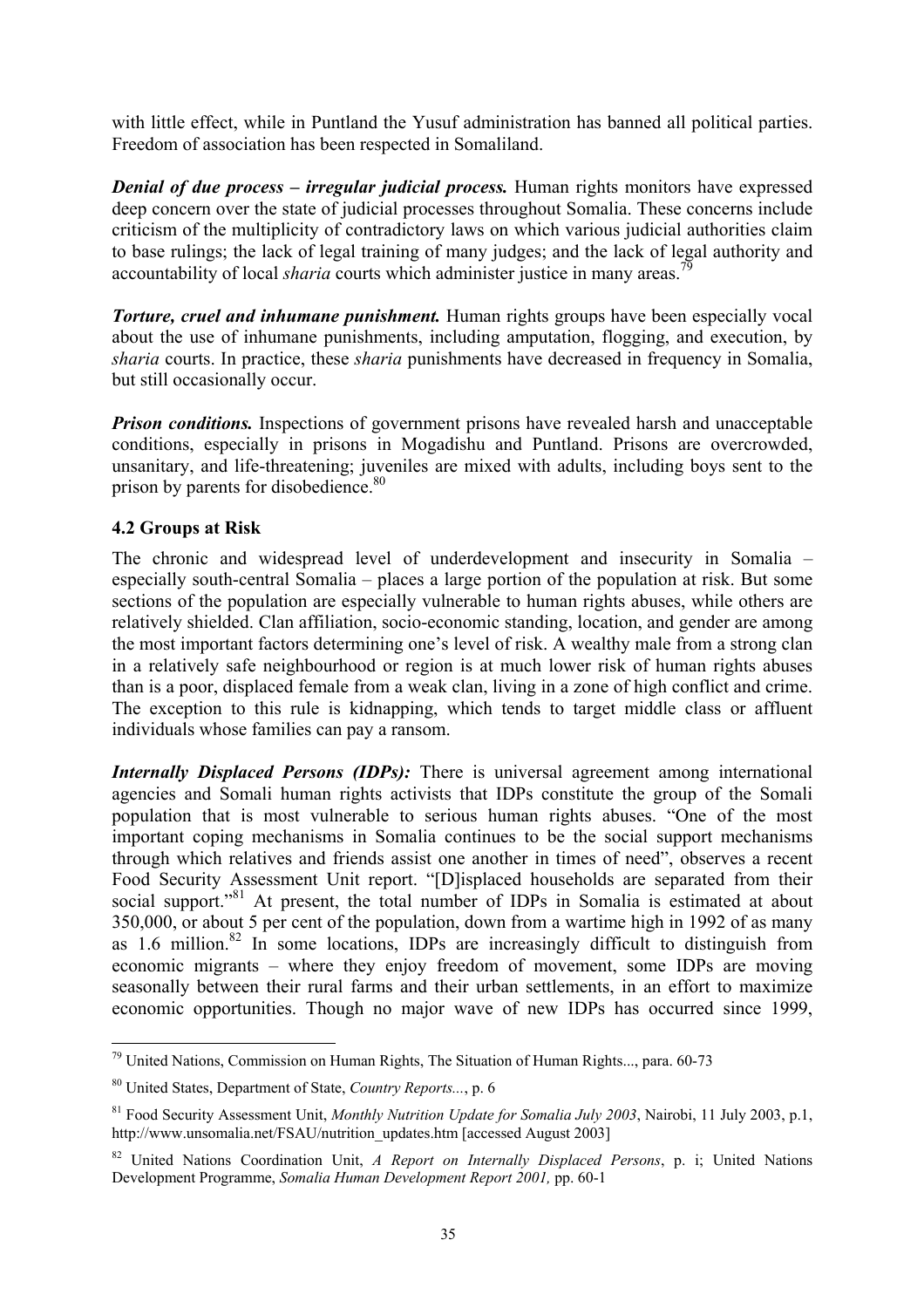chronic insecurity, predation, and depressed economic conditions in rural areas are producing a significant rural-urban drift. According to one report, IDPs constitute half of the estimated  $750,000$  Somalis who live in a state of chronic humanitarian need.<sup>83</sup> They are especially vulnerable as a group for several reasons: most are from weak, minority, agricultural clans, and hence easily abused with impunity; nearly all are "guests" (*galti*) in territory dominated by larger clans, affording them less protection (in some places, such as Somaliland, IDPs from south-central Somalia are seen as "foreigners" with no legal rights or claims); all are destitute and survive on short-term wage labour and periodic infusions of humanitarian aid; and most reside in camps which are controlled by "camp managers", militiamen who restrict their movement and can deny access to the IDPs by outside observers, and who divert assistance away from the IDPs. IDPs are subject to the full range of human rights abuses enumerated above.

*Minorities/Weak Clans:* As noted above, members of politically weak clans – minority groups (Bantu), low status clans (Yibir, Tumal, Midgaan), and clans residing in areas where they are badly outnumbered or outgunned – are not able to call upon their clan for protection, and hence are vulnerable to predatory or abusive acts by criminals and militia with little hope of protection by the law. A report on human rights abuses by the Mogadishu-based Isma'il Jimale Human Rights Centre in 2003 concludes that most of the victims were from minority groups "who have no clan affiliations as protection".<sup>[84](#page-41-1)</sup>

*Women*: A disproportionate percentage of human rights violations are perpetrated against women. Women's ability to secure full and equal protection before the law is restricted in the practice of *sharia* courts, which now dominate much of what counts as a judicial system in Somalia, as well as in traditional clan law (*xeer*).<sup>[85](#page-41-2)</sup>

*Children:* Children in contemporary Somalia face a range of human rights threats, and have been the subject of considerable local and international advocacy. Somali children are victims of violence, both in armed conflict and criminal acts, including rape – 14 per cent of children living within a non-biological home report being sexually harassed. UNICEF reports that five per cent of Somali children have been involved in militia activities, with the average age of child enlistment at 12.4 years of age. Two per cent of Somali children presently live on the street, where they are subjected to some of the worst abuses and poverty. Children in IDP households are much more likely to be malnourished.<sup>[86](#page-41-3)</sup>

*Refugees:* Over one million Somalis crossed an international border to escape from the war and famine of 1991-1992. Today, about 300,000 Somalis are registered refugees in Kenya, Yemen, Ethiopia, or Djibouti. As discussed below, many more choose to live illegally in the urban centres of neighbouring states or attempt to enter third countries in Europe, North America and elsewhere. Both the Somali refugees in camps and those living in urban areas are subject to a wide range of human rights abuses. Kenya's refugee camps are notorious for human rights violations ranging from rape to extortion and other abuses. Those who flee the

<span id="page-41-0"></span><sup>83</sup> United Nations Coordination Unit, *A Report on Internally Displaced Persons...*, p. i

<span id="page-41-1"></span><sup>&</sup>lt;sup>84</sup> United Nations Integrated Regional Information Network, Rights Group Reports...

<span id="page-41-2"></span><sup>85</sup> Amnesty International and International Cooperation for Development, *Human Rights in Somaliland: Awareness and Action. Report of a Workshop Held in Hargeisa, Somaliland*, London: Amnesty International, 1999, p. 36-8

<span id="page-41-3"></span><sup>86</sup> Baron, N. and Jensen, S. Ensuring the Protection of the Maato: UNICEF Child Protection Survey 2003*,* Nairobi, June 2003 (unpublished draft)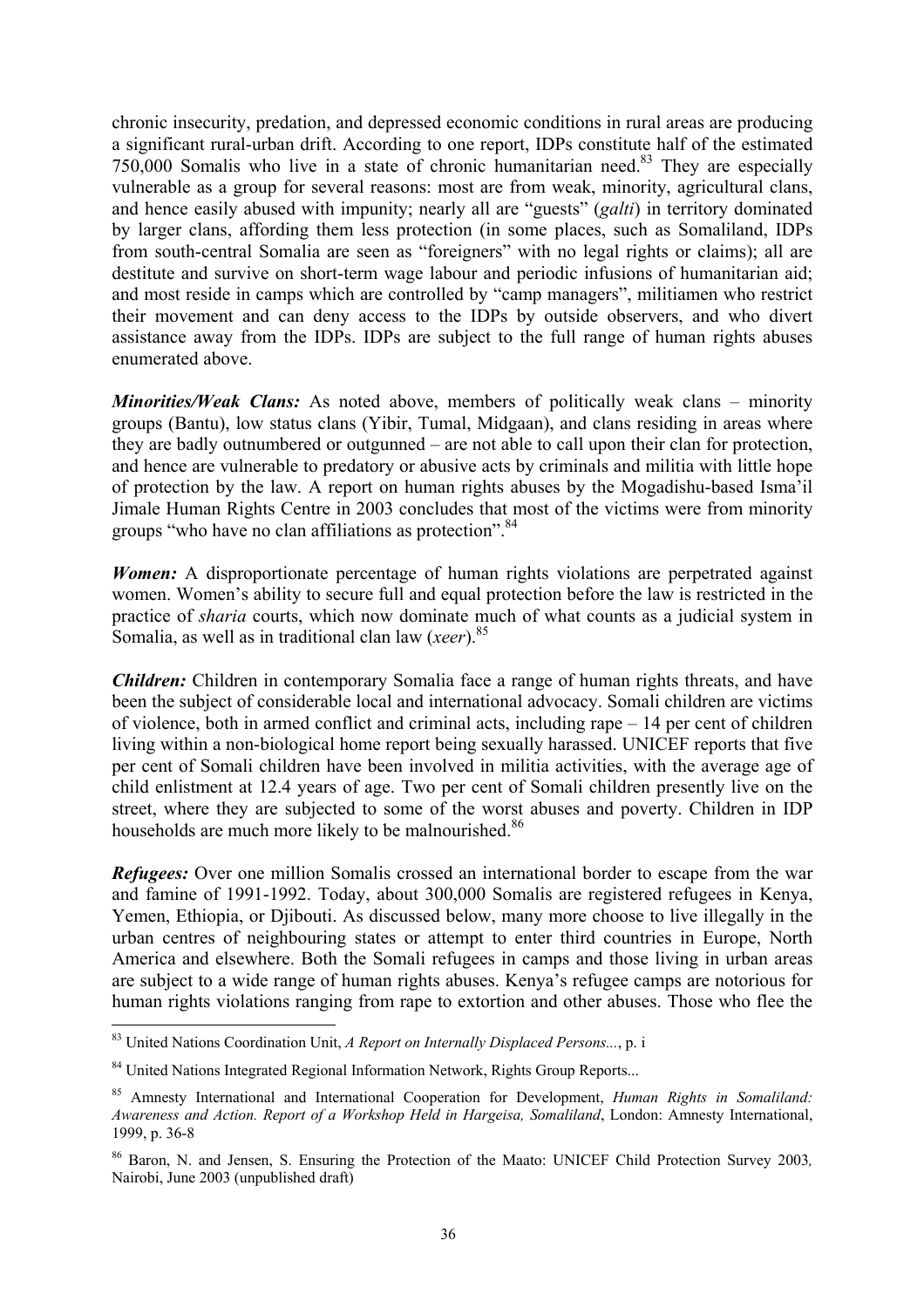<span id="page-42-0"></span>camps and seek shelter in urban areas such as Nairobi are easily victimized by police and others exploiting their illegal status (see **5.2: Refugee Movement into and Status in Kenya**).[87](#page-42-1)

#### **4.3 Local and International Response**

Most observers concur that both Somali leaders and the international community were initially slow to acknowledge human rights concerns in the 1990s. International agencies were generally too preoccupied with delivery of emergency relief to address broader human rights concerns, even when their own operations were closely linked to militias which committed human rights violations, and international diplomats were focused principally on brokering a deal between faction leaders and warlords, not on holding them accountable for war crimes. Indeed, the human rights agenda was viewed in some quarters as a threat to reconciliation – if warlords sensed they would be held accountable for war crimes, they would likely play the role of spoiler. As threats against and attacks on international relief agencies increased in the mid-1990s, the Somalia Aid Coordination Body (SACB) issued a Code of Conduct in 1995 which held local authorities responsible for ensuring a safe and secure environment as a precondition for rehabilitation aid. When Islamic courts took that as green light to employ strict *sharia* punishments such as amputations and stonings to deter crime, the SACB hastily appended a criterion to its Code of Conduct, stating that the maintenance of a secure environment could not be achieved via human rights violations.<sup>[88](#page-42-2)</sup>

Since the mid-1990s, human rights have gained considerable ground as an agenda both of Somali and external actors. The UN has appointed an independent expert on human rights to monitor and assess human rights in Somalia each year since 1994. UN development agencies and international NGOs have increasingly embraced a "rights-based" approach to postconflict development in Somalia.<sup>89</sup> Major international human rights groups have continued to report on Somalia's human rights situation, pressing the UN Security Council for action on issues ranging from child soldiering to landmines to enforcement of the arms embargo, and criticizing Somali authorities for human rights violations. In 2002-2003, the UN commissioned a Panel of Experts to investigate violations of the 1992 arms embargo on Somalia; the panel's work has detailed specific instances of violations and is raising awareness in Somalia of the potential for punitive action against Somali flouting international humanitarian law and Security Council resolutions.<sup>90</sup> In the past three years, both external and internal figures have raised the issue of accountability for war crimes in Somalia; that agenda appears to have considerable momentum and is likely to become a major human rights issue in Somalia in the coming years. Most recently, Amnesty International called on delegates at the Mbagathi peace talks not to consider a general amnesty for war crimes, but instead to develop options which hold perpetrators accountable.<sup>[91](#page-42-5)</sup>

Within Somalia, a number of local human rights organizations operate and are in some instances playing an important role in pressuring local authorities to respect and protect

<span id="page-42-1"></span><sup>87</sup> Human Rights Watch, *Hidden in Plain View,* pp. 36-54

<span id="page-42-2"></span><sup>88</sup> Somalia Aid Coordination Body, *SACB Handbook 2003*, Nairobi, 2003, pp. 12-14, http://www.sacb.info/main\_SACB%20Handbook.htm [accessed August 2003]

<span id="page-42-3"></span><sup>89</sup> United Nations Development Programme, *Somalia Human Development Report 2001,* ch. 4

<span id="page-42-4"></span><sup>90</sup> Hogendoorn, J., M'Backe, M., and Mugaas, B., Report of the Panel of Experts on Somalia Pursuant to Security Council Resolution 1425 (2002), S/2003/223, 25 March 2003

<span id="page-42-5"></span><sup>91</sup> Amnesty International, *Somalia: No Lasting Peace Without Human Rights*, London 2002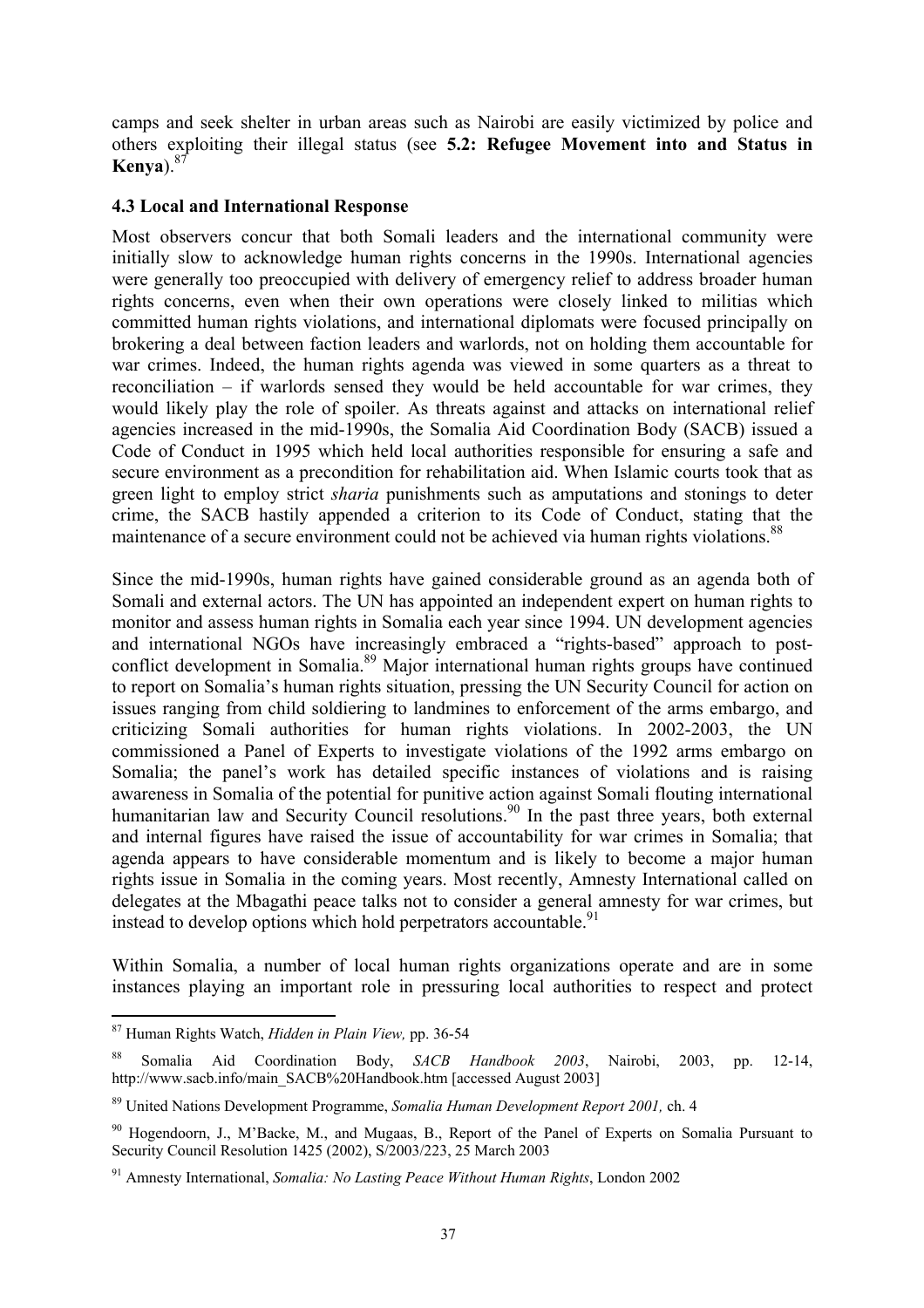<span id="page-43-0"></span>human rights. The Dr. Ismael Jumale Human Rights Centre is the best known of these groups. All of these groups have been subjected to threats and intimidation for their reporting on the human rights record of militia and political figures. At a broader level, Somali civil society groups are increasingly vocal about human rights issues. Over the past three years, numerous street demonstrations and strikes by medical or educational personnel have been held in response to human rights violations.

# **5 Refugee Movement and Status**

At the height of the Somali crisis in 1991-1992, over one million Somalis fled the war and famine to seek refugee status in neighbouring countries. Kenya and Ethiopia hosted the majority of these refugees, but Yemen, Djibouti, and Tanzania were also major destinations for Somali refugees. Most Somalis fled by foot; others took dangerous boats to reach Yemen, Kenya, and Tanzania. Somalis with family connections or means managed to resettle in third countries, and now form part of the enormous Somali diaspora scattered from Australia to Sweden to Canada. A total of 465,751 Somali refugees have since been repatriated, of which about half  $(214,302)$  have returned to Somaliland.<sup>92</sup> There remain about 400,000 Somali refugees worldwide, of which 144,129 are registered in Kenya, 67,433 in Yemen, and 37,498 in Ethiopia.[93](#page-43-2) Many tens of thousands more Somalis reside in neighbouring countries illegally, preferring to live beyond the law in urban areas rather than in often crime-ridden and remote refugee camps.

# **5.1 Patterns of Displacement since 1995**

In general, population displacement has occurred on a smaller scale and at the local or regional level since 1995. In a few cases, this was due to an outbreak of serious armed conflict. In Bay region in 1999, for instance, clashes between the Haber Gedir militia of Hussein Aideed and the RRA produced widespread displacement, as did intra-Rahanweyn conflicts in the same area in 2002-2003. Intra-Marehan clashes in Gedo region since 1999 have led to thousands of people crossing into Mandera in Kenya for safety. Recent fighting in Buaale, Middle Jubba, has also produced significant internal displacement. In addition, localized drought or flood conditions have led to significant displacement since 1995. The El Niño floods of 1997-1998, followed by severe drought in parts of Somalia, forced households in Gedo region and elsewhere to relocate for safety or in search of emergency assistance.

Displacement across international borders has been relatively low since 1995. Almost no Somalis have sought refuge in Ethiopia or Djibouti in recent years; instead, refugee populations in those two locations have preferred voluntary repatriation back in Somalia. Refugee flows have occurred from Gedo region into Kenya (triggered by combinations of insecurity, floods, and drought) and Middle and Lower Jubba (triggered mainly by insecurity). Only in the year 2001 did this influx of refugees actually increase the total number of Somali refugees in Kenya; otherwise, the number of Somali refugees in Kenya has gradually dropped through spontaneous and voluntary assisted repatriation.

The major exception to this trend is refugee flows to Yemen. There, the total number of Somali refugees continues to climb, from  $37.439$  in 1997 to  $67.433$  in  $2002<sup>94</sup>$  Reasons for

<span id="page-43-1"></span> $92$  United Nations High Commissioner for Refugees, Estimated Number of Returns of Somali Refugees by Country of Asylum (1990-2002), Nairobi, 2002 (mimeo)

<span id="page-43-2"></span><sup>93</sup> *Ibid.*

<span id="page-43-3"></span><sup>94</sup> *Ibid.*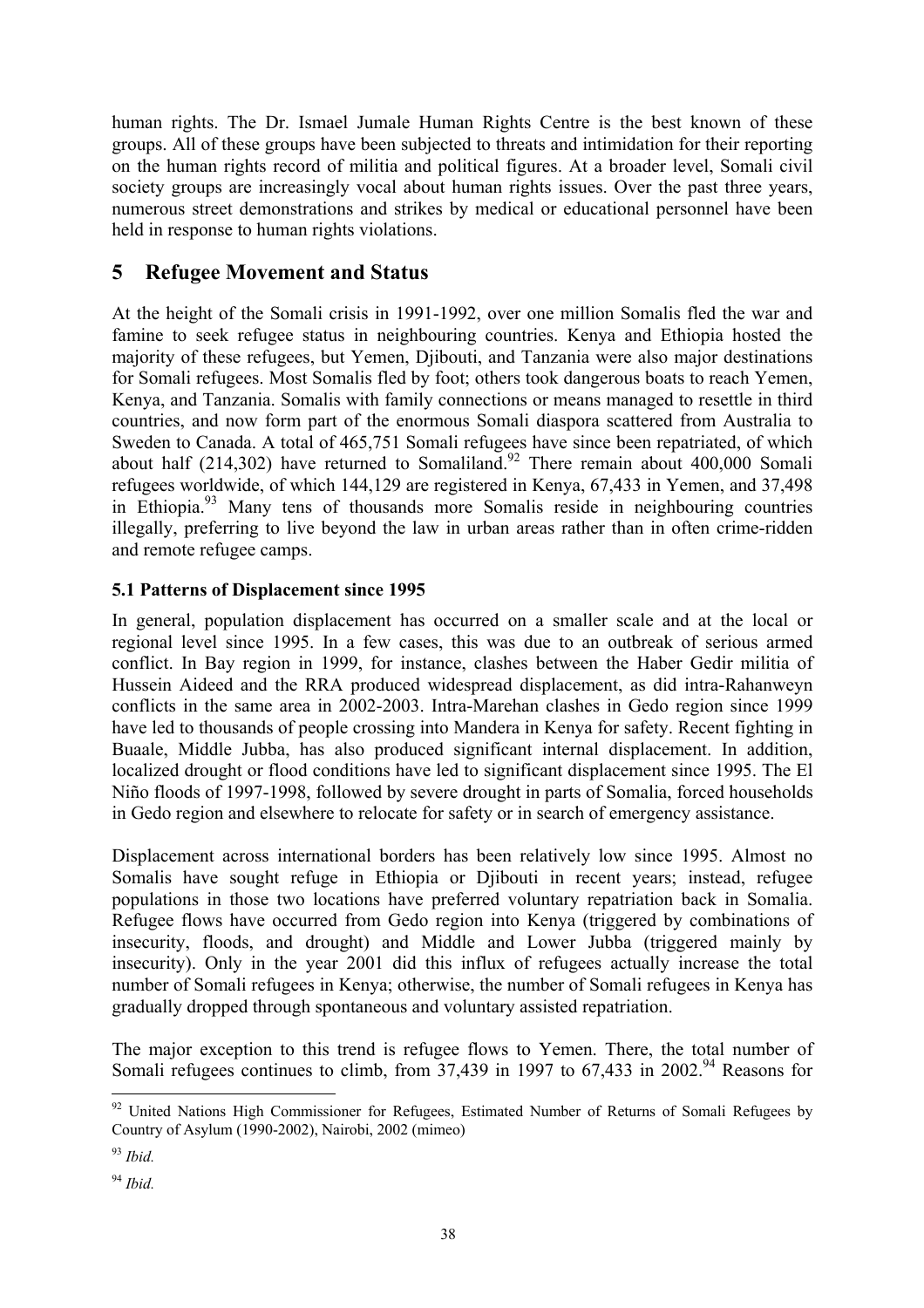<span id="page-44-0"></span>this trend in Yemen are explained below in section **5.3: Refugee Movement into and Status in Yemen**.

Another general factor affecting refugee movements is the evolution of household strategies and refugee camps. Over time, households in the Jubba regions have tended to keep dependents in the camps, where they have access to food, shelter, and free, basic health and education facilities (better than what is available in southern Somalia) while adult males either return to Somalia to rebuild herds or cultivate farms, or in some instances relocate to Nairobi in search of employment.<sup>95</sup> Until three of the five refugee camps in northern Ethiopia were closed, Somali households from Somaliland used this strategy to great effect, moving freely to and from the camps as circumstances dictated, and maintaining profitable small businesses in what became a major trade centre.<sup>[96](#page-44-2)</sup>

An important factor affecting current Somali refugee flows into neighbouring countries is the increased restrictions on asylum seekers in third countries. Somalis can no longer easily use Kenya and Yemen as transit points from which to travel to Europe, North America, and the Gulf states. Restrictions on cross-border travel have also grown as a result of increased security measures in the wake of the September 2001 attacks. Ethiopia now monitors and restricts movements across its Somali border much more aggressively, and Kenya, despite serious problems involving bribery of customs and immigration officials, is tightening up on movement of Somalis into the country by light aircraft.

#### **5.2 Refugee Movement into and Status in Kenya**

As noted above, Kenya continues to host the largest single group of Somali refugees, numbering 144,129 persons at the end of 2002.<sup>97</sup> Only small numbers of new Somali refugees have entered Kenya in recent years, both because of the absence of major humanitarian and political crises inside Somalia and because of inhospitable conditions for refugees in Kenya itself. Because Kenya mainly hosts refugees from south-central Somalia, and because southcentral Somalia remains the most unstable area of Somalia, fewer Somali refugees based in Kenya have been willing to risk repatriation. This explains why Kenya continues to host the largest number of refugees and why that number has remained generally unchanged since 1999. In the summer of 2003, a modest number of Somali refugees (over 600) have opted voluntarily to repatriate to Puntland, where economic recovery is relatively strong and job and business opportunities are possible. A further 2,000 have declared their interest in voluntary return to Puntland.<sup>[98](#page-44-4)</sup>

Kenya's refugee policy requires that refugees must, with few exceptions, live in designated refugee camps. Somali refugees who leave the camps to reside in Nairobi – and there are tens of thousands of Somalis who choose this option – are in violation of the law. This creates two categories of Somali refugees in Kenya, encamped refugees and urban refugees. Each has its own set of problems.

<span id="page-44-1"></span><sup>95</sup> Horst, C., *Vital Links in Social Security: Somali Refugees in the Dadaab Camps, Kenya*, New Issues in Refugee Research Working Paper, No. 38, Geneva: UNHCR, April 2001, p. 4

<span id="page-44-2"></span><sup>96</sup> United Nations Development Office for Somalia, *Awdal Region*, Nairobi, December 1997, p. 22

<span id="page-44-3"></span> $97$  United Nations High Commissioner for Refugees, Estimated Number of Returns...

<span id="page-44-4"></span><sup>98</sup> United Nations High Commissioner for Refugees, UNHCR Resumes Repatriation from Kenya to Somalia's Puntland, Bossaso, 21 July 2003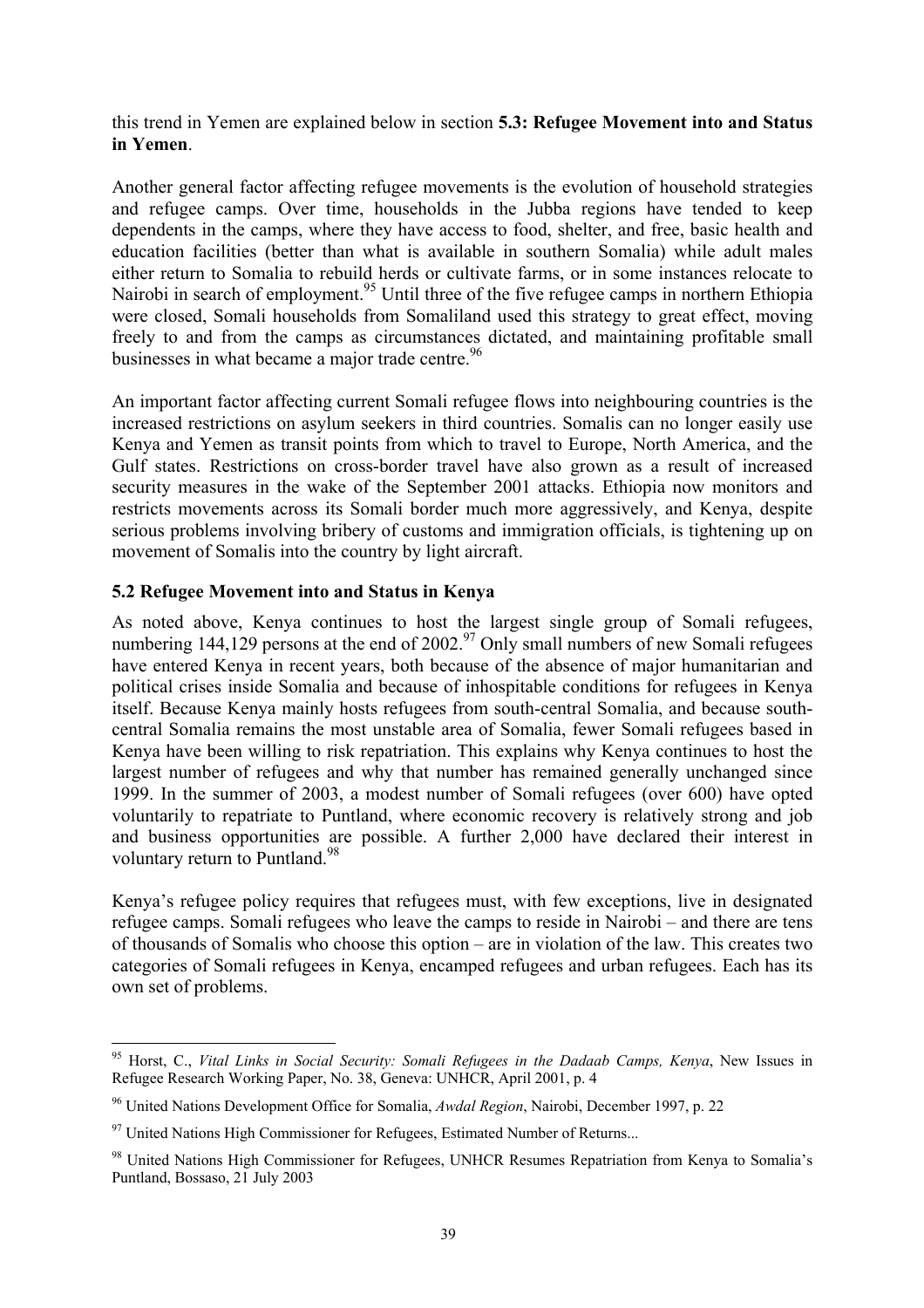The refugee camps are located in very remote, dry, and hot corners of Kenya, at Dadaab (near the Somali border) and Kakuma (near the border with Sudan). These two locations are among the most inhospitable environments in Kenya. Refugees in the camps face a range of problems. Living conditions are harsh. Violent crime is endemic both in and around the camps, with rape of women who collect firewood in the surrounding bush at extremely high levels. Due to inadequate funds, food rations allocated by international agencies have at times been cut below minimum caloric intake.<sup>99</sup> The refugees are not permitted to farm or engage in business, so they remain entirely dependent on external assistance. Alarming malnutrition levels have recently been recorded among some of the weaker social groups in the camps – 65 per cent of Somali Bantu children in Kakuma camp are chronically malnourished, a rate five times higher than the camp's general population.<sup>100</sup> Tensions with surrounding populations have resulted in armed clashes. Predators – both local militia and the Kenyan police and security forces – victimize refugees. For Somalis with access to funds or family contacts in Nairobi, the temptation to slip away from the camps is great. For destitute refugees, the decision to leave for Nairobi is a dangerous gamble, as conditions for impoverished refugees in Nairobi are very bad..

Refugees in Nairobi are with few exceptions living outside the law, and are subject to extortion by the Kenyan police. Even when Somali refugees hold proper documents, police may destroy the paperwork and demand bribes. According to a recent human rights report, the average refugee in Nairobi spends US\$34 per month on bribes to police.[101 W](#page-45-2)hen arrested and imprisoned, Somali refugees are subject to abusive treatment. Poorer refugees are forced to rent rooms in the most crime-ridden slums of Nairobi, where they are easy prey for criminals. Somali refugees are viewed by the Kenyan government and much of the Kenyan population in general as a source of criminality, gun-running, and other social ills, creating a hostile environment for Somalis to live in. Since the September 2001 terrorist attacks in the US, Somalis have been the targets of police raids, resulting in detention, arrest, or forced relocation to Kakuma. Those Somalis who seek asylum in Nairobi face lengthy waits of eight months to a year before they can be seen by UNHCR officers.<sup>102</sup> Kenya is, in sum, an inhospitable place for Somali refugees. But Kenya remains a sought-after destination for refugees, especially those who hope to continue on to third countries.

In 2002-2003, a major resettlement project was initiated, involving up to 13,000 Somali Bantu in Kenyan refugee camps who are being resettled in the United States. This is the largest group resettlement effort undertaken by the United States since the 1970s. The project is based on an assessment that the Somali Bantu will not be able to return safely to their home areas in Somalia in the near future due to chronic maltreatment, discrimination, and predation by dominant Somali clans.

The new government in Kenya announced in February 2003 that it is considering a shift in policies towards refugees; changes may include a change of encampment policies which

<span id="page-45-0"></span><sup>&</sup>lt;sup>99</sup> United Nations Integrated Regional Information Network, Kenya: Food Crisis for Refugees Averted - WFP, Nairobi, 4 August 2003

<span id="page-45-1"></span><sup>&</sup>lt;sup>100</sup> International Rescue Committee, IRC Works to Reduce Malnutrition among Somali Bantus in Kenya, New York, 20 June 2003 (press statement)

<span id="page-45-2"></span><sup>101</sup> Human Rights Watch, *Hidden in Plain View,* ch. 3

<span id="page-45-3"></span><sup>102</sup> *Idem*, ch. 6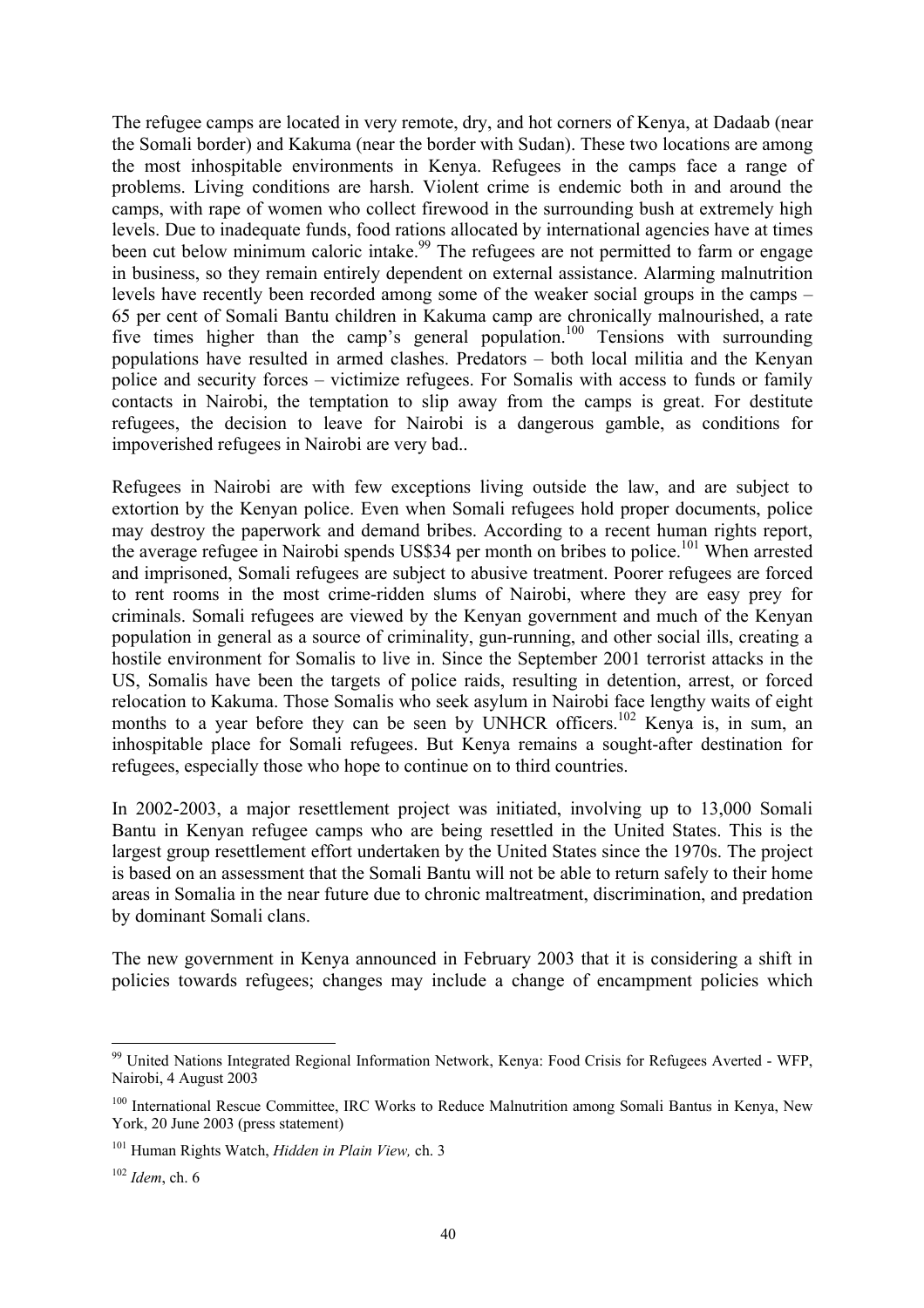<span id="page-46-0"></span>would allow for greater freedom of movement, and a lifting on the ban on refugees engaging in productive, income-generating activities. These remain proposals only as of August 2003.

#### **5.3 Refugee Movement into and Status in Yemen**

Somalis seeking refuge in Yemen must travel by sea, usually from Bosaso port, on boats dedicated to smuggling of human beings. These boats are sometimes in poor condition and a number have capsized and sunk, resulting in tragic loss of life. The majority of Somalis attempting to make the crossing to Yemen are from south-central Somalia, and are hoping to use Yemen as a gateway into third countries in the Gulf – especially Saudi Arabia, where migrant labour opportunities are good. It is for this reason that the number of Somali refugees in Yemen continues to rise, even as they fall in other neighbouring states.

## **5.4 Refugee Movement into and Status in Djibouti**

Since 1992, the number of Somali refugees in Djibouti has remained constant at about 20,000. These refugees were almost all from Somaliland, and most were Issa, a clan which had been in conflict with adjacent clans (Gadabursi and Isaaq) at points in the early to mid 1990s. Because the Issa are the dominant ethnic group in Djibouti, tense relations between Somaliland and Djibouti negatively affected hopes for repatriation. But as of 2002, the Somaliland-Djibouti border has been reopened and relations are somewhat better. UNHCR has plans in 2003 for the repatriation of 10,000 of the remaining 19,617 refugees still in Djibouti. The weak economy in Somaliland may delay that repatriation, however, if it is concluded that Somaliland cannot absorb the returnees at this time.

#### **5.5 Refugee Movement into and Status in Ethiopia**

Ethiopia played host to a large number of Somali refugees in the late 1980s and early 1990s, peaking at 513,950 refugees in 1991. The main source of refugees at that time was from Somaliland in 1988-1990, when an estimated 500,000 (mainly Isaaq) Somalis fled bombing and massacres by the Barre regime. Those refugees were encamped in five camps, including Teferi Ber and Dher Wanaje near Jigjiga, Ethiopia. Smaller flows of refugees entered southern Ethiopia near Beled Weyn and Dolo in 1991-1992. Hundreds of thousands of Isaaq returned to Somaliland in 1991 and 1992, but over 200,000 stayed on in the refugee camps throughout most of the 1990s, mainly for economic, not political, reasons. Households moved freely back and forth between Somaliland and the camps in an attempt to take advantage of economic opportunities in both; the camps themselves grew into a vibrant commercial hub, and many households operated small businesses there. Unlike Kenya, Ethiopia was a relatively permissive environment for Somali refugees. Starting in 1998, voluntary repatriation to Somaliland has increased – some 170,000 returnees – and the total number of Somali refugees in northern Ethiopia has dropped to 37,498.<sup>103</sup> In 2002, over 29,000 Somalis returned home. Three of the five Somali refugee camps have now closed.<sup>104</sup> An additional 25,000 refugees will be repatriated to Somaliland in 2003 if economic conditions in Somaliland and funding availability permit.<sup>105</sup> In recent years, refugees have found the environment in Ethiopia less attractive. Assistance to refugees has at times dropped due to periodic funding shortfalls – including one currently threatening food supplies to refugees in

<span id="page-46-1"></span> $\overline{a}$ <sup>103</sup> United Nations High Commissioner for Refugees, Estimated Number of Returns...

<span id="page-46-2"></span><sup>&</sup>lt;sup>104</sup> World Food Programme, Lack of Funding Threatens Thousands of Refugees in Ethiopia, Addis Ababa, 31 July 2003 (press statement)

<span id="page-46-3"></span><sup>105</sup> Roland Henryson, UNHCR-Somalia Office, Nairobi. Personal interview, June 2003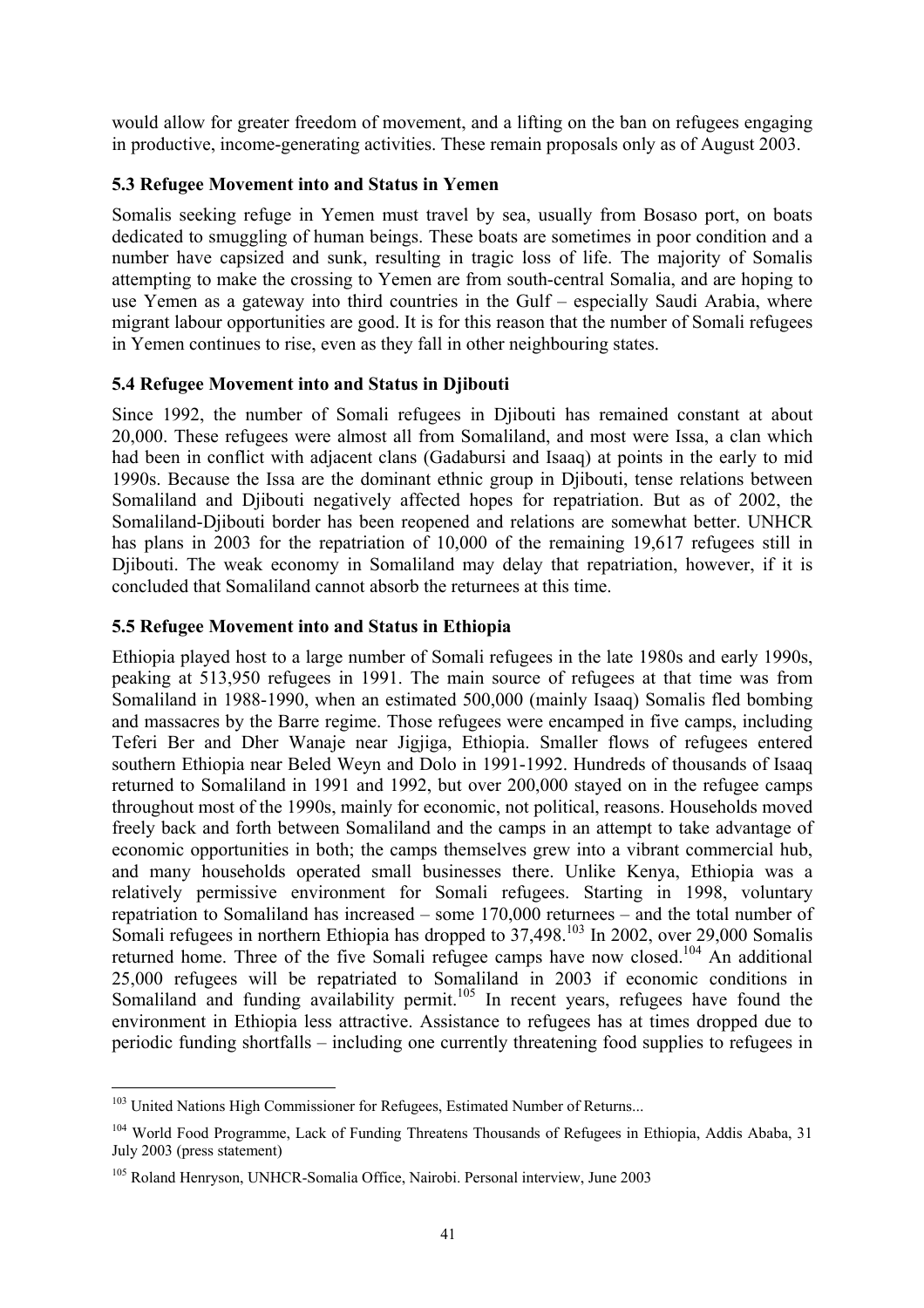<span id="page-47-0"></span>August 2003. Some refugee camps have simply been closed, forcing refugees to relocate.<sup>106</sup> Border restrictions by Ethiopia, part of stepped up security efforts in the aftermath of September 2001, have hurt commercial trade and reduced the profitability of maintaining a business in and around the camps. The impressive repatriation levels from Ethiopia to Somaliland have thus been driven both by positive factors related to the economic boom in Somaliland up until 2003 and negative factors in the Ethiopian environment.

#### **5.6 Refugee Movement into and Status in Tanzania**

A small number of Somali refugees have relocated to Tanzania. Some are ethnic Somalis, but most are Somali Bantu, including one Bantu community – the Mushunguli – whose ancestors were originally from northern Tanzania but were sold into slavery in Somalia in the nineteenth century. For these Bantu, the decision to travel overland through Kenya to Tanzania was an effort to return "home", reflecting a belief on their part that they have no future in Somalia. Throughout the 1990s, these Somali Bantu – numbering between 3,000 and 4,000 – were encamped in northern Tanzania, and treated as foreigners. Others preferred to reside in the slums of Dar-es-Salaam, where they sought work. In 2003, the Tanzanian government suggested that it may grant citizenship to 3,200 Somali Bantu refugees, who may be given a 2,000 hectare land grant near their ancestral home area.<sup>107</sup>

#### **5.7 Repatriation Efforts: Status of and Issues Related to Returnees**

Returnees have faced a range of problems in Somalia. Those problems vary by region.

In Somaliland, recipient of the largest flows of returnees since 1997, the sheer number of returnees (170,000 in six years) has posed a challenge to the local economy and local authorities. The vast majority of the returnees prefer to settle in Hargeisa, which has required a major urban planning and housing effort to accommodate them. The urban planning and housing designs which were implemented by the municipality won accolades internationally, but have still been unable to prevent the formation of large slum areas where returnees concentrate. The core of the problem has been that even in the more prosperous period of 1996-2002, Somaliland's economy was far too weak to generate employment for the returnees – Somaliland's unemployment rate in mid-2001 was estimated at over 80 per cent.<sup>108</sup> Today, returnees are among the poorest of Somaliland's population. Most of the returnees who arrived in Somaliland a decade ago are as destitute as the returnees arriving today.[109 W](#page-47-4)orse still, external assistance to returnees has been badly underfunded; UNHCR faced major budget cuts in 2001, reducing both its project money and personnel, while foreign aid to Somaliland from other sources has been modest (estimated at about US\$15 million for the year  $2001$ .<sup>110</sup> The current economic crisis in Somaliland is further reducing the capacity of the local economy to absorb returnees.

<span id="page-47-1"></span><sup>106</sup> United States Committee for Refugees, *Welcome Home to Nothing: Refugees Repatriate to a Forgotten Somaliland,* Washington DC, December 2001, p. 6

<span id="page-47-2"></span><sup>&</sup>lt;sup>107</sup> Agence France Press, Tanzania Ready to Give Citizenship to Bantu Somalis: Minister, Dar-es-Salaam, 25 June 2003

<span id="page-47-3"></span><sup>&</sup>lt;sup>108</sup> United States Committee for Refugees, p. 7

<span id="page-47-4"></span><sup>109</sup> *Idem*, p.6

<span id="page-47-5"></span><sup>110</sup> International Crisis Group, *Somaliland...*, p. 7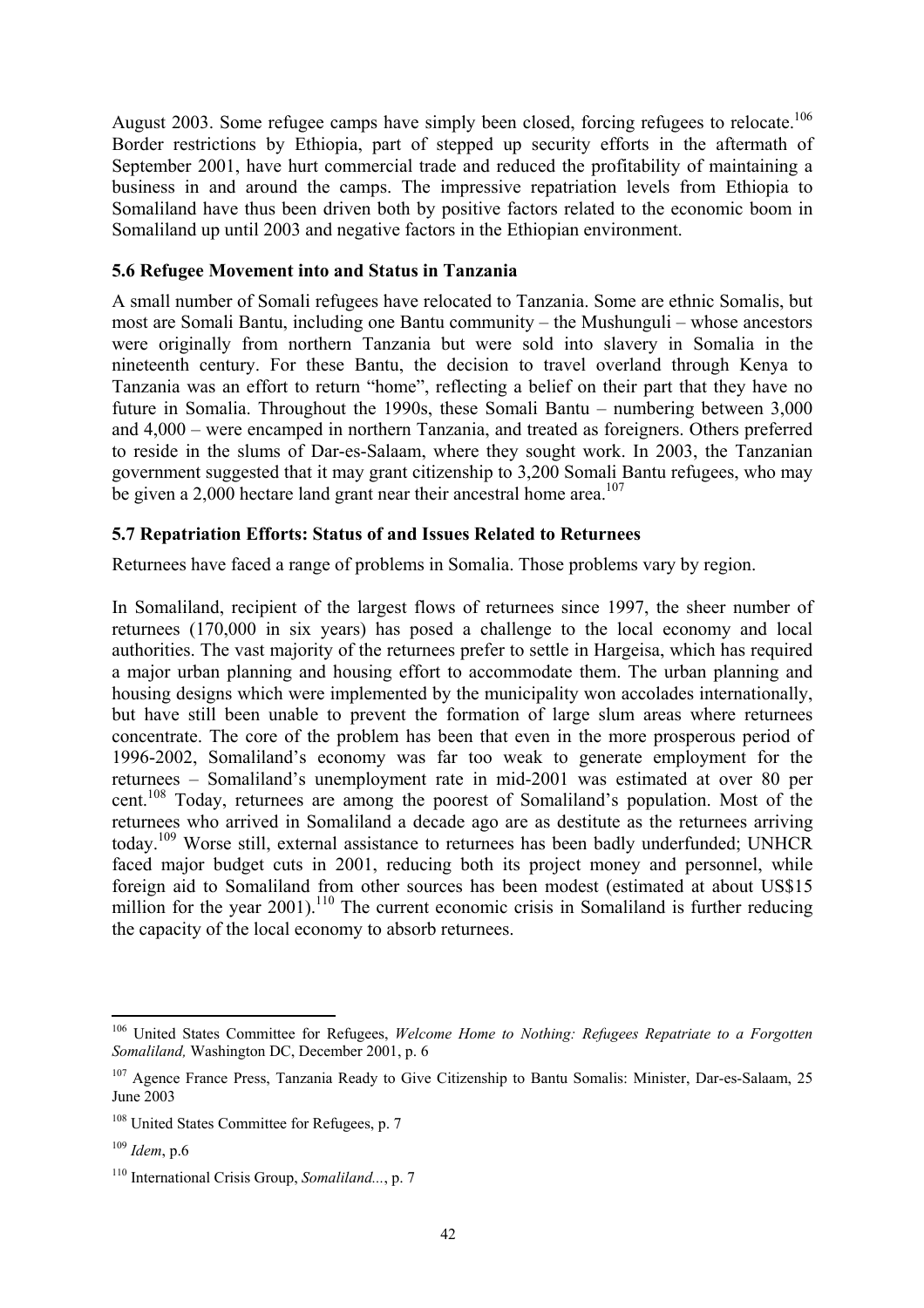<span id="page-48-0"></span>In Puntland, voluntary repatriation is currently going well. But Somaliland's predicament serves as a cautionary note for Puntland. Puntland's current economic boom is contingent in some ways on problems in Berbera port and political impasse in Mogadishu. The local economy could quickly change for the worse if Berbera port becomes more cost-effective or Mogadishu's all-weather seaport is reopened. Puntland's economic growth is thus impressive but fragile, and the current influx of returnees will be especially vulnerable to unemployment in the event of a downturn. Another concern in Puntland is the matter of returnee adaptation. Many or most of the returnees from Kenyan refugee camps are actually Mogadishu natives with affiliation to the Mijerteen clan. They are returning to their clan's home territory, but one which some have never lived in before, and one which lacks the urban amenities of prewar Mogadishu.

In the south of Somalia, problems facing returnees are most profound, a fact which explains the very low rate of return to this part of the country. Most of south-central Somalia remains a zone of chronic lawlessness and insecurity. Even areas which have enjoyed relative peace and stability are prone to sudden reversals. Most refugees would return to areas under militia occupation, to homes or farms which have been occupied by armed newcomers. Because many refugees from southern Somalia belong to minorities, they would also be especially vulnerable to predation by criminals and militia, and external assistance to such groups is subject to expropriation by more powerful local interests. Not surprisingly, few southern Somali refugees have voiced a desire to return home at this time.

Even if a measure of lawfulness and security is restored in southern Somalia, another problem remains which is likely to discourage many refugees from returning home. For poorer refugees, especially subsistence farmers from regions like Middle Jubba, the amenities and social services they have access to in the refugee camps are better than anything available in their home areas, where there are no schools or primary health care posts. As bad as conditions are in Dadaab and Kakuma, they are, for the poorest Somali refugees, better than anything they can expect to see in Somalia.

## **5.8 IDP Populations and Status inside Somalia**

Internally displaced persons are among the most vulnerable groups in Somalia. Their situation is discussed above in section **4.2: Groups at Risk**.

#### **5.9 Non-Somali Refugees and Migrants into Somalia**

Somalia has mainly been a source of, not a host for, refugees and migrants. But in two cases in recent years Ethiopians have crossed Somalia's borders seeking assistance or employment. First, the economic growth in Somaliland since 1995, including the impressive level of remittances flowing into the local economy, has led to both employment opportunities and somewhat higher wages in Somaliland than in eastern Ethiopia. Hundreds or perhaps thousands of mainly Oromo Ethiopians have come to Somaliland to work as farm hands, domestic servants, and in other employment. Smaller numbers of Ethiopian migrant labourers have appeared in Puntland and selected areas of southern Somalia, such as Beled Weyn, in search of employment. In 2002, a wave of distressed pastoral households crossed into parts of Somaliland – especially Awdal region – to escape serious drought conditions in northeastern Ethiopia. Most of these nomadic families were ethnic Somalis, with clan connections in Somaliland. They have since returned once conditions improved in Ethiopia.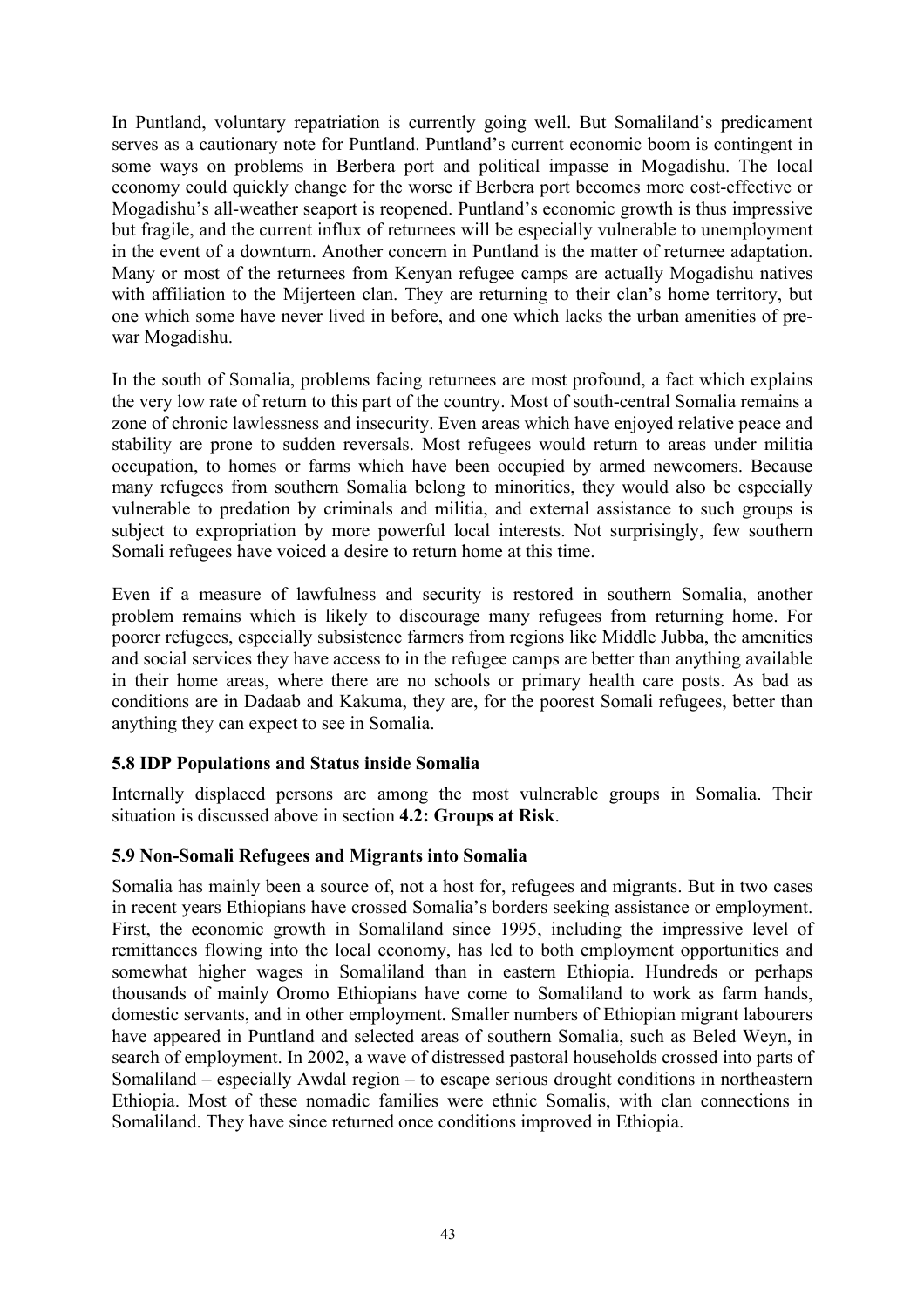# <span id="page-49-0"></span>**6 NGO/IGO Activities in Somalia**

#### **6.1 Issues Related to Nairobi-based Country Offices**

Somalia is an exceptionally challenging environment for international aid agencies. Because of widespread insecurity in most of the country and because of the ongoing absence of a national government, the aid community has since 1995 had to relocate its country head offices to Nairobi, Kenya. Though security conditions are good in Somaliland, the fact that that administration's claim to sovereignty is not recognized makes it problematic for UN agencies and most NGOs to have a "country" office in Hargeisa, so field operations in Somaliland are headquartered in Nairobi as well.

There are some advantages to having Nairobi serve as the site of Somalia country offices. Nairobi provides a relatively strong infrastructure (communications, transport) for offices; international staff have access to excellent housing, education, health care, and other amenities, and can be posted there with their families, reducing problems of recruitment and retention; and offices can take advantage of Nairobi's status as regional hub for media and diplomacy.

The drawbacks to having country offices exiled to Nairobi are, however, considerable. International and local staff, including Somali nationals, are isolated from day to day life and contacts with Somalis in the country, and have only limited opportunities to make short field site visits. This can create serious problems related to adequate understanding of and information about Somalia, and can in some pathological cases produce a situation in which Somalia can appear incidental to internal Nairobi office politics. This phenomenon has produced an acute "field versus headquarters" tension in almost every aid agency working in Somalia. Logistical support of field offices is much more challenging given the distances involved and the generally poor telecommunications system linking Kenya and Somalia. The costs of maintaining offices and personnel in Nairobi are exceptionally high, so that much (some would argue most) of the total aid allocated to Somalia never leaves Nairobi. Kenyan registration and employment policies regarding international NGOs are cumbersome and expensive, and problems of corruption can and do seep into the offices of IGOs and NGOs. Somali staff members face considerable problems negotiating life in Nairobi, from hassles at airports to police shakedowns in their homes. Finally, the concentration of decision-making power in Nairobi makes it even harder to increase Somali voice in and ownership of relief and rehabilitation policies affecting their communities.

At the field level, a different set of challenges exist. First, as security for international aid agency personnel has worsened since the mid-1990s, agencies have responded by dramatically reducing international staff and relying primarily on national staff to run field operations. Ensuring the security of international and national staff has become a much more difficult and more expensive proposition. Whereas in the early 1990s UN agencies such as UNICEF had several hundred international staff in the field for every one security officer, today the ratio of UN international staff members in the field to UN security officers is 2.5 to 1. The physical isolation of international field staff (even Somaliland remains a non-family post), combined with the chronic insecurity and difficult work environment, has led to very high turnover rates and resulting low institutional memory for all but a few fortunate agencies. For national staff, the increased responsibilities also increase local pressure on them to provide employment or contracts, and have in a number of instances resulted in threats, assaults, and deaths of national staff. Field offices also face the unenviable task of operating in a context of state collapse, where much energy must be devoted to managing relations with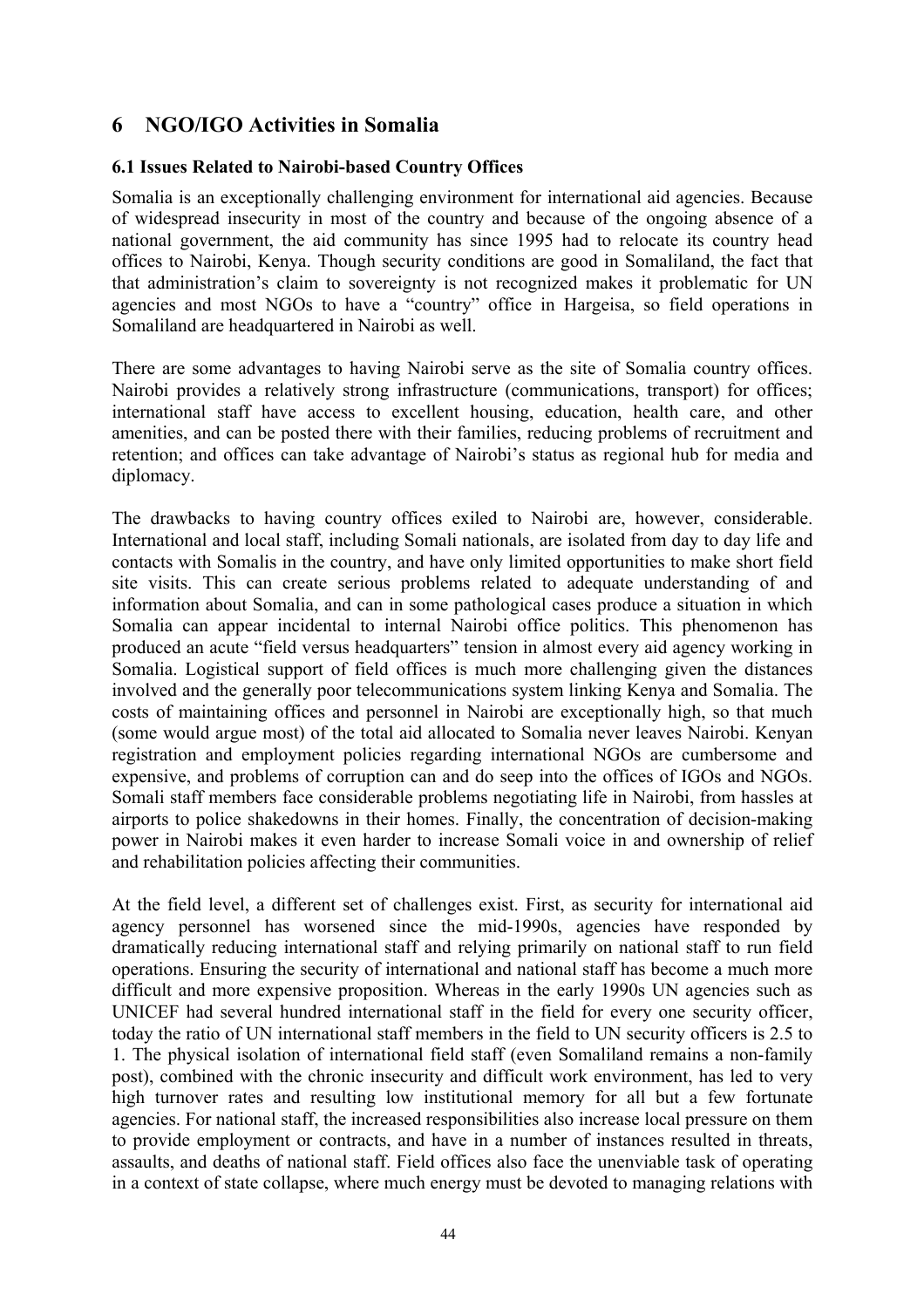<span id="page-50-0"></span>a range of non-state actors, some constructive partners and other predators. The lack of a national government deprives aid agencies of the coordinating body which a functioning ministry would typically provide, and increases the difficulty of maximizing local ownership of policies and projects. In addition, the complex and insecure operating environment in most of southern Somalia and to a lesser extent in Puntland and Somaliland invariably yields a much higher project failure rate than most agencies and donors are comfortable with. This makes agencies less willing to share experiences and lessons learned, and more distrustful of one another. It also makes a posting to Somalia a less attractive career option for aid personnel.

Finally, funding shortfalls have been a chronic problem for aid agencies operating in Somalia. UN Consolidated Inter-Agency Appeals (CAP) for Somalia have consistently fallen far below targeted goals. The CAP for 2003 was only funded at 26 per cent by mid-year, or US\$18.4 million of US\$77.8 million requested.<sup>111</sup> Donor agencies are increasingly channelling funds through international NGOs; since 1993, approximately 36 per cent of total humanitarian assistance is channelled through UN agencies.<sup>112</sup> Funding constraints have been so serious that at times UN agencies and some international NGOs have had to devote most of their energies to seeking funding rather than focusing on operations. While total reported foreign assistance to Somalia appears very substantial – the Somalia Aid Coordination Body calculates that total assistance to Somalia in fiscal year 2002 reached an impressive US\$174.4 million $113$  – only a portion of that funding actually reaches Somalia, due to high salary, logistical, and overhead costs in Nairobi.<sup>[114](#page-50-4)</sup>

Importantly, a parallel source of foreign assistance – Islamic aid agencies, based in and funded by Gulf states – does not provide figures on total assistance channelled into Somalia. But observers note anecdotally that Al-Islah and other Islamic aid sources have become quite significant, and are today the main source of funding for Islamic schools providing education to over  $50,000$  children;<sup>115</sup> the construction of Mogadishu University; provision of scholarships to young men to study abroad; and the operation of several hospitals and health posts. Gulf states also provided some direct assistance to the TNG in 2001, reportedly in the region of tens of millions of dollars.

## **6.2 Mapping of NGO/IGO Presence and Activities inside Somalia**

 $\overline{a}$ 

Accurate information on aid and the status of specific projects is, despite the best efforts of the SACB, difficult to secure. Donor aid figures by region may reflect amounts of funding earmarked but not allocated, and are often not disaggregated from the expenses of NGO and UN agency overheads in Nairobi. Likewise, implementing agencies often report an active presence in regions when in reality they have merely undertaken a one-off workshop or seed distribution, making meaningful regional mapping of UN and NGO activities problematic. The most comprehensive reporting on aid by region, sector, donor, and implementing agency

<span id="page-50-1"></span><sup>111</sup> United Nations Office for the Coordination of Humanitarian Affairs, *Consolidated Inter-Agency Appeal for Somalia 2003: Mid-Year Review*, Geneva, May 2003, p. 5

<span id="page-50-2"></span><sup>112</sup> United Nations Development Programme, *Somalia Human Development Report 2001*, p. 120

<span id="page-50-3"></span><sup>113</sup> Somalia Aid Coordination Body, *Donor Report 2002*, Nairobi, 2002, p. 3, http://www.sacb.info/main\_donor.htm [accessed August 2003]

<span id="page-50-4"></span><sup>114</sup> United Nations Development Programme, *Somalia Human Development Report 2001*, p. 120.

<span id="page-50-5"></span><sup>115</sup> Formal Private Education Network, Enrolment Figures 2003, Mogadishu, n. d. (mimeo)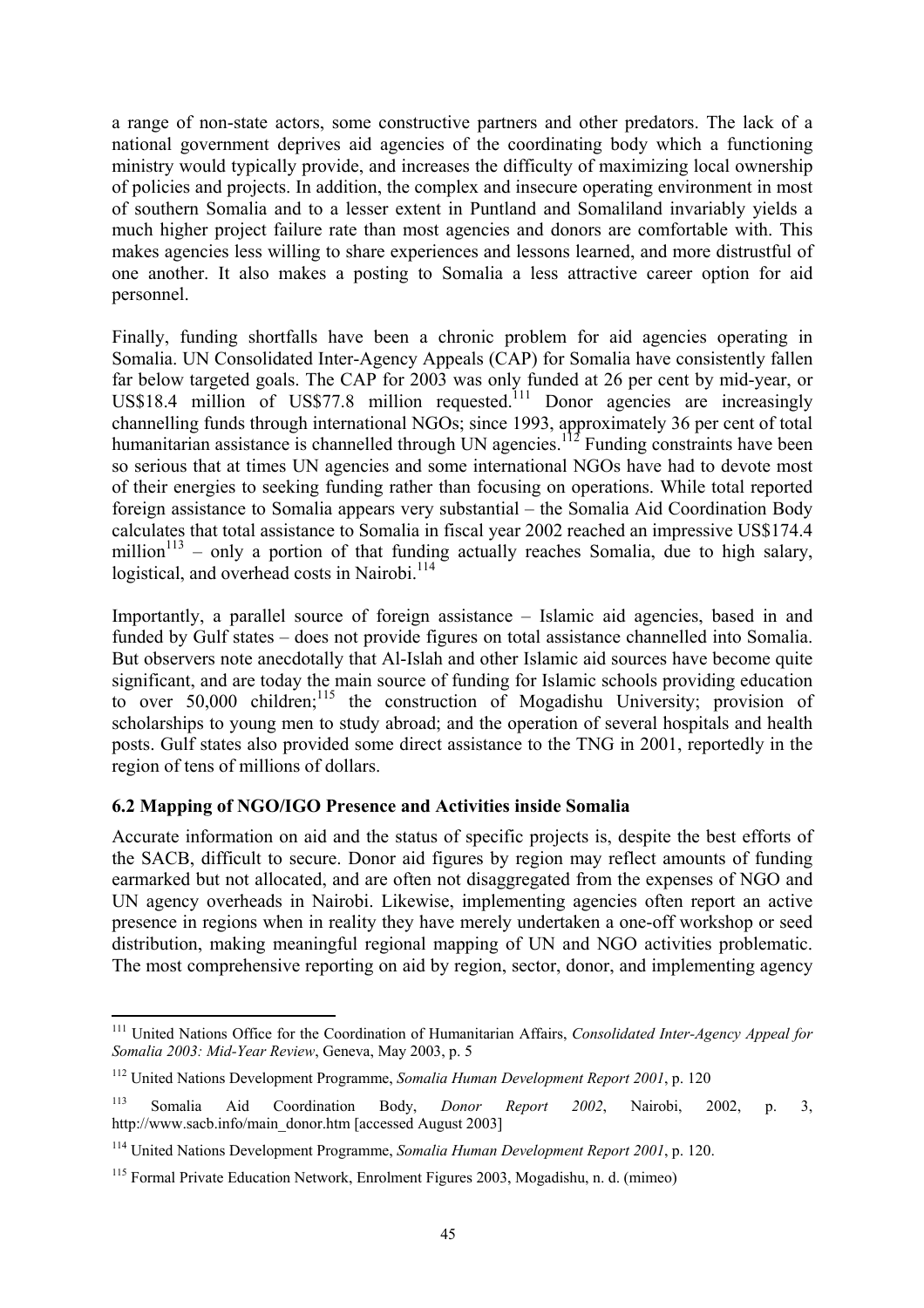are the SACB's annual *Donor Report*, the SACB's web-based project matrix*,* and the Somalia NGO Consortium's annual *Handbook.*[116](#page-51-0)

In general, the bulk of emergency or emergency-related assistance – food relief and food security projects, and health and nutrition – is concentrated in southern Somalia, where chronic malnutrition is highest and where humanitarian emergencies most often occur. Agencies which tend to focus on food distribution and emergency health response – the International Committee of the Red Cross (ICRC), World Food Programme (WFP), CARE, UNICEF, and others – are more active in the south than elsewhere. While emergency relief is not disaggregated from rehabilitation assistance in SACB reporting, some major donors devote most of their assistance to provision of emergency relief. The US, the second largest donor after the EC, devoted 56 per cent of its US\$30 million in aid in 2002 to food security, and 64 per cent of its assistance went exclusively to the south of the country.<sup>117</sup>

Non-emergency assistance is increasingly targeting northern regions, however. Since 2000, the SACB has refocused its policy framework toward promotion of a peace dividend approach, making non-emergency rehabilitation assistance conditional on security and good governance.[118](#page-51-2) Since such conditions only obtain in Somaliland and, at times, in Puntland, that policy has created what one study terms a "northwards drift" of non-emergency rehabilitation assistance in Somalia, in which a growing portion of aid – both in terms of monetary amounts and aid agency presence on the ground  $-$  is in Puntland and Somaliland.<sup>119</sup> In 2000, 42 per cent of foreign assistance was targeted at the north, compared to 31 per cent at the south (the remaining 27 per cent was countrywide).<sup>120</sup> The EC in 2002 committed 49 per cent of its non-emergency project funding to Somaliland and Puntland, with only 23.7 per cent for south and central Somalia (27.3 per cent of its funding that year was for countrywide projects). $^{121}$ 

Sixty-two international NGOs are members of the Somalia NGO Consortium; they report that their projects in governance, education, and water/sanitation/infrastructure are heavily concentrated in Somaliland and Puntland, while their activities in agriculture and health and nutrition are mainly in the south, especially in Benadir (Mogadishu), Lower Shabelle, and Gedo regions.<sup>[122](#page-51-6)</sup>

UN agencies are, with a few important exceptions, even more heavily concentrated in northern regions. Almost all of the International Labour Organization (ILO) and United Nations Development Programme (UNDP) field-based projects (as opposed to Nairobi-based studies) in 2002 operated in the north. Of UNHCR's 102 quick impact projects in 2002, 91 were in Somaliland, the point of return of almost all of the refugees it is assisting. UNICEF

<span id="page-51-0"></span><sup>&</sup>lt;sup>116</sup> All can be accessed at the Somalia Aid Coordination Body website, http://www.sacb.info/ [accessed August 2003]

<span id="page-51-1"></span><sup>117</sup> Somalia Aid Coordination Body, *Donor Report 2002*, p. 14

<span id="page-51-2"></span><sup>118</sup> United Nations Development Programme, *Somalia Human Development Report 2001*, p. 119; Somalia Aid Coordination Body, *SACB Handbook 2003*, p. 16

<span id="page-51-3"></span><sup>119</sup> United Nations Development Programme, *Somalia Human Development Report 2001*, p. 120

<span id="page-51-4"></span><sup>120</sup> *Idem.*, p. 119

<span id="page-51-5"></span><sup>121</sup> Somalia Aid Coordination Body, *Donor Report 2002*, p. 25.

<span id="page-51-6"></span><sup>122</sup> Somalia NGO Consortium, *NGO Consortium Handbook 2002*, Nairobi: SACB, 2002, Annex, http://www.sacb.info/main\_ngoconsortium.htm [accessed August 2003]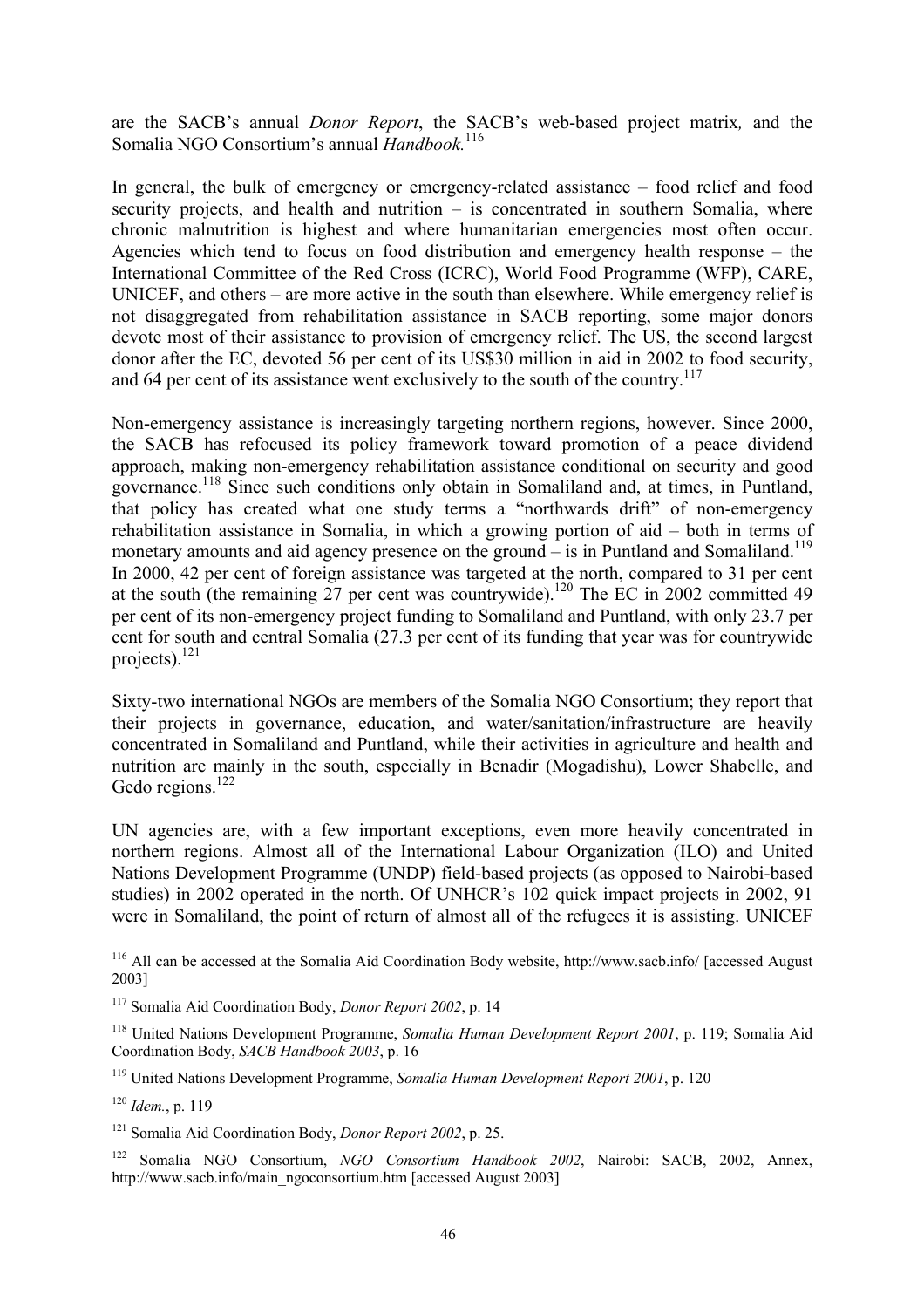has attempted to maintain a countrywide presence, though conflicts have significantly reduced its operations in Mogadishu and Baidoa. World Food Programme (WFP) is the primary exception – 70 per cent of its beneficiaries were in south-central Somalia in 2002, befitting its primary role in food security.<sup>123</sup>

The notable exception to the "northwards drift" of rehabilitation assistance is Islamic aid, principally in health and education sectors, which is nation-wide in scope but concentrated especially in Mogadishu.

## **6.3 Security Assessment and Restrictions**

Security for international aid agencies is on aggregate extremely poor in south-central Somalia, generally good in Puntland, and quite good in Somaliland (apart from the regions of Sanaag and Sool). The Office of the UN Security Coordinator (UNSECOORD) is charged with monitoring security inside Somalia, issuing travel and other restrictions, and approving travel itineraries in areas where such screening is warranted. The UNSECOORD Field Security Coordination Office in Nairobi distributes a weekly, closed-circulation security report to UN agency heads, detailing security incidents. Those reports must be closely read for specific security restrictions, regulations, and protocols on matters ranging from radio communications to emergency evacuation procedures. In each of five "areas" of Somalia an area field security coordination officer is responsible for security of UN personnel, including approval of travel to areas of concern. Area security wardens and national security officers assist in this regard.

Over the past three years, travel to south and central Somalia has generally been restricted to a limited number of safe zones. These zones have been distressingly unstable, so that a town which hosts significant international agency work one month can become a no-go zone the next. For example, the town of Baidoa was a major centre of UN and NGO activity from 1999 to 2002; since intra-Rahanweyn clashes broke out there last year, the entire area surrounding Baidoa is now off-limits to UN personnel. Further west, Gedo region has for years alternated between a conflict zone and an area of operations for UN and NGO projects. Saakow and Buaale districts in Middle Jubba were throughout the mid-1990s areas of relative calm and housed several long-running international aid projects; both were engulfed in sudden clan fighting in 1999 and 2002, and have since been off-limits. Merka, in Lower Shabelle region, was home to a sizable number of international projects, and its airstrip was a refuelling and transit hub for both the consolidated UN air service (UNCAS) and ECHO flights, until armed clashes and shootings at aircraft led to the suspension of flights there. As of mid-2003, very few areas of south-central Somalia are considered safe enough for agency operations. Towns which are currently secure – including Kismayo, Luuq, and Jowhar – are often surrounded by unsafe territory, so UNSECOORD restrictions on road travel are very tight. Banditry and dangerous militia roadblocks along much of the main north-south highway from Beled Weyn to Kismayo render road traffic unsafe, and a combination of banditry and landmines is currently preventing road travel in most of Bay region.

The picture which emerges from this short catalogue of security incidents is that not one single town or region of south-central Somalia has remained a consistently safe and permissive operational environment for international agencies. All have had at least one or two major security incidents requiring suspension of aid activities, some of which have resulted in injuries, kidnappings, or deaths of national or international staff. In some cases the

<span id="page-52-0"></span><sup>123</sup> Somalia Aid Coordination Body, *Donor Report 2002,* pp. 61-81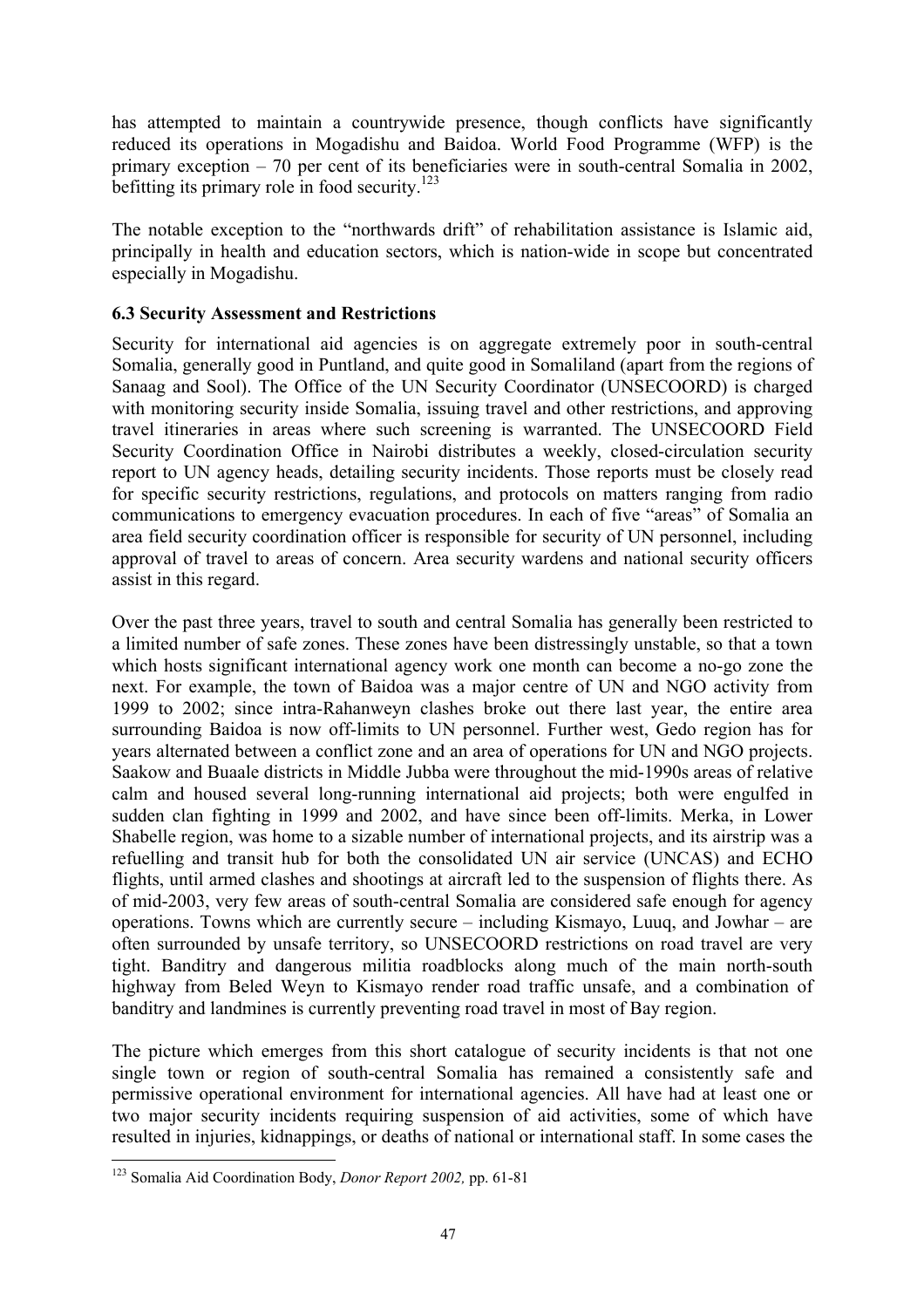<span id="page-53-0"></span>incidents are related to clan or factional fighting; equally as often the insecurity is the result of threats or attacks against aid agencies due to disputes over allocation of employment, contracts, property rental, or project site location. This has put a premium on agencies' ability to design projects flexibly and groom national officers not only to manage projects themselves but to adapt projects to rapidly shifting needs and circumstances.

Mogadishu has been consistently insecure since 1995 and as a result has been placed on a UN Security Phase 5, requiring any mission to seek approval two weeks in advance, travel with a security officer, and limit the duration of the trip to a maximum of four days.

Puntland is currently in a state of transition after a year of conflict, but in general travel and security restrictions there have been light since the mid-1990s. Since the outbreak of conflict there last year, travel restrictions have generally required UN staff to travel on the northsouth highway in daylight hours only, and to seek approval for any off-tarmac trips.

Somaliland has generated the least amount of travel and security restrictions. It is one of the safer regions of the Horn of Africa. Travel to eastern areas of Sool and Sanaag have at times been restricted and generally require approval from area field security coordination officers. Recently Somaliland police have been advising foreign guests to avoid road travel at night due to an increase in robberies.

International agencies operating in areas bordering Somalia, especially in Kenya, often face security conditions as bad as or worse than in Somalia itself. Mandera, Kenya, is increasingly unsafe and UN operations there are restricted. At times, the hinterland around the Dabaad refugee camps has been exceptionally bandit-ridden, requiring armed convoys for overland trips to and from Nairobi/Garissa.

# **7 Migration Trends**

# **7.1 Factors Generating Forced Migration**

The situation analysis presented in this paper suggests that Somalia is unlikely to produce a major new flow of refugees or IDPs in coming years, but is almost certainly going to experience localized crises which will generate smaller involuntary population movements, some of which may cross borders to safety and assistance. Two types of factors are relevant in this regard – first, sudden political crises or natural disasters which precipitate large-scale displacement, and second, incremental crises which slowly create conditions which may make populations more prone to emergencies leading to displacement.

*Natural disasters***.** Somalia's geographic location places it in a region featuring extreme climatic variability. Severe droughts occur in parts of Somalia on average every five years, as do severe floodings in riverine areas. One recent study ranked Somalia the second most disaster-prone country in the world.[124](#page-53-1) International relief agencies can and do expect to respond to these "routinized emergencies" and, thanks to the development of powerful predictive tools and early warning systems (the Food Security Assessment Unit and the Famine Early Warning System), relief agencies are better able to anticipate and prepare for natural disasters in Somalia. That early response capacity usually reduces population

<span id="page-53-1"></span> $\overline{a}$ <sup>124</sup> Tear Fund, Afghanistan Tops Disaster League, Teddington, 24 July 2001 (press statement), http://www.reliefweb.int/w/rwb.nsf/0/c8ebcaf4258a2e2ec1256a930044e3f7?OpenDocument [accessed August 2003]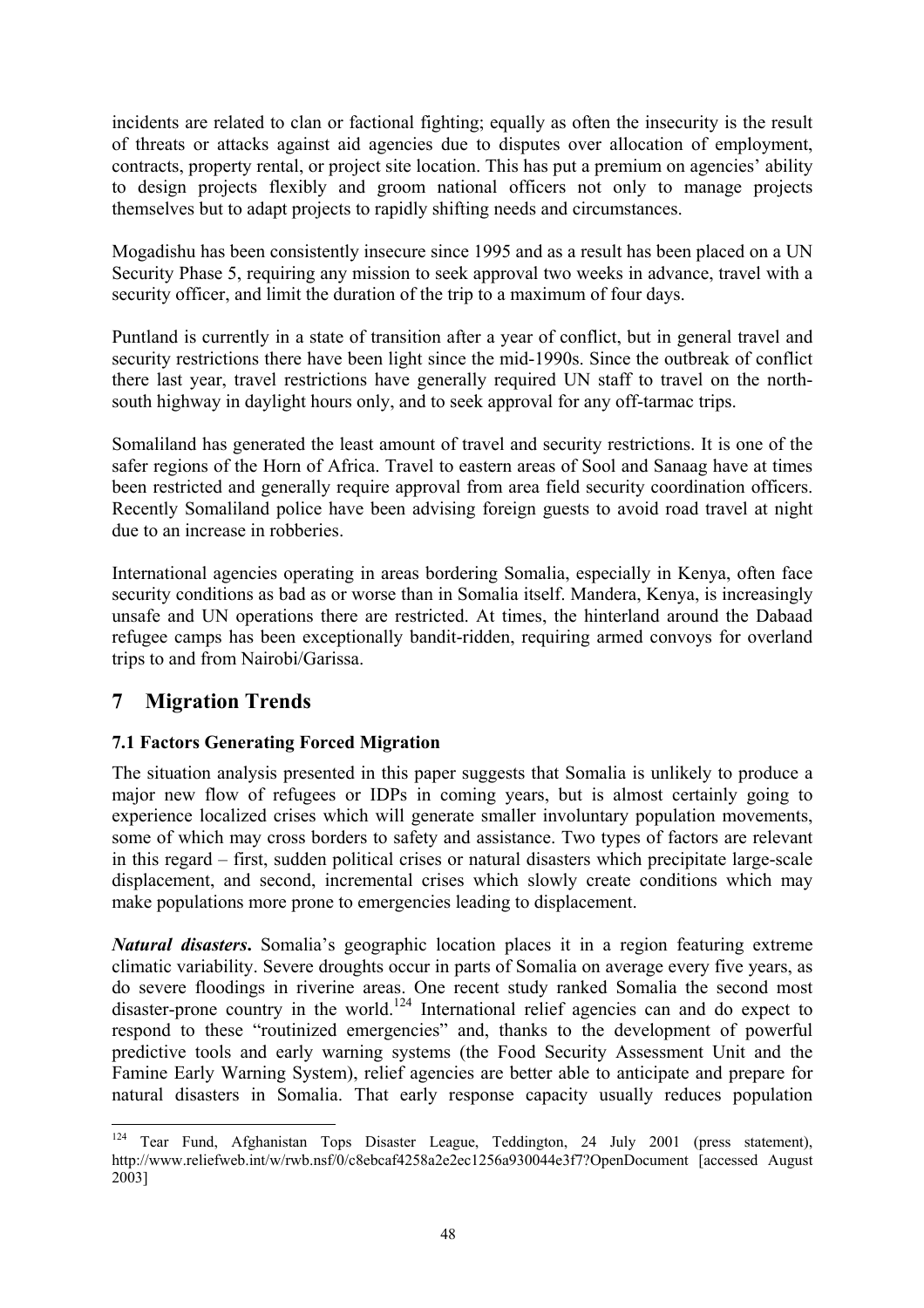<span id="page-54-0"></span>displacement. Given Somalia's variable climate, one factor which is very likely to create some level of population displacement in the next few years is a flood or severe drought. It is worth noting that Somalia's rural populations of pastoralists and farmers both have welldeveloped coping mechanisms to survive such natural disasters, but a combination of political insecurity, rangeland degradation, and privatization of watering holes and pasture (enclosures) is rendering both farming and pastoral communities more vulnerable to flood and drought events. Typically, victims of natural disasters in Somalia will relocate to wherever they believe relief is available, either to regional urban centres or across borders. How relief agencies target aid is thus a critical factor in determining population movement in natural disasters.

*Political crises*. The trend assessment presented here suggests that political instability and armed clashes will continue to plague much of south-central Somalia in coming years, but that those political crises are likely to be localized in nature. This means that we can expect to see more of what has occurred in the late 1990s – clashes which typically produce internal displacement in the hundreds or thousands, with IDPs relocating to the nearest safe town or city. War-induced displacement which yields refugees into Kenya or Ethiopia is not considered very likely, except for clashes and insecurity in the Jubba regions from Kismayo to Gedo, where displaced populations can reach the Kenyan border with relative ease.

**Incremental crises.** Of equal concern are trends which appear to be creating conditions of increased vulnerability rendering some population groups more prone to displacement. The fragile state of the economy from Kismayo to Mogadishu to Bosaso is a matter of particular concern. All of the regional economies in Somalia are very vulnerable to both internal and external shocks – closure of remittance companies, hyperinflation, closure of borders, political crises – which could prompt population movements. The economy of pastoral households, which suffers a persistent decline in terms of trade of livestock to dry rations, is leading more nomadic families to drift to urban areas, and renders remaining pastoralists more vulnerable to the effects of drought and livestock epidemics. Likewise, the reduced carrying capacity of rangeland, resulting from overgrazing and charcoal production, places pastoral households at greater risk of displacement when rains fail. Finally, the complete lack of basic services in many rural regions constitutes an additional impetus for households seeking access to education and health care.

## **7.2 Factors Generating Voluntary Migration**

Population displacement and refugee flows in Somalia are affected by more positive factors as well. This is most dramatically in evidence in the high rates of displacement/migration of southern Somalis relocating to northern urban areas where economic prospects are good and security is better than in the south. Mogadishu also attracts a flow of migrants from the countryside despite its insecurity, as quality schools and other services are concentrated there. In a number of cases, heads of households are relocating their families to Mogadishu so children have access to schools, while they remain with their businesses in outlying regions.

Positive factors which contribute to refugee flows into Kenya and elsewhere have in the past been limited to two: the immediate guarantee of food relief and shelter in the camps, and the prospects of transiting through Kenya or Yemen to a third country for work or asylum. For the poorest Somali refugees – the Bantu farmers of Lower and Middle Jubba, for instance – the basic food rations, health services, and education offered in Dadaab and Kakuma exceed anything they can hope to find back home, creating an incentive to keep family members in the camps. The attraction of Kenya could soon increase, if some of the more humane policy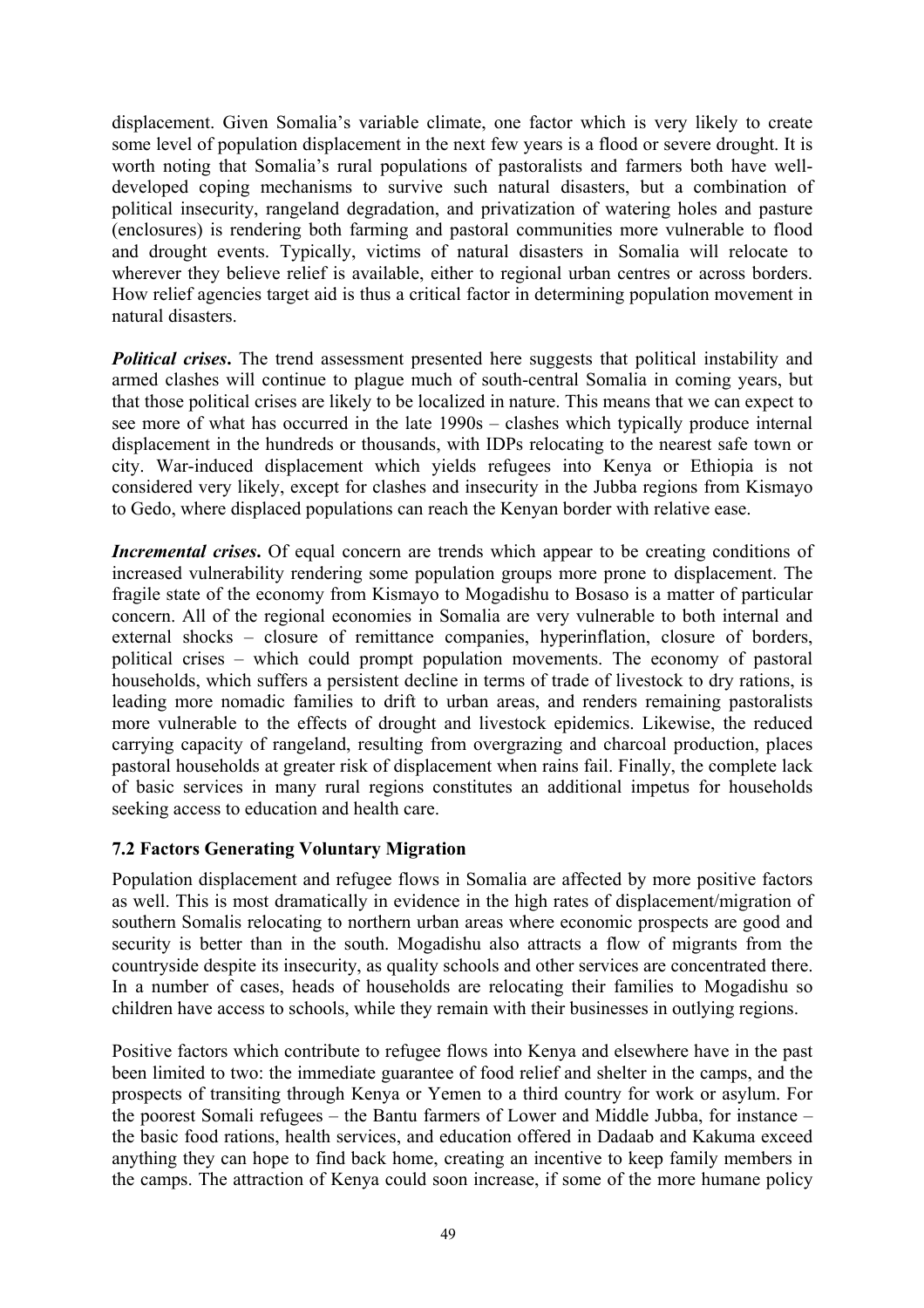<span id="page-55-0"></span>options the new Kenyan government is considering are adopted. This includes the possibility of permitting refugees more freedom of movement inside Kenya and permitting them to engage in productive activities. But the biggest single factor potentially attracting refugee flows into Kenya is the prospect of police reform by the Kibaki government. If police corruption and brutality are brought under control, Kenya will become a more attractive setting for Somalis seeking a combination of safety from persecution or war, access to employment and services, and a more peaceful setting for their families.

# **8 Conclusion and Policy Implications**

The analysis presented in this study points to two broad trends which are likely to shape Somalia in the coming three to five years. The first finding is that subtle but important changes are occurring across the board in Somali society – in the locus of political power, the nature of armed conflicts, patterns of governance, the authority of clan elders, the pursuit of economic profit, local promotion of human rights, the scope of humanitarian emergencies, and so on. Collectively these trends challenge the widely held but inaccurate portrait of Somalia as a country caught in the maws of an unending and unchanging crisis. Somalia's crisis is, to put it succinctly, dynamic, not static.

A corollary to this observation is that many of these observable trends in Somalia are the result of shifting interests and calculations on the part of Somali groups and individuals. Trends in contemporary Somalia are a reflection not of irrational impulses of warlords or the "madness" of teen-age warriors in an environment of state collapse, but rather of the calculations of local actors as they try to survive and profit in a context of great uncertainty and insecurity. Many of the trends identified in this study are the product of risk management by Somalis coping with state collapse. Militiamen demobilizing and taking up farming in the Lower Shabelle do so because the risks attached to fighting and looting have become greater than the value of potential war booty. Businessmen who finance *sharia* courts do so because they have come to have an interest in safe commercial corridors and secure market areas, not in the spoils of war. Warlords who incite tensions between rival clans do so because their political standing in peacetime quickly plummets. These actors may miscalculate – in fact, evidence points to an enormous amount of miscalculation in Somalia – but they are calculating, attempting to manage and reduce risk and advance their interests. By coming to a better understanding of how Somali communities and leaders are managing risk and making calculations to cope with their challenging environment, aid agencies are better able to anticipate local response to projects and avoid unnecessary problems.

A second finding from this analysis is that, despite the trends which have reshaped Somalia since 1995, evidence suggests that the overall political situation is unlikely to change dramatically in the short term. Somalia is unlikely to see the establishment of a functional national government in the next few years; continued state collapse is likely to continue to define Somali affairs. South-central Somalia in particular appears likely to remain a fairly dangerous, non-permissive area of operation for relief and development agencies. Pockets of stability and good governance will continue to appear, but are themselves prone to reversals of fortune.

Somalia, however, is not and has never been very amenable to accurate political predictions. Therefore, prudence dictates that international agencies prepare for a number of plausible scenarios. Three different scenarios for the coming three to five years are considered below.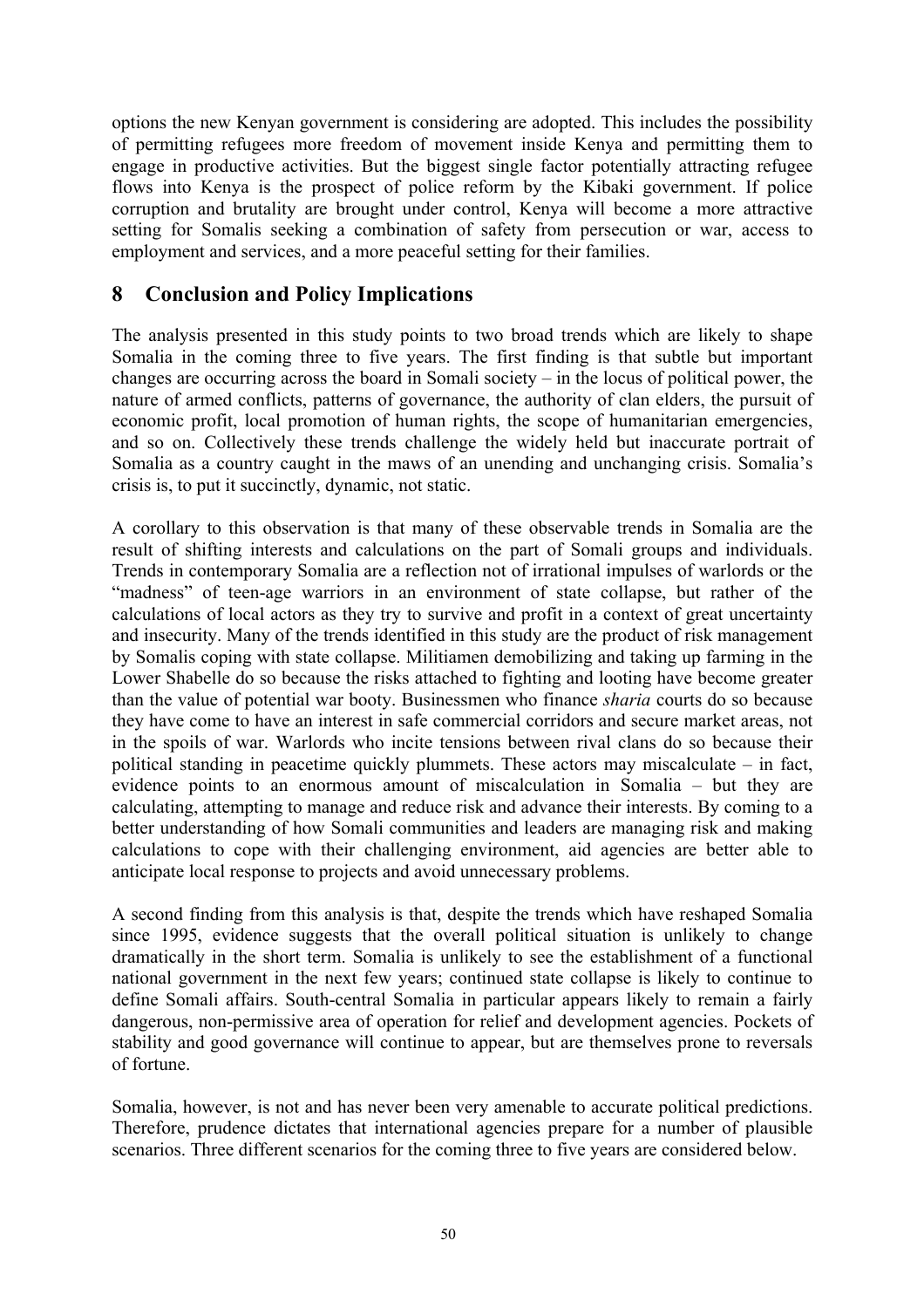#### <span id="page-56-0"></span>**8.1 Most Likely Scenario**

Over the next three to five years, the most likely scenario for Somalia will be continued incremental changes in political and economic life but with no dramatic departure from the current situation. Specifically, most evidence points to a continuation of de facto state collapse, regardless of whether one or more transitional national governments are declared. South-central Somalia will thus continue to feature localized polities with variable levels of authority, and chronic susceptibility to armed clashes or outbreaks of criminality. Some regions, such as Gedo and Lower Jubba, are almost certain to produce such levels of insecurity. Mogadishu will likely remain divided by quarrelling warlords and clans. In this environment, Islamic courts will see a revival of fortunes, much as was the case in the late 1990s. Top business figures will continue to accrue more powerful clout in Mogadishu at the expense of militia leaders, but it is not clear that the business elite will be willing to assume a more direct political role in the near future. Armed conflict will likely remain localized and intra-clan in nature, much as has been the case in recent years. Though the possibility of competing transitional administrations – one led by Abdullahi Yusuf, the other by the TNG – will likely rekindle an Ethiopia-Arab state proxy war in Somalia, it is likely to mainly be a stand-off, with only a few points of potential conflict. Islamists are unlikely to seek direct political control anywhere, as that would expose them to possible attacks by Ethiopia or the US. But Islamic aid agencies and movements such as Al-Islah appear poised to assume an even more robust role in key sectors such as education and health, and will enjoy increased indirect political and social influence in the south. Large-scale humanitarian crises in the south are only likely in the event of a severe natural disaster, especially if combined with political instability. Such crises will probably be regional, not national, in scope. For international aid agencies, this means that they will have to continue to cope with the nonpermissive and high-risk environment in responding to emergency needs in south-central Somalia.

To the north, the most likely scenario for Somaliland in the next three to five years is continued incremental improvements politically, and an eventual recovery from the current economic downturn. The Sool-Sanaag issue is unlikely to be resolved, but the rest of Somaliland will remain relatively peaceful and stable. Much will depend on the handling of parliamentary elections next year, and on the effectiveness of external pressure on the current administration to avoid slipping into authoritarian tendencies. While it is unlikely Somaliland will win diplomatic recognition from another country in the near future, it is possible that measures short of outright recognition will be considered. Puntland may have the brightest prospects in the next five years, if its economy continues to expand and its political leadership can consolidate the recently brokered peace.

Large-scale internal displacement or refugee flows are not likely in this scenario, but smaller, regional emergencies will almost certainly produce at least some refugees and IDPs.

## **8.2 Worst-case Scenario**

The worst-case scenario for Somalia in the short term would involve some combination of the following disasters, all of which are individually plausible. A major natural disaster – drought or floods – creates widespread hunger and population displacement in heavily populated areas of the country. Political tensions between rivals in the TNG, G-8, and SRRC leads to heavy fighting in parts of the capital Mogadishu, triggering displacement of urban dwellers toward the Shabelle river valley, where they settle in disease-ridden and insecure camps. The possibility of a major urban displacement into the Mogadishu hinterland is unlikely but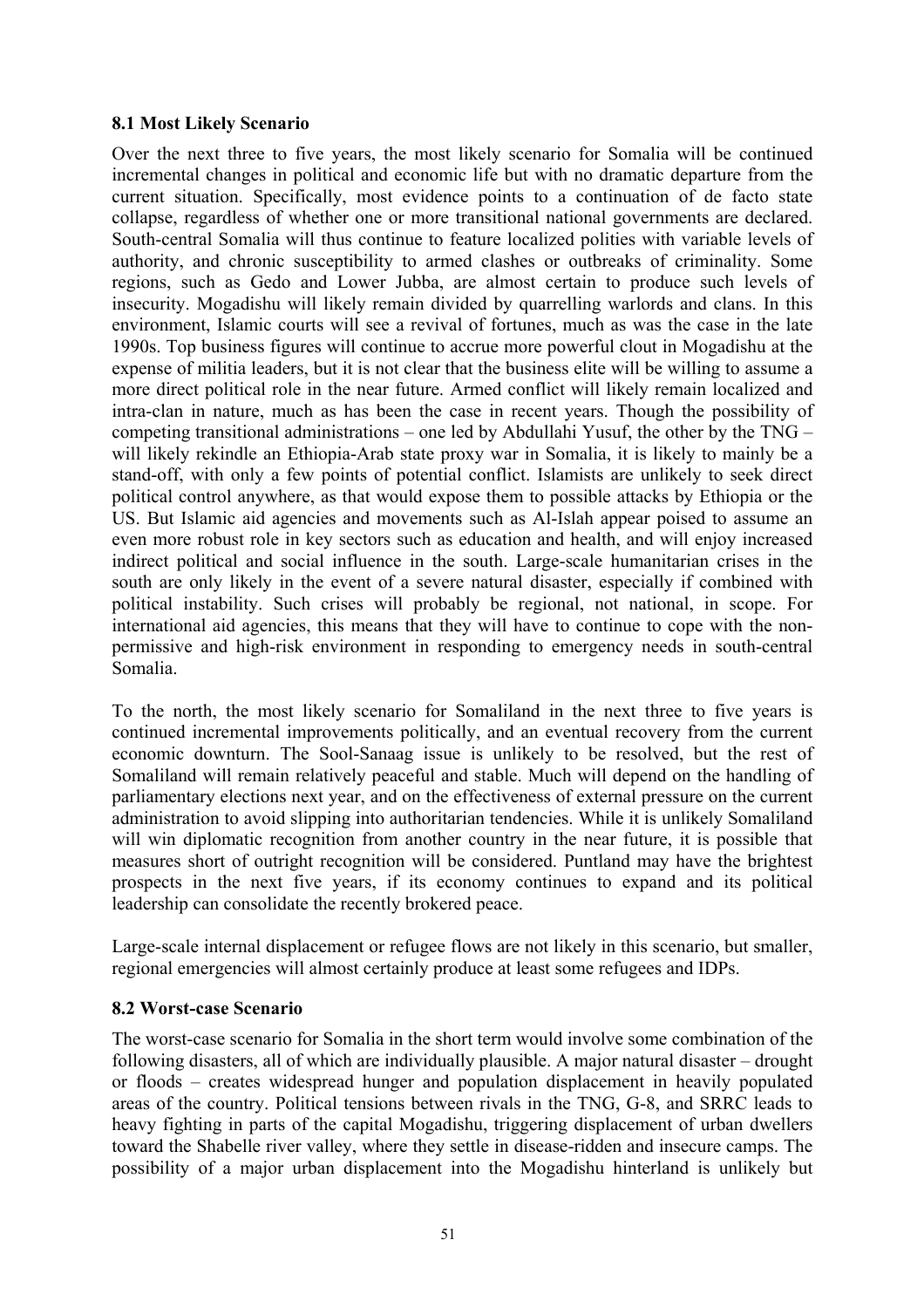<span id="page-57-0"></span>constitutes a nightmare scenario, as that area is chronically insecure and would pose a major challenge to relief agencies. Importantly, any severe and prolonged crisis in Mogadishu would likely produce a significant outflow of middle-class Somali refugees into Kenya or elsewhere, as many better-off Mogadishu residents have passports or travel papers enabling them to settle abroad. The brain-drain and capital-drain such an exodus would produce would only worsen political and economic problems in Mogadishu. Similarly, it is conceivable that tensions between pro-Ethiopian and pro-Arab camps in Somalia could produce heavy fighting in other flashpoint areas – Baidoa, Kismayo, and Galkayo, among others – which create humanitarian crises in dangerous operating environments. Another potential component of a worst-case scenario in Somalia is the very real prospect of an epidemic of a dangerous, Ebola-virus type disease. With no public health system and very unsanitary conditions in urban areas, this could produce very high fatality rates in very insecure operating environments.

Though both Puntland and Somaliland appear stable at this time, Puntland's armed clashes in 2001-2002 serve as a reminder that that stability cannot be taken for granted. If economic downturn in Somaliland becomes a full-blown economic crisis, armed criminality would likely rise and latent political tensions could become open wounds. If the Rayale government gravitates towards more repressive and authoritarian polices, including manipulation of upcoming parliamentary elections, it is conceivable that this could produce protests and armed clashes. Because of Hargeisa's proximity to Ethiopia, any such instability would be more likely to produce a flow of refugees across the border. A worst-case scenario in Puntland would involve renewed fighting between the militias of Abdullhi Yusuf and General Ade, which would shut down commerce at the Bosaso port and produce an economic crisis. Migrant labourers would move in large numbers back to southern Somalia, and many Somalis would attempt to cross by boat to Yemen.

## **8.3 Best-case Scenario**

The most optimistic but still plausible scenario at this time is one in which the current peace talks at Mbagathi, or a successor peace process, produce a transitional government which wins approval from most of the population and which eventually is able to take its place in Mogadishu. Given enough external recognition and assistance, including AU peacekeeping forces, the transitional government is able to co-opt or defeat spoilers and gradually extend its presence in much of the country. If in this scenario Mogadishu not only becomes less crimeridden, but also becomes more open to all Somali clans to live there with full rights and opportunities, tens of thousands of Somali refugees would be interested in returning to the capital, and tens of thousands more would relocate to Mogadishu from provincial towns or from abroad. This could empty towns such as Bosaso, Bardera, and Beled Weyn of much of their current populations and swell neighbourhoods of Mogadishu. UNHCR and its partners would need to be prepared to assist large numbers of refugees, mainly in Kenya and Yemen, seeking to repatriate. International aid agencies would also need to prepare for physical relocation of their country offices from Nairobi to Mogadishu. That move would almost certainly lead to a loss of a certain percentage of staff who would not be willing to live in an initially dangerous, non-family post.

## **8.4 Policy Implications**

These three scenarios present very different policy implications for aid agencies. But the trend analysis informing these scenarios points to a common set of policy considerations. First, the Somali context demands maximum flexibility in programming, to allow projects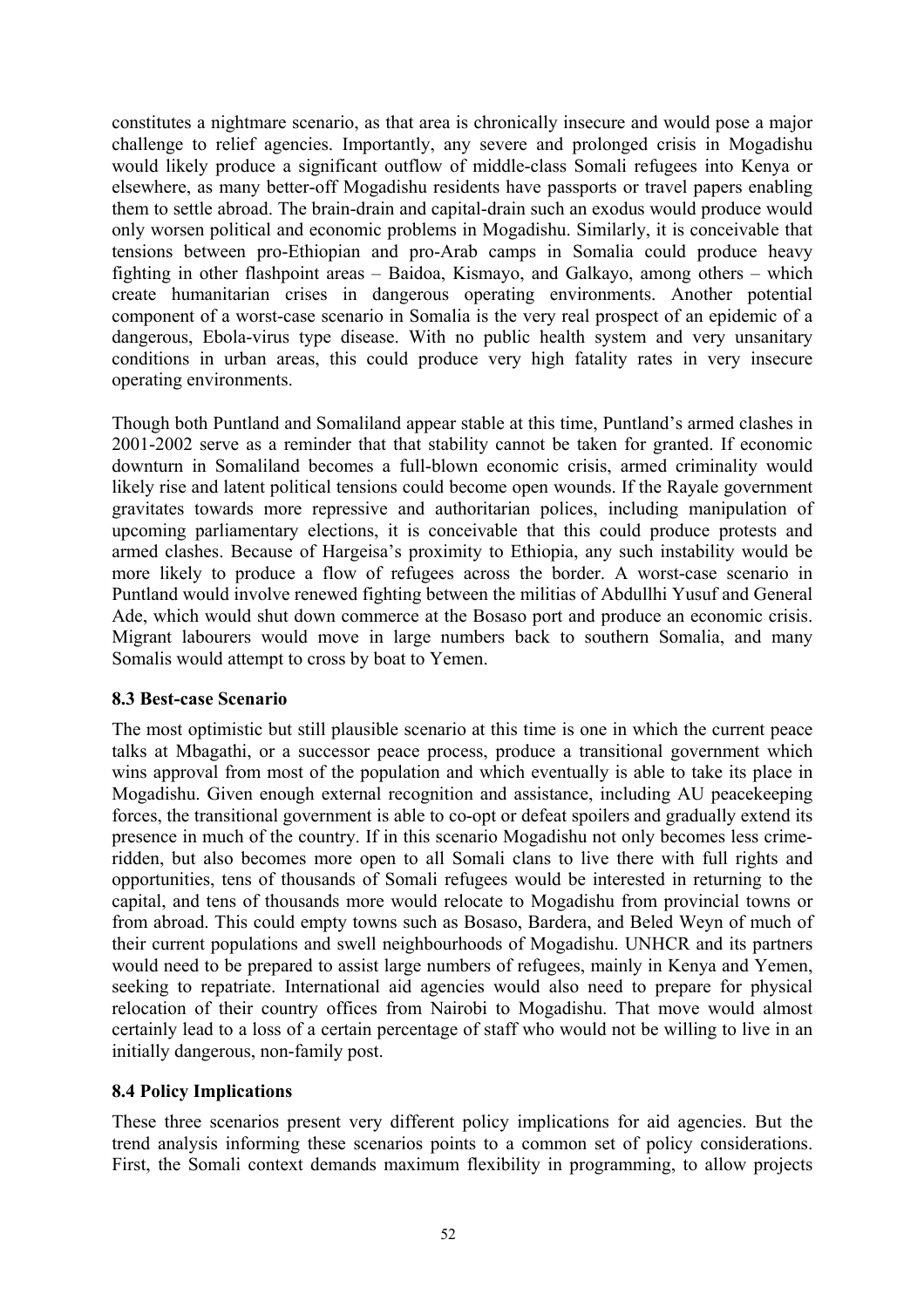and project personnel to adapt to rapidly changing local circumstances. This is especially the case in south-central Somalia, where rehabilitation projects in stable zones can suddenly face armed conflicts or political deterioration, or the onset of humanitarian emergencies. Institutional flexibility is required at all levels – from budgets to project time-frames to project objectives – so that the overall aim of assisting Somali communities is not subordinated to the narrowly defined objectives of a project document and agency protocol which is suddenly rendered irrelevant by events on the ground. Donors must be as sensitive to the need for flexible response as agency heads.

Second, IGOs and NGOs must continue to refine their skills in interacting effectively and constructively with state and non-state actors. The Somali environment has generally produced a preference on the part of external aid agencies to avoid local authorities altogether and work with and through local NGOs as a way to avoid the many complications of other non-state actors. In the long run, however, building the capacity of local authorities – municipalities, ministries of regional states, and others – is a vital part of rebuilding governance in Somalia.

The "northwards drift" of non-emergency assistance to Somalia is a third policy issue noted in this study. The "peace dividend" principle of the SACB is laudable, but care must be taken not to allow south-central Somalia to become marginalized. Innovative, small-scale rehabilitation projects in the south can help maintain some balance in assistance and provide the south with some means of escaping its current impasse.

The trend analysis developed in this study reinforces a frequent observation that the most dynamic and increasingly important force in Somalia is the private sector. For aid agencies accustomed to dealing either with the public sector or with the non-profit sector, for-profit businesses are generally beyond their purview. But Somalia's unique situation requires that all aid strategies take into account the potential for the private sector to be a constructive partner in projects. Where possible, assistance should help to promote private sector activity; at a minimum, assistance should not inadvertently harm legitimate private sector interests.

Assessments consistently point to several social groups in Somalia – in particular, IDPs – as among the most chronically vulnerable sections of the Somali population. Strategies to assist IDPs face challenges even in the permissive environments of Puntland and Somaliland; in Mogadishu and Kismayo the task is even more daunting. Agencies must continue to develop new and more effective strategies for reaching and assisting IDPs, and must continue to press local authorities to accept responsibility for the protection and well-being of these generally powerless groups.

A related finding, of special concern to UNHCR, is the poor status of returnees in Somaliland. The structural weakness of the Somali economy makes reintegration of returnees an enormous challenge, especially when most prefer to resettle in large urban areas with high unemployment. Policies must be devised to increase income-generating activities for returnees, lest they become an underclass of slum-dwellers. This requires both greater levels of donor funding for refugee reintegration, and more effective strategies for imparting skills and developing markets for returnee small businesses.

Finally, the scenarios developed above serve as a reminder that the international community must be prepared to respond quickly not only in the event of a worst-case scenario requiring large-scale humanitarian assistance, but also in a best-case scenario, where a window of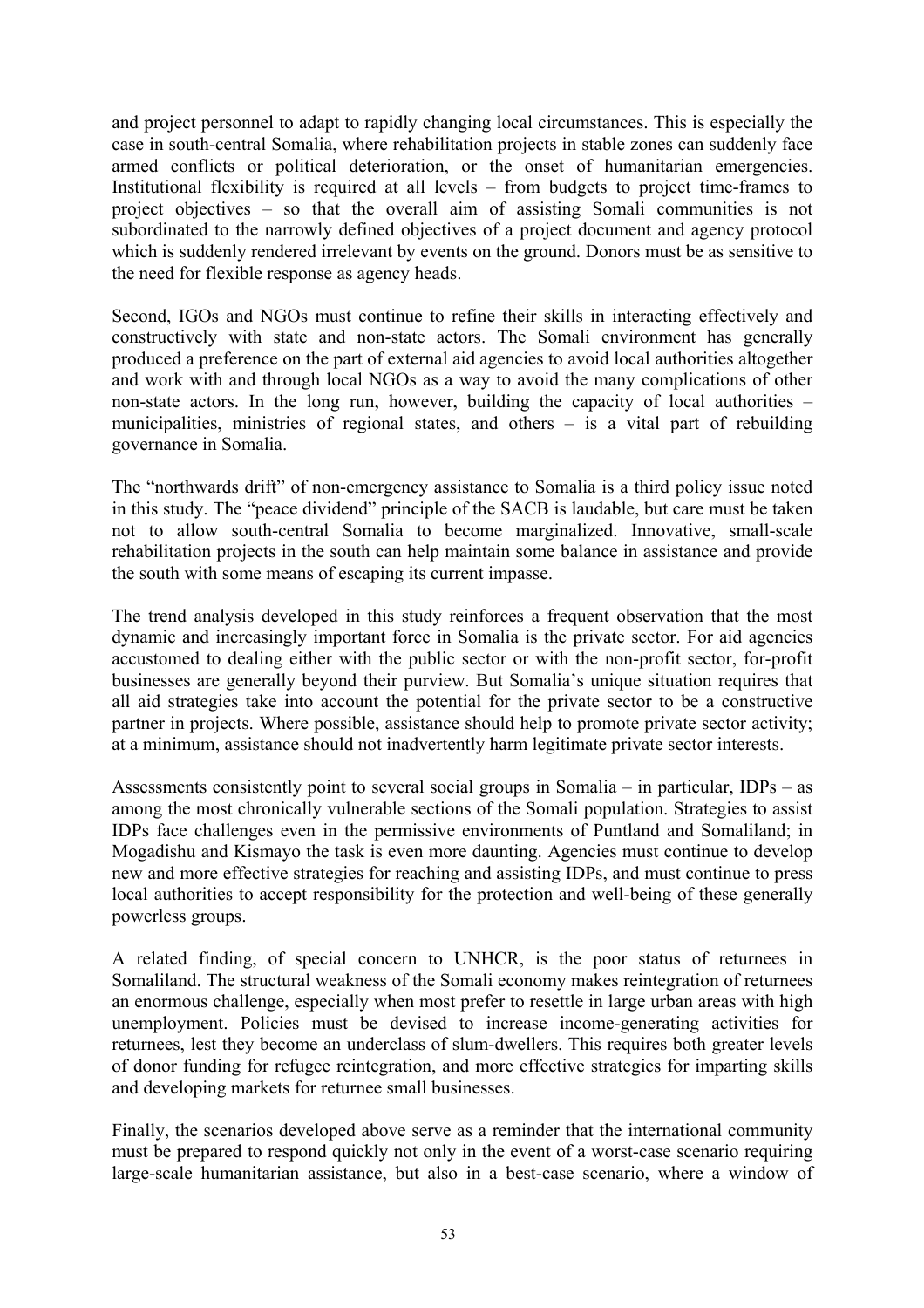opportunity for reconciliation and revived central government presents itself. Aid agencies have developed excellent capacity for rapid response to emergencies, but are painfully slow to provide timely assistance to positive developments in collapsed states. Contingency plans and contingency funding to support a promising peace process would ensure that Somalia does not fall victim to another "missed opportunity" in the coming years.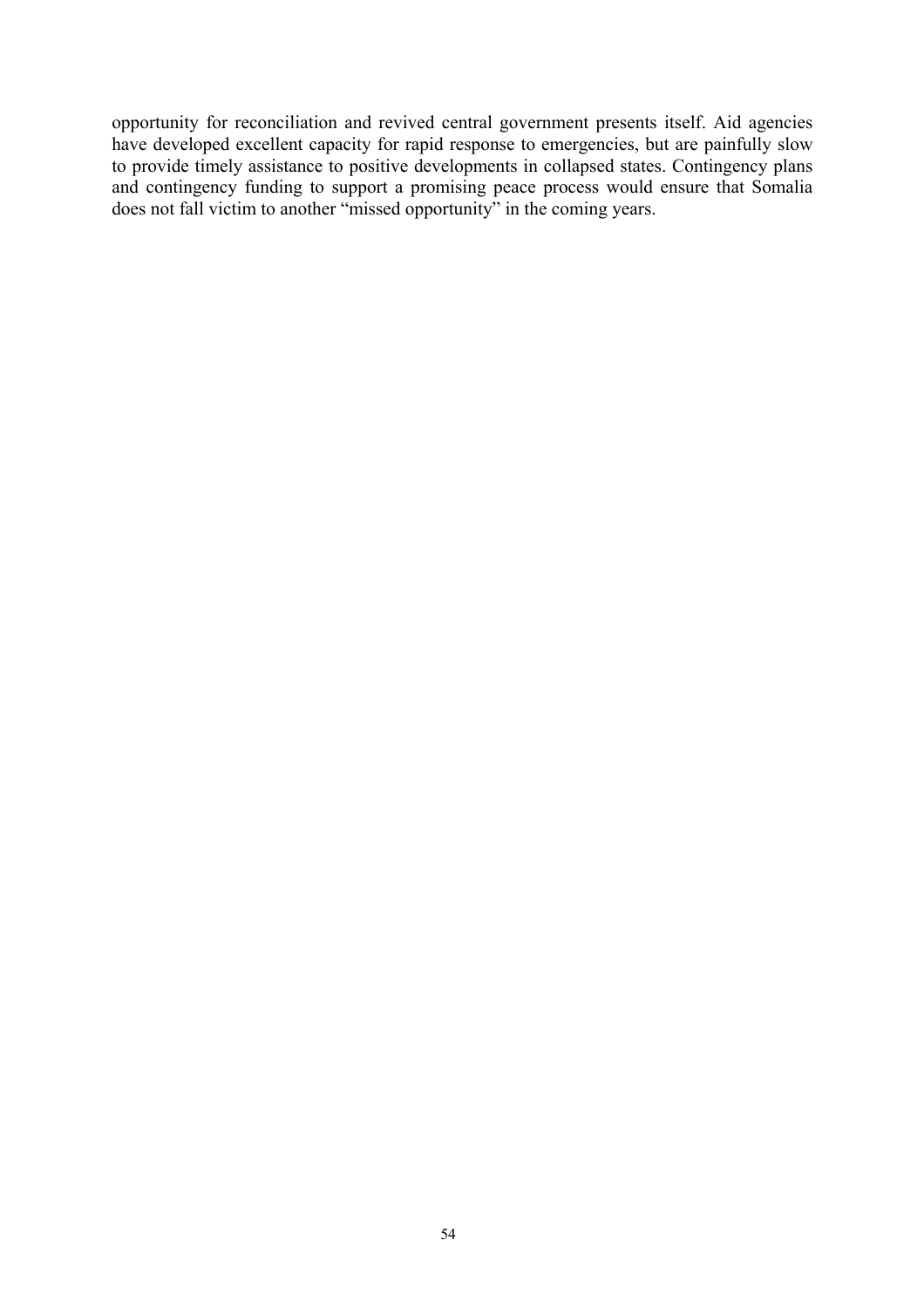# <span id="page-60-0"></span>**9 Bibliography**

2000

Academy for Peace and Development, *The Impact of the War on the Family*, Hargeisa, July 2002

\_\_\_\_\_\_\_\_\_ , *Consolidation and Decentralization of Government Institutions,* Hargeisa, July 2002

Africa Watch, *Somalia: A Government at War with Its Own People*, New York: Africa Watch, January 1990

Agence France Press, Tanzania Ready to Give Citizenship to Bantu Somalis: Minister, Dar-es-Salaam, 25 June 2003

Amnesty International, *Somalia: No Lasting Peace Without Human Rights*, London, 2002

\_\_\_\_\_\_\_\_\_ and International Cooperation for Development, *Human Rights in Somaliland: Awareness and Action. Report of a Workshop Held in Hargeisa, Somaliland*, London: Amnesty International, 1999, p. 36-8

Baron, N. and Jensen, S. Ensuring the Protection of the Maato: UNICEF Child Protection Survey 2003*,* Nairobi, June 2003 (draft document)

Bensahel, N., Humanitarian Relief and Nation Building in Somalia, in Art, R. and Cronin, P. (eds.), *The United States and Coercive Diplomacy*, Washington DC: US Institute of Peace Press, 2003

Bradbury, M., *Somaliland: Country Report*, London: Catholic Institute for International Relations, 1997

\_\_\_\_\_\_\_\_\_ , *Building Partnerships for Peace and Development: Report of a Workshop Held in Borama, Somaliland, 9-12 December 1996*, London: Catholic Institute for International Relations, 1997

Bryden, M., No Easy Fixes: Coming to Terms with Terrorism, Islam, and Statelessness in Somalia, *Journal of Conflict Studies*, fc September 2003

\_\_\_\_\_\_\_\_\_ , The Banana Test: Is Somaliland Ready for Recognition? *Les Annales d'Ethiopie*, Vol. 9, fc July/August 2003

Cassanelli, L. and Besteman, C, (eds.), *The Struggle for Land in Somalia: The War behind the War*, Boulder: Westview, 1996

Clarke, W. and Herbst, J., Somalia and the Future of Humanitarian Intervention, in Clarke, W. and Herbst, G. (eds.), *Learning from Somalia: The Lessons of Armed Humanitarian Intervention*, Boulder: Westview Press, 1997

Food Security Assessment Unit, *Monthly Nutrition Update for Somalia July 2003*, Nairobi, 11 July 2003, http://www.unsomalia.net/FSAU/nutrition\_updates.htm [accessesd August 2003]

\_\_\_\_\_\_\_\_\_ , *Structural Vulnerability Workshop: Environmental Degradation in the Haud*, Nairobi,

Formal Private Education Network, Enrolment Figures 2003, Mogadishu, n. d. (mimeo)

Hirsch, J. and Oakley, R., *Somalia and Operation Restore Hope: Reflections on Peacemaking and Peacekeeping*, Washington DC: US Institute of Peace, 1995

Hogendoorn, J., M'Backe, M., and Mugaas, B., Report of the Panel of Experts on Somalia Pursuant to Security Council Resolution 1425 (2002), S/2003/223, 25 March 2003

Horst, C., *Vital Links in Social Security: Somali Refugees in the Dadaab Camps, Kenya*, New Issues in Refugee Research Working Paper, No. 38, Geneva: UNHCR, April 2001

Human Rights Watch, UN Spotlights Child Soldiers, New York, 30 January 2003 (press statement)

\_\_\_\_\_\_\_\_\_ , *Hidden in Plain View: Refugees without Protection in Nairobi and Kampala,* New York, November 2002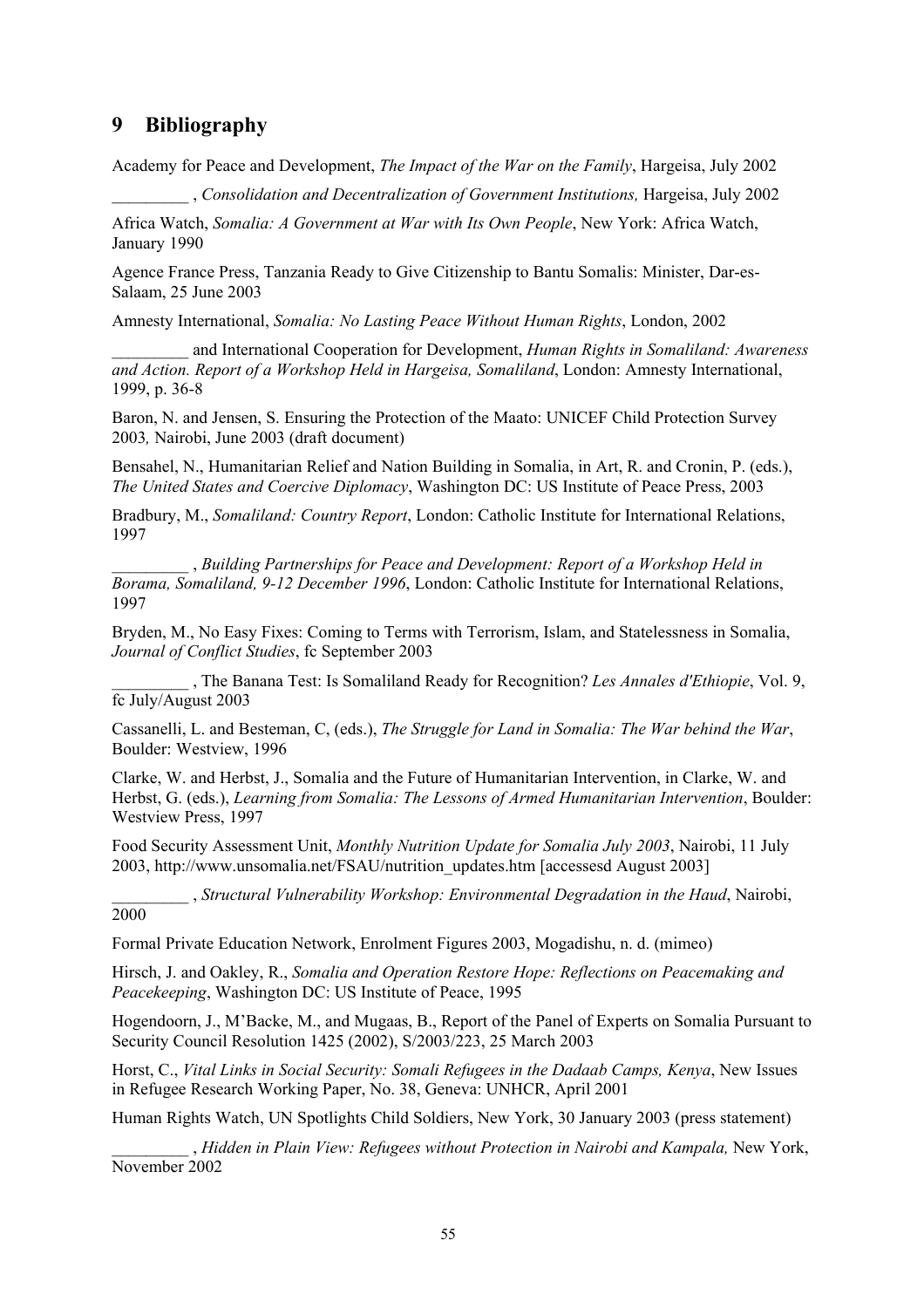International Crisis Group, *Somaliland: Democratisation and its Discontents*, Nairobi; Brussels: 28 July 2003

\_\_\_\_\_\_\_\_\_ , *Negotiating a Blueprint for Peace in Somalia*, Mogadishu; Brussels, 6 March 2003

\_\_\_\_\_\_\_\_\_ , *Somalia: Countering Terrorism in a Failed State*, Nairobi; Brussels, 23 May 2002

International Rescue Committee, IRC Works to Reduce Malnutrition among Somali Bantus in Kenya, New York, 20 June 2003 (press statement)

Jamal, V., Somalia: Survival in a 'Doomed' Economy, *International Labour Review*, Vol. 127, No. 6, 1988, pp. 783-812

Le Sage, A., Somalia: Sovereign Disguise for a Mogadishu Mafia, *Review of African Political Economy*, Vol. 29, No. 91, March 2002

\_\_\_\_\_\_\_\_\_ ., Prospects for Al Itihad and Islamist Radicalism in Somalia, *Review of African Political Economy*, Vol. 28, No. 89, September 2001, pp. 472-7

Little, P., *Somalia: Economy without State,* Bloomington: Indiana University Press, 2003

Lyons, T. and Samatar, A. I., *Somalia: State Collapse, Multilateral Intervention, and Strategies of Political Reconstruction*, Washington DC, Brookings Institution, 1995

Marchal, R., *The Post Civil War Somali Business Class*, Nairobi: European Commission Somalia Unit, 9 September 1996

Menkhaus, K., State Collapse in Somalia: Second Thoughts, *Review of African Political Economy*, Vol. 30, No. 96, fc September 2003

\_\_\_\_\_\_\_\_\_ , Political Islam in Somalia, *Middle East Policy,* Vol. 9, No. 1, March 2002, pp. 109-23

\_\_\_\_\_\_\_\_\_ , Somalia: Next Up in the War on Terrorism? *CSIS Africa Notes*, No. 6, January 2002, pp. 1-9

\_\_\_\_\_\_\_\_\_ and Ortmayer, L., Somalia: Misread Crises and Missed Opportunities, in B. Jentleson (ed.), *Preventive Diplomacy in the Post-Cold War World: Opportunities Missed, Opportunities Seized, and Lessons to be Learned*, New York: Carnegie Endowment, 1999, pp. 211-37

\_\_\_\_\_\_\_\_\_ , Somalia: Political Order in a Stateless Society, *Current History*, Vol. 97, No. 619, May 1998, pp. 220-4

\_\_\_\_\_\_\_\_\_ , US Foreign Assistance to Somalia: Phoenix from the Ashes? *Middle East Policy*, Vol. 5, No. 1, January 1997, pp. 124-49

\_\_\_\_\_\_\_\_\_ and Ortmayer, L., *Key Decisions in the Somalia Intervention*, Washington DC: Georgetown University, 1995

Narbeth, S., *Livelihoods and Protection: Study of IDPs and Vulnerable Communities in Kismaayo*, Nairobi: United Nations Coordination Unit, July 2003

Nastios, A., Humanitarian Relief Intervention in Somalia: The Economics of Chaos, in Clarke, W, and Herbst, G. (eds.), *Learning from Somalia: The Lessons of Armed Humanitarian Intervention*, Boulder: Westview Press, 1997

Prendergast, J., *Crisis Response: Humanitarian Band-Aids in Sudan and Somalia*, London: Pluto Press, 1997

Rawson, D., *The Somali State and Foreign Aid*, Washington DC: Foreign Service Institute, 1993

Refugee Policy Group, *Hope Restored? Humanitarian Aid in Somalia 1990-1994,* Washington DC, November 1994

Sahnoun, M., *Somalia: The Missed Opportunities,* Washington DC: US Institute of Peace Press, 1994

Shinn, D., Somaliland: The Little Country that Could, *CSIS Africa Notes*, No. 9, 2002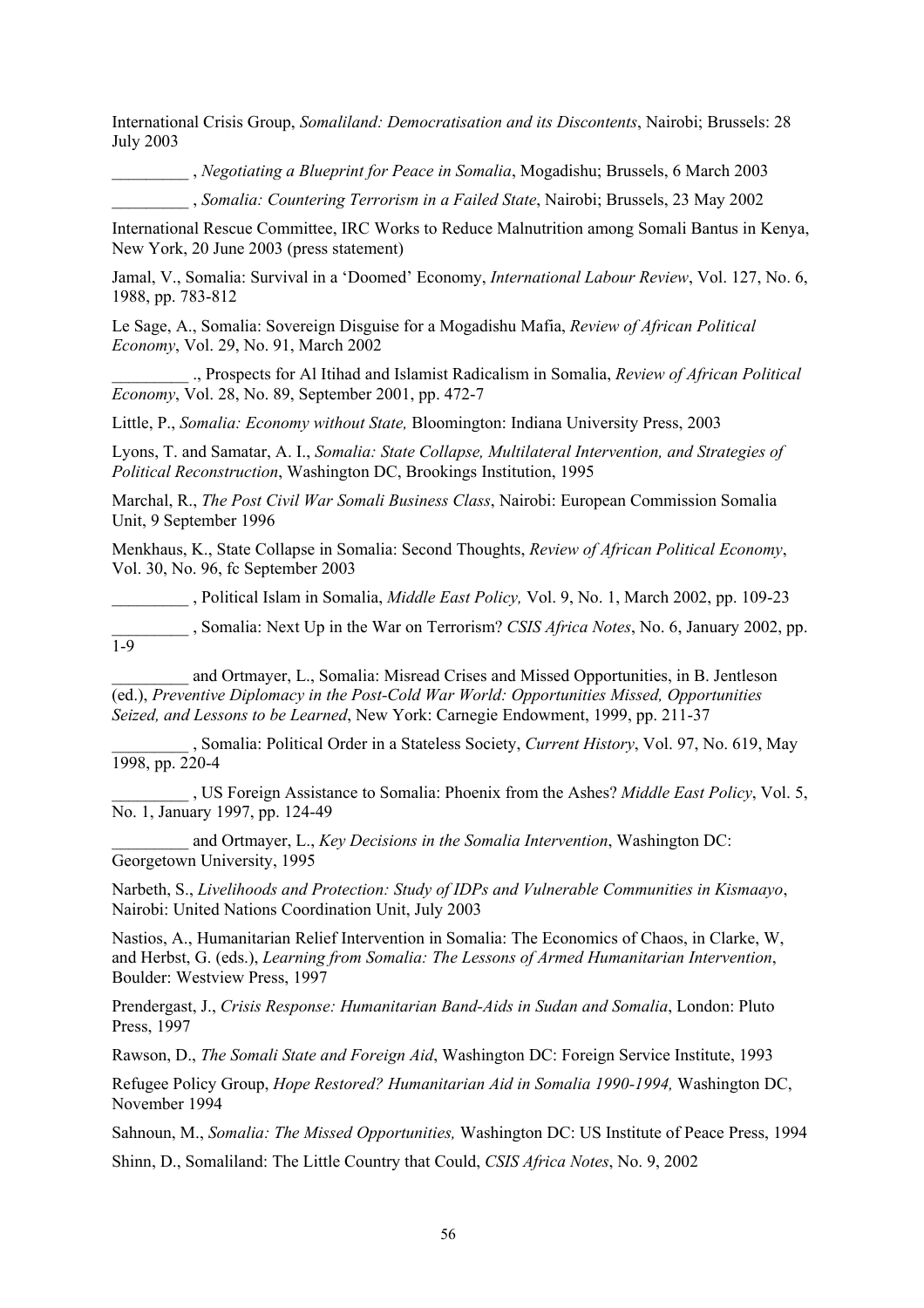Somalia Aid Coordination Body, *SACB Handbook 2003*, Nairobi, 2003, http://www.sacb.info/main\_SACB%20Handbook.htm [accessed August 2003]

\_\_\_\_\_\_\_\_\_ , *Donor Report 2002*, Nairobi, 2002, http://www.sacb.info/main\_donor.htm [accessed August 2003]

Somalia NGO Consortium, *NGO Consortium Handbook 2002*, Nairobi: SACB, 2002, http://www.sacb.info/main\_ngoconsortium.htm [accessed August 2003]

Tear Fund, Afghanistan Tops Disaster League, Teddington, 24 July 2001 (press statement), http://www.reliefweb.int/w/rwb.nsf/0/c8ebcaf4258a2e2ec1256a930044e3f7?OpenDocument [accessed August 2003]

Tedesse, M., *Al-Ittihad: Political Islam and Black Economy in Somalia,* Addis Ababa: Meag Printing, 2002

United Nations, Commission on Human Rights, Report of the Independent Expert, Mr. Ghanim Alnajjar, Submitted in Accordance with Commission on Human Rights Resolution 2002/88, ECOSOC W/CN.4/2003/115, 31 December 2002

\_\_\_\_\_\_\_\_\_ , The Situation of Human Rights in Somalia*,* E/CN.4/2001/105, 13 March 2001

\_\_\_\_\_\_\_\_\_ , Report of the Special Rapporteur, Submitted in Accordance with Commission on Human Rights Resolution 1998/59*,* E/CN.4/1999/103, 18 February 1999

United Nations Children's Fund, *UNICEF Somalia Review July 2003*, 6 August 2003, http://www.unicef.org/somalia/inforsect/03Julrev.htm [accessed August 2003]

United Nations Coordination Unit, *A Report on Internally Displaced Persons in Somalia*, Nairobi, 2002

United Nations Development Office for Somalia, *Awdal Region*, Nairobi, December 1997

United Nations Development Programme, *Human Development Report 2003,* New York: Oxford University Press, 2003

\_\_\_\_\_\_\_\_\_ , *Somalia Human Development Report 2001*, Nairobi, 2001

\_\_\_\_\_\_\_\_\_ , *Somalia Human Development Report 1998,* Nairobi, 1998

United Nations High Commissioner for Refugees, UNHCR Resumes Repatriation from Kenya to Somalia's Puntland, Bossaso, 21 July 2003 (press statement)

\_\_\_\_\_\_\_\_\_ , Estimated Number of Returns of Somali Refugees by Country of Asylum (1990-2002), Nairobi, 2002 (mimeo)

United Nations Integrated Regional Information Network, Kenya: Food Crisis for Refugees Averted - WFP, Nairobi, 4 August 2003

\_\_\_\_\_\_\_\_\_ , Draft Charter Should Be Scrapped, Says Independent Survey, 30 July 2003, http://www.irinnews.org/report.asp?ReportID=35680&SelectRegion=Horn\_of\_Africa&SelectCountry =SOMALIA [accessed August 2003]

\_\_\_\_\_\_\_\_\_ , Rights Group Reports Increase in Abuses, Nairobi, 23 July 2003

United Nations Office for the Coordination of Humanitarian Affairs, *Somalia Humanitarian Situation Report,* Nairobi, 30 July 2003

\_\_\_\_\_\_\_\_\_ , *Consolidated Inter-Agency Appeal for Somalia 2003: Mid-Year Review*, Geneva, May 2003

United States, Department of State, *Country Reports on Human Rights Practices, 2002: Somalia*, Washington DC, 31 March 2003

United States Agency for International Development, Famine Early Warning Systems Network, *Somalia Food Security Summary Update*, Nairobi, 15 March 2001